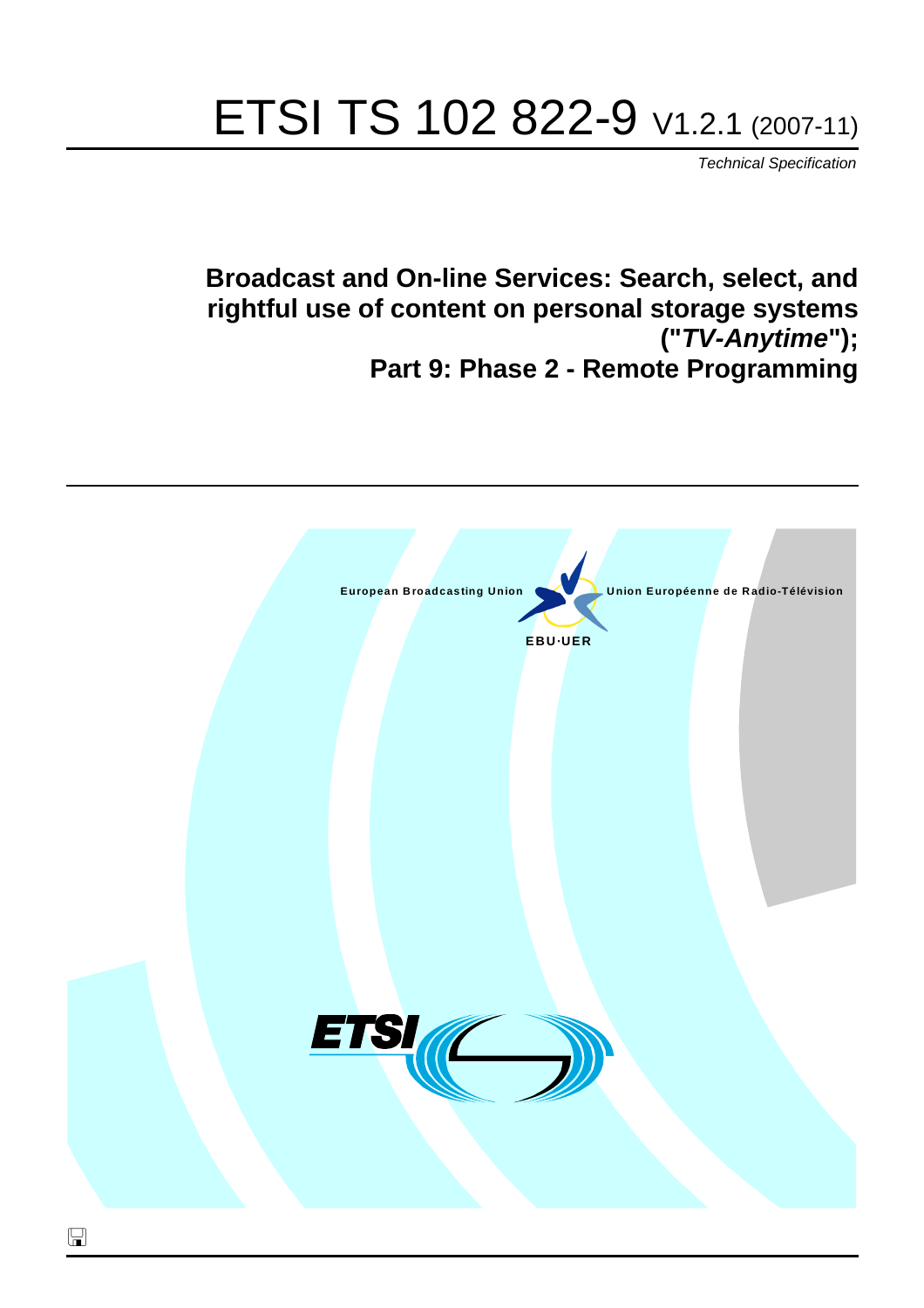Reference

RTS/JTC-TVA-PH1-24-09

Keywords broadcasting, content, system, TV, video

#### *ETSI*

#### 650 Route des Lucioles F-06921 Sophia Antipolis Cedex - FRANCE

Tel.: +33 4 92 94 42 00 Fax: +33 4 93 65 47 16

Siret N° 348 623 562 00017 - NAF 742 C Association à but non lucratif enregistrée à la Sous-Préfecture de Grasse (06) N° 7803/88

#### *Important notice*

Individual copies of the present document can be downloaded from: [http://www.etsi.org](http://www.etsi.org/)

The present document may be made available in more than one electronic version or in print. In any case of existing or perceived difference in contents between such versions, the reference version is the Portable Document Format (PDF). In case of dispute, the reference shall be the printing on ETSI printers of the PDF version kept on a specific network drive within ETSI Secretariat.

Users of the present document should be aware that the document may be subject to revision or change of status. Information on the current status of this and other ETSI documents is available at <http://portal.etsi.org/tb/status/status.asp>

If you find errors in the present document, please send your comment to one of the following services: [http://portal.etsi.org/chaircor/ETSI\\_support.asp](http://portal.etsi.org/chaircor/ETSI_support.asp)

#### *Copyright Notification*

No part may be reproduced except as authorized by written permission. The copyright and the foregoing restriction extend to reproduction in all media.

> © European Telecommunications Standards Institute 2007. © European Broadcasting Union 2007. All rights reserved.

**DECT**TM, **PLUGTESTS**TM and **UMTS**TM are Trade Marks of ETSI registered for the benefit of its Members. **TIPHON**TM and the **TIPHON logo** are Trade Marks currently being registered by ETSI for the benefit of its Members. **3GPP**TM is a Trade Mark of ETSI registered for the benefit of its Members and of the 3GPP Organizational Partners.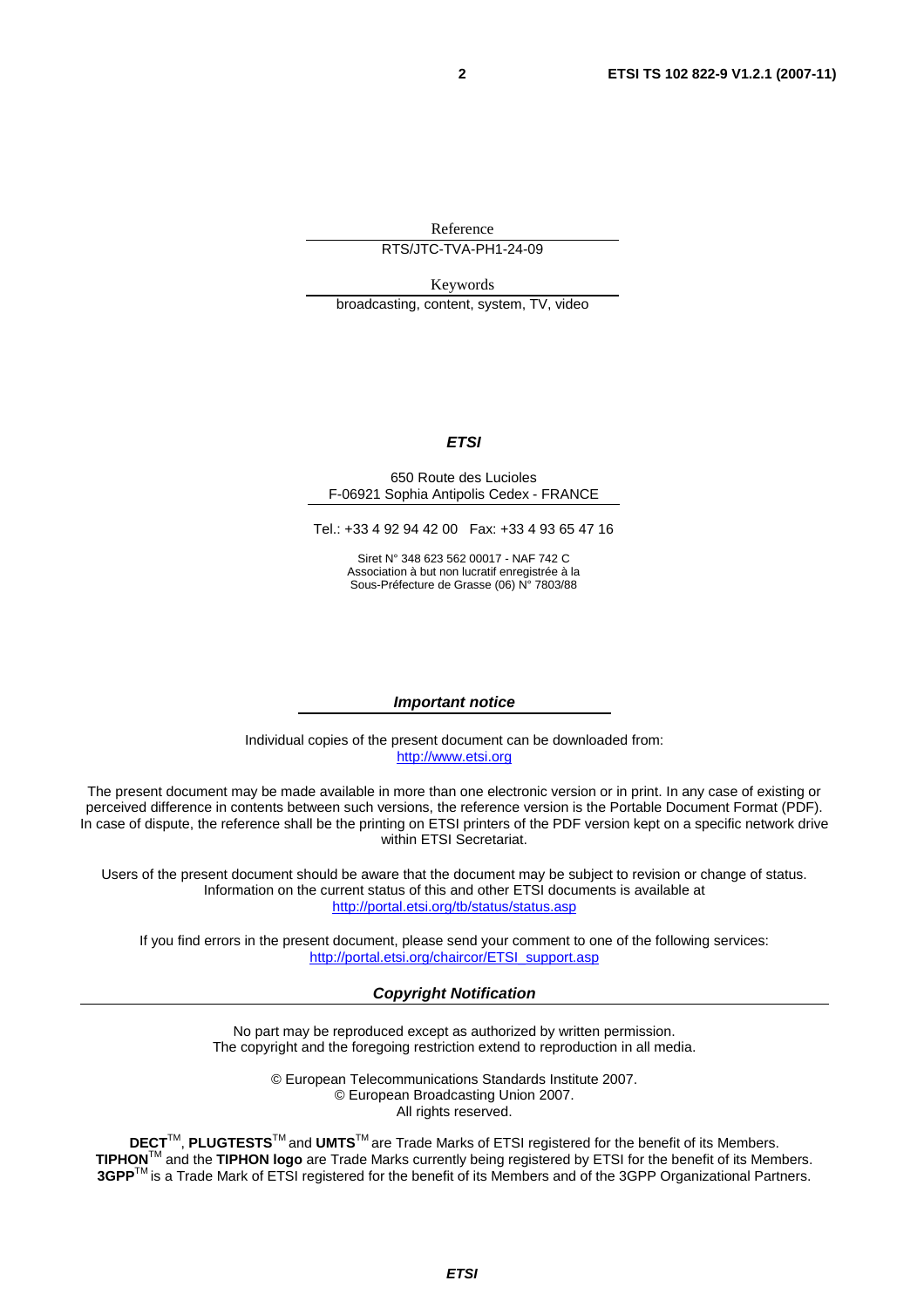# Contents

| 1                    |                                                                                                         |  |
|----------------------|---------------------------------------------------------------------------------------------------------|--|
| $\overline{2}$       |                                                                                                         |  |
| 3                    |                                                                                                         |  |
| 3.1<br>3.2           |                                                                                                         |  |
| 4                    |                                                                                                         |  |
| 4.1                  |                                                                                                         |  |
| 4.1.1                |                                                                                                         |  |
| 4.1.2                |                                                                                                         |  |
| 4.2                  |                                                                                                         |  |
| 5                    |                                                                                                         |  |
| 5.1                  |                                                                                                         |  |
| 5.2                  |                                                                                                         |  |
| 5.2.1                |                                                                                                         |  |
| 5.2.1.1              |                                                                                                         |  |
| 5.2.1.2              |                                                                                                         |  |
| 5.2.2                |                                                                                                         |  |
| 5.2.2.1              |                                                                                                         |  |
| 5.2.2.2              |                                                                                                         |  |
| 5.2.2.3              |                                                                                                         |  |
| 5.2.2.3.1            |                                                                                                         |  |
| 5.2.2.3.2            |                                                                                                         |  |
| 5.2.2.3.3<br>5.2.2.4 |                                                                                                         |  |
| 5.2.2.4.1            |                                                                                                         |  |
| 5.2.2.4.2            |                                                                                                         |  |
| 5.2.2.4.3            |                                                                                                         |  |
| 5.2.3                |                                                                                                         |  |
| 5.2.3.1              |                                                                                                         |  |
| 5.2.3.2              |                                                                                                         |  |
| 5.2.3.3              |                                                                                                         |  |
| 5.2.4                |                                                                                                         |  |
| 5.3                  |                                                                                                         |  |
| 5.3.1                |                                                                                                         |  |
| 5.3.2                |                                                                                                         |  |
| 5.4                  |                                                                                                         |  |
| 5.4.1                |                                                                                                         |  |
| 5.4.1.1              |                                                                                                         |  |
| 5.4.1.2              |                                                                                                         |  |
| 5.4.1.2.1            |                                                                                                         |  |
| 5.4.1.2.2            |                                                                                                         |  |
| 5.4.1.3              |                                                                                                         |  |
| 5.4.2                |                                                                                                         |  |
| 5.5                  |                                                                                                         |  |
|                      | <b>Annex A (normative):</b>                                                                             |  |
|                      | Examples of control_NDR operation's service capability descriptions 32<br><b>Annex B</b> (informative): |  |
| B.1                  |                                                                                                         |  |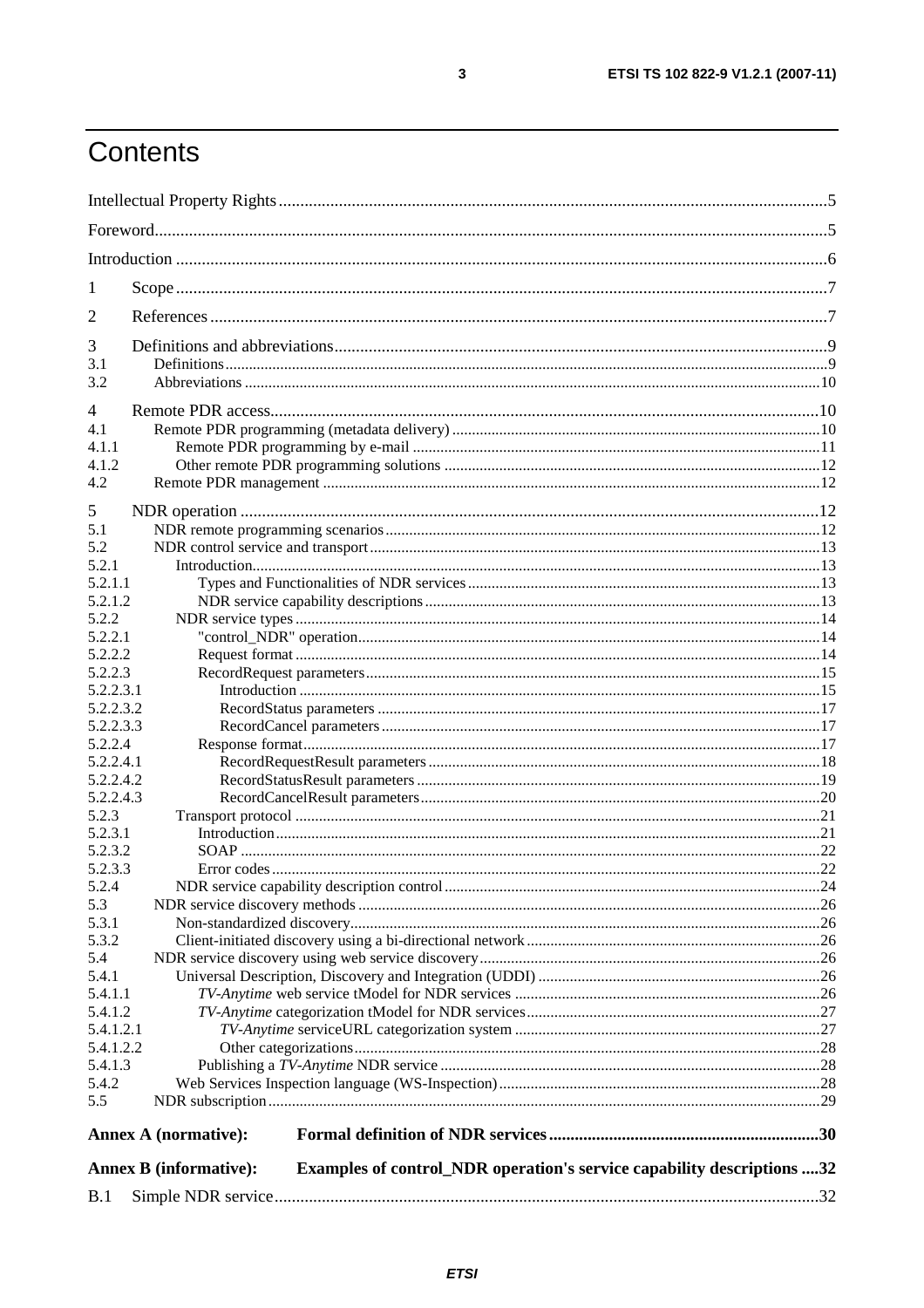| B.2 |                               |                                                                                |  |
|-----|-------------------------------|--------------------------------------------------------------------------------|--|
|     | <b>Annex C</b> (normative):   |                                                                                |  |
| C.1 |                               |                                                                                |  |
| C.2 |                               | Classification scheme for DeliveryProtocolType (DeliveryProtocolTypeCS.xml) 38 |  |
| C.3 |                               | Classification scheme for ControlProtocolType (ControlProtocolTypeCS.xml)38    |  |
|     | <b>Annex D</b> (informative): |                                                                                |  |
| D.1 |                               |                                                                                |  |
| D.2 |                               |                                                                                |  |
| D.3 |                               |                                                                                |  |
| D.4 |                               |                                                                                |  |
|     |                               |                                                                                |  |
| E.1 |                               |                                                                                |  |
| E.2 |                               |                                                                                |  |
|     | <b>Annex F</b> (informative): | Referencing a WSDL implementation description using                            |  |
|     | <b>Annex G</b> (normative):   | TV-Anytime description schemes and classification schemes44                    |  |
|     | <b>Annex H</b> (informative): |                                                                                |  |
|     |                               |                                                                                |  |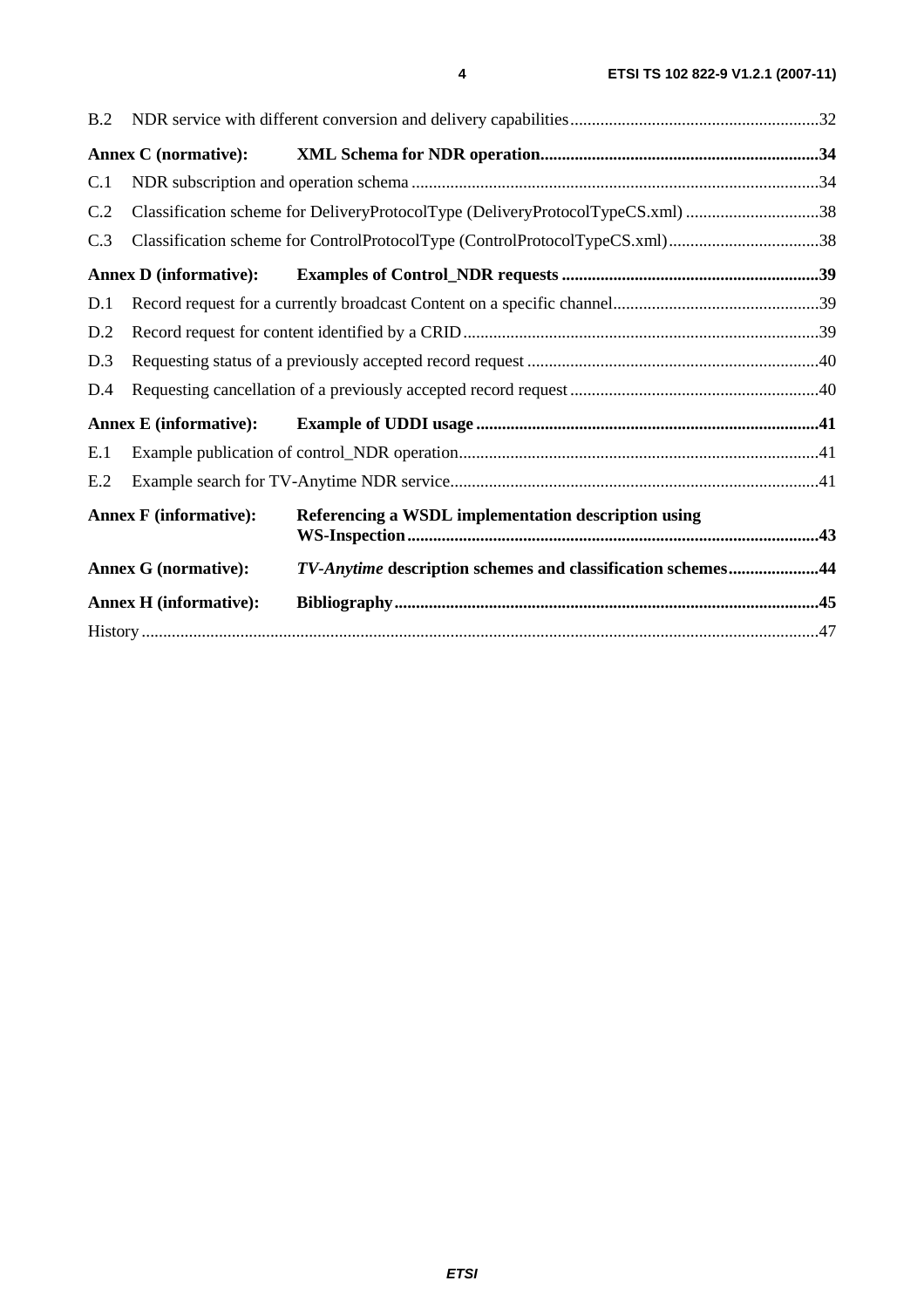### Intellectual Property Rights

IPRs essential or potentially essential to the present document may have been declared to ETSI. The information pertaining to these essential IPRs, if any, is publicly available for **ETSI members and non-members**, and can be found in ETSI SR 000 314: *"Intellectual Property Rights (IPRs); Essential, or potentially Essential, IPRs notified to ETSI in respect of ETSI standards"*, which is available from the ETSI Secretariat. Latest updates are available on the ETSI Web server ([http://webapp.etsi.org/IPR/home.asp\)](http://webapp.etsi.org/IPR/home.asp).

Pursuant to the ETSI IPR Policy, no investigation, including IPR searches, has been carried out by ETSI. No guarantee can be given as to the existence of other IPRs not referenced in ETSI SR 000 314 (or the updates on the ETSI Web server) which are, or may be, or may become, essential to the present document.

### Foreword

This Technical Specification (TS) has been produced by Joint Technical Committee (JTC) Broadcast of the European Broadcasting Union (EBU), Comité Européen de Normalisation ELECtrotechnique (CENELEC) and the European Telecommunications Standards Institute (ETSI).

NOTE: The EBU/ETSI JTC Broadcast was established in 1990 to co-ordinate the drafting of standards in the specific field of broadcasting and related fields. Since 1995 the JTC Broadcast became a tripartite body by including in the Memorandum of Understanding also CENELEC, which is responsible for the standardization of radio and television receivers. The EBU is a professional association of broadcasting organizations whose work includes the co-ordination of its members' activities in the technical, legal, programme-making and programme-exchange domains. The EBU has active members in about 60 countries in the European broadcasting area; its headquarters is in Geneva.

European Broadcasting Union CH-1218 GRAND SACONNEX (Geneva) Switzerland Tel: +41 22 717 21 11 Fax: +41 22 717 24 81

The present document is part 9 of a multi-part deliverable covering Broadcast and On-line Services: Search, select and rightful use of content on personal storage systems ("*TV-Anytime*"), as identified below:

- Part 1: "Phase 1 Benchmark Features":
- Part 2: "Phase 1 System description";
- Part 3: "Metadata";
- Part 4: "Phase 1 Content referencing":
- Part 5: "Phase 1 Rights Management and Protection (RMP)";
- Part 6: "Delivery of metadata over a bi-directional network";
- Part 7: "Phase 1 Bi-directional metadata delivery protection";
- Part 8: "Phase 2 Interchange Data Format";
- **Part 9: "Phase 2 Remote Programming".**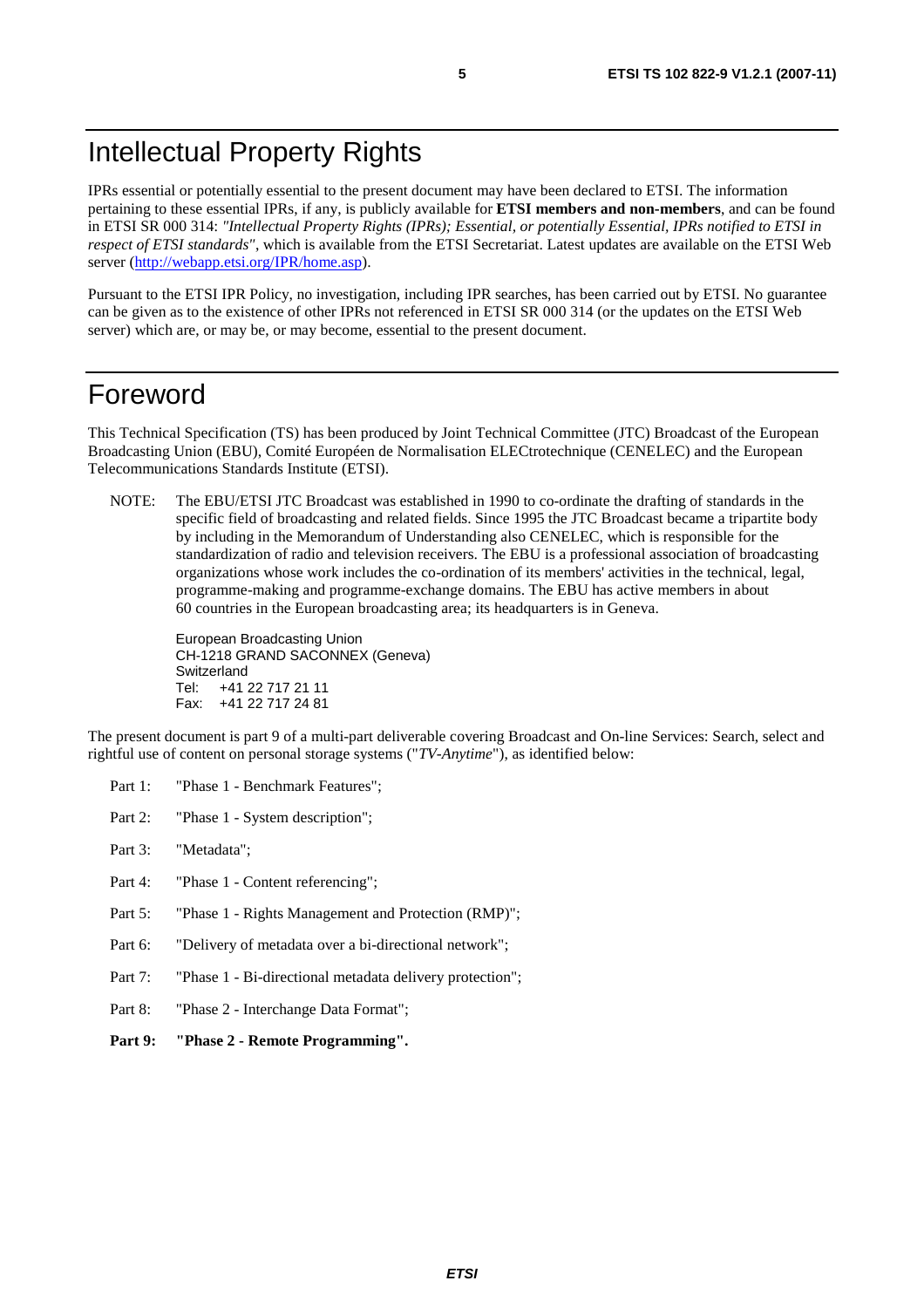### Introduction

The present document is based on a submission by the *TV-Anytime* forum ([http://www.TV-Anytime.org](http://www.tv-anytime.org/)).

*"TV-Anytime"* (TVA) is a synchronized set of specifications established by the *TV-Anytime* Forum. TVA features enable the search, selection, acquisition and rightful use of content on local and/or remote personal storage systems from both broadcast and online services.

TS 102 822-1 [1] and TS 102 822-2 [2] set the context and system architecture in which the standards for Metadata, Content referencing, Bi-directional metadata and Metadata protection are to be implemented in the *TV-Anytime* environment. TS 102 822-1 [1] provides benchmark business models against which the *TV-Anytime* system architecture is evaluated to ensure that the specification enable key business applications. TS 102 822-2 [2] presents the *TV-Anytime* System Architecture. These two documents are placed ahead of the others for their obvious introductory value. Note that these first two documents are largely informative, while the remainder of the series is normative.

The features are supported and enabled by the specifications for Metadata (TS 102 822-3-1 [3], TS 102 822-3-2 [4], TS 102 822-3-3 [5] and TS 102 822-3-4 [6]), Content Referencing (TS 102 822-4 [7]), Rights Management (TS 102 822-5-1 [8] and TS 102 822-5-2 [9]), Bi-directional Metadata Delivery (TS 102 822-6-1 [10], TS 102 822-6-2 [11] and TS 102 822-6-3 [12]) and Protection (TS 102 822-7 [13]), Interchange Data Format (TS 102 822-8 [14]) and Remote Programming (TS 102 822-9). This list of Features is to be used as guidance to manufacturers, service providers and content providers regarding the implementation of the Phase 1 and Phase 2 *TV-Anytime* specifications.

Although each in the series of documents is intended to stand alone, a complete and coherent sense of the *TV-Anytime* system standard can be gathered by reading all the specification documents in numerical order.

The *TV-Anytime* Phase 1 metadata specification address a data model that allowed a broadcaster to describe the content available within the broadcast system and to therefore "attract" a user to acquire and consume the content.

The present document defines methods for remotely controlling personal and network digital recorders (PDRs and NDRs).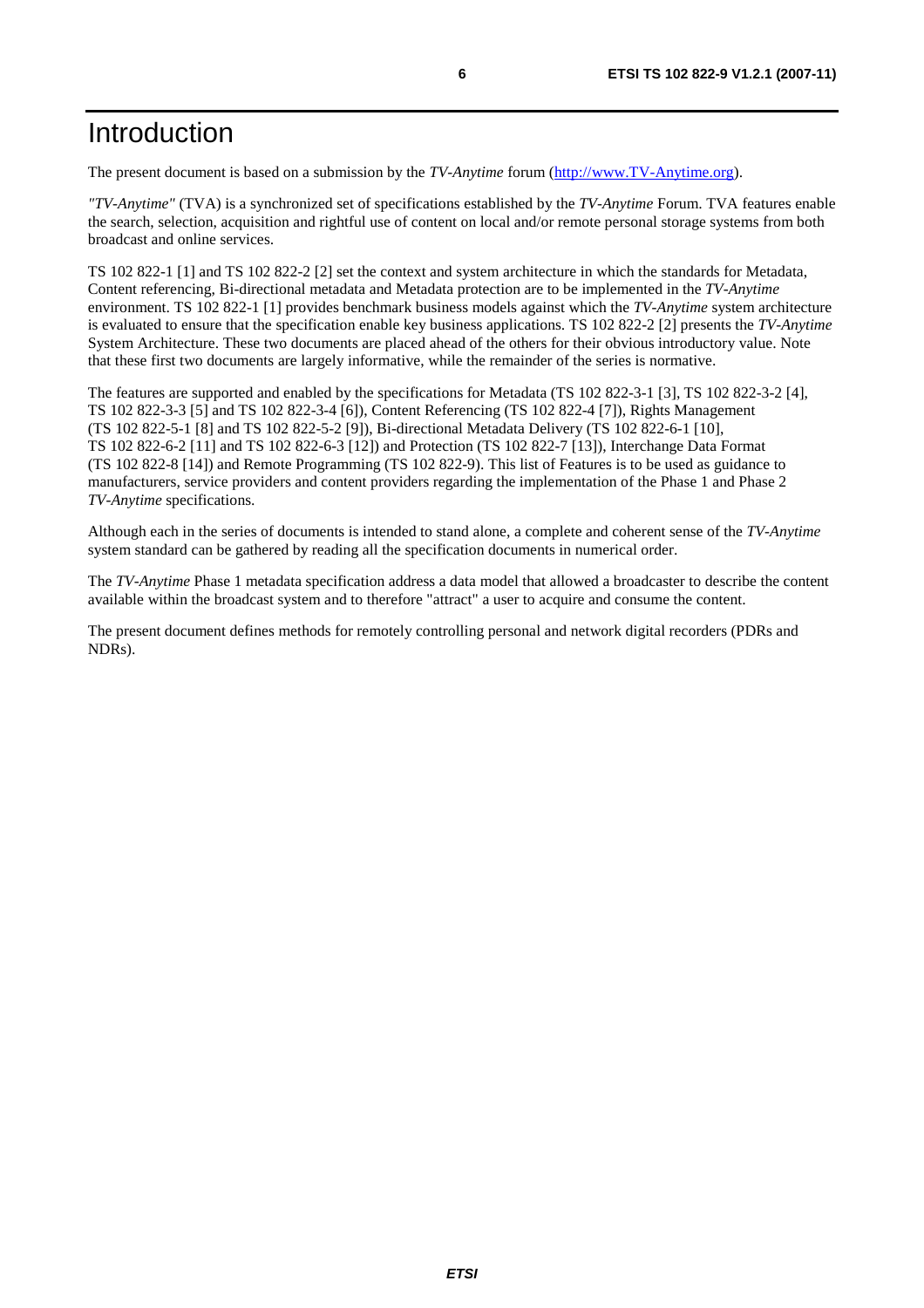### 1 Scope

The present document is one in a series of Technical Specification documents produced by the *TV-Anytime* Forum. These documents establish the fundamental specifications for the services, systems and devices that will conform to the *TV-Anytime* standard, to a level of detail that is implementable for compliant products and services.

TS 102 822-1 [1] and TS 102 822-2 [2] set the context and system architecture in which the standards for Metadata, Content referencing, Bi-directional metadata and Metadata protection are to be implemented in the *TV-Anytime* environment. TS 102 822-1 [1] provides benchmark business models against which the *TV-Anytime* system architecture is evaluated to ensure that the specification enable key business applications. TS 102 822-2 [2] presents the *TV-Anytime* System Architecture and the relationship between Phase 1 and Phase 2 technologies. These first two documents are largely informative, while the remainder of the series is normative.

The present document has been developed during the second phase of TV-Anytime and covers the definition of the interchange data format for the delivery of TV-Anytime metadata and content referencing information from different data sources.

The *TV-Anytime* Forum has defined a number of data types that can be exchanged between *TV-Anytime* devices. These include program metadata, content referencing information, and user-centric metadata.

There is an interest to remotely control a PDR from other devices and locations such as a personal computer in the office or a PDA on the move. The present document defines how a mailing service may be used to remotely control a home PDR from outside.

There is also an interest to make use of an NDR (Network Digital Recorder) when the home PDR is not in a position to record content the end-user wants to obtain. The present document defines how to declare an NDR service, how to discover it and how to make use of it to record content to be delivered to the end-user.

### 2 References

The following documents contain provisions which, through reference in this text, constitute provisions of the present document.

- References are either specific (identified by date of publication and/or edition number or version number) or non-specific.
- For a specific reference, subsequent revisions do not apply.
- For a non-specific reference, the latest version applies.

Referenced documents which are not found to be publicly available in the expected location might be found at <http://docbox.etsi.org/Reference>.

- NOTE: While any hyperlinks included in this clause were valid at the time of publication ETSI cannot guarantee their long term validity.
- [1] ETSI TS 102 822-1: "Broadcast and On-line Services: Search, select, and rightful use of content on personal storage systems ("TV-Anytime"); Part 1: Benchmark Features".
- [2] ETSI TS 102 822-2: "Broadcast and On-line Services: Search, select, and rightful use of content on personal storage systems ("TV-Anytime Phase 1"); Part 2: Phase 1 - System description".
- [3] ETSI TS 102 822-3-1: "Broadcast and On-line Services: Search, select, and rightful use of content on personal storage systems ("TV-Anytime"); Part 3: Metadata; Sub-part 1: Phase 1 - Metadata schemas".
- [4] ETSI TS 102 822-3-2: "Broadcast and On-line Services: Search, select, and rightful use of content on personal storage systems ("TV-Anytime"); Part 3: Metadata; Sub-part 2: System aspects in a uni-directional environment".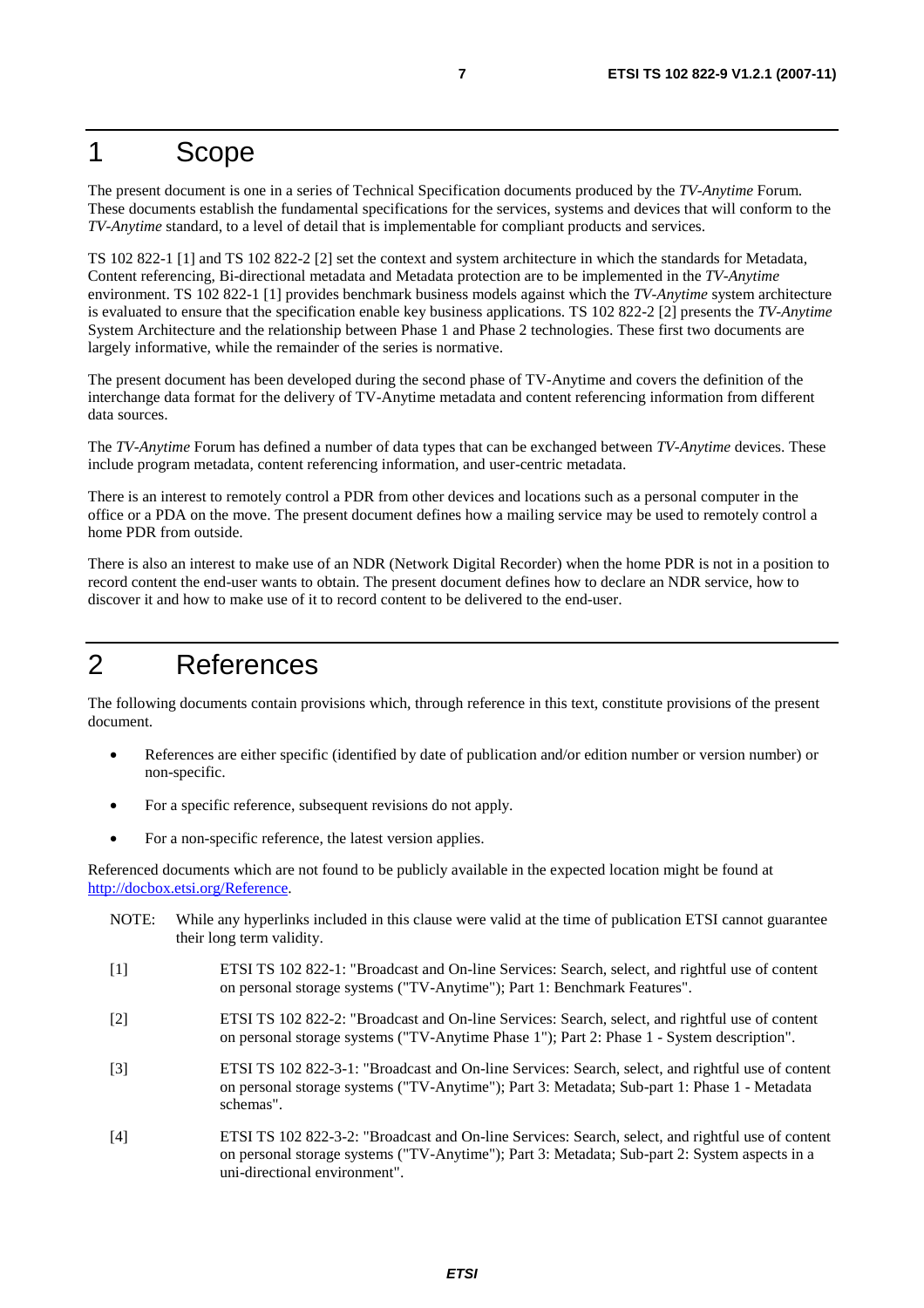- [5] ETSI TS 102 822-3-3: "Broadcast and On-line Services: Search, select, and rightful use of content on personal storage systems ("TV-Anytime"); Part 3: Metadata; Sub-part 3: Phase 2 - Extended Metadata Schema".
- [6] ETSI TS 102 822-3-4: "Broadcast and On-line Services: Search, select, and rightful use of content on personal storage systems ("TV-Anytime"); Part 3: Metadata; Sub-part 4: Phase 2 - Interstitial metadata".
- [7] ETSI TS 102 822-4: "Broadcast and On-line Services: Search, select, and rightful use of content on personal storage systems ("TV-Anytime Phase1"); Part 4: Phase 1 - Content referencing".
- [8] ETSI TS 102 822-5-1: "Broadcast and On-line Services: Search, select, and rightful use of content on personal storage systems ("TV-Anytime"); Part 5: Rights Management and Protection (RMP) Sub-part 1: Information for Broadcast Applications".
- [9] ETSI TS 102 822-5-2: "Broadcast and On-line Services: Search, select, and rightful use of content on personal storage systems ("TV-Anytime"); Part 5: Rights Management and Protection (RMP) Sub-part 2: RMPI binding".
- [10] ETSI TS 102 822-6-1: "Broadcast and On-line Services: Search, select, and rightful use of content on personal storage systems ("TV-Anytime "); Part 6: Delivery of metadata over a bi-directional network; Sub-part 1: Service and transport".
- [11] ETSI TS 102 822-6-2: "Broadcast and On-line Services: Search, select, and rightful use of content on personal storage systems ("TV-Anytime"); Part 6: Delivery of metadata over a bi-directional network; Sub-part 2: Phase 1 - Service discovery".
- [12] ETSI TS 102 822-6-3: "Broadcast and On-line Services: Search, select, and rightful use of content on personal storage systems ("TV-Anytime"); Part 6: Delivery of metadata over a bi-directional network; Sub-part 3: Phase 2 - Exchange of Personal Profile".
- [13] ETSI TS 102 822-7: "Broadcast and On-line Services: Search, select, and rightful use of content on personal storage systems ("TV-Anytime Phase 1"); Part 7: Bi-directional metadata delivery protection".
- [14] ETSI TS 102 822-8: "Broadcast and On-line Services: Search, select, and rightful use of content on personal storage systems ("TV-Anytime"); Part 8: Phase 2 - Interchange data format".
- [15] XML Schema, W3C Recommendations (version 20010502).
- NOTE: Available at: <http://www.w3.org/TR/2001/REC-xmlschema-0-20010502>, <http://www.w3.org/TR/2001/REC-xmlschema-1-20010502>, [http://www.w3.org/TR/2001/REC-xmlschema-2-20010502](http://www.w3.org/XML/Schema).
- [16] Namespaces in XML, W3C Recommendation, 14 January 1999 T. Bray, D. Hollander, A. Layman.
- NOTE: Available at: <http://www.w3.org/TR/1999/REC-xml-names-19990114>.
- [17] IETF RFC 1945: "Hypertext Transfer Protocol, HTTP/1.0".
- NOTE: Available at: <http://www.ietf.org/rfc/rfc1945.txt>.
- [18] Simple Object Access Protocol (SOAP) 1.1, W3C Note, 8 May 2000.
- NOTE: Available at: <http://www.w3.org/TR/2000/NOTE-SOAP-20000508/>.
- [19] Universal Description Discovery & Integration (UDDI), Version 3.0.
- NOTE: Available at: [http://uddi.org/pubs/uddi-v3.00-published-20020719.htm.](http://uddi.org/pubs/uddi-v3.00-published-20020719.htm)
- [20] Web Services Description Language, Version 1.1, W3C Note 15 March 2001.
- NOTE: Available at: <http://www.w3.org/TR/2001/NOTE-wsdl-20010315>.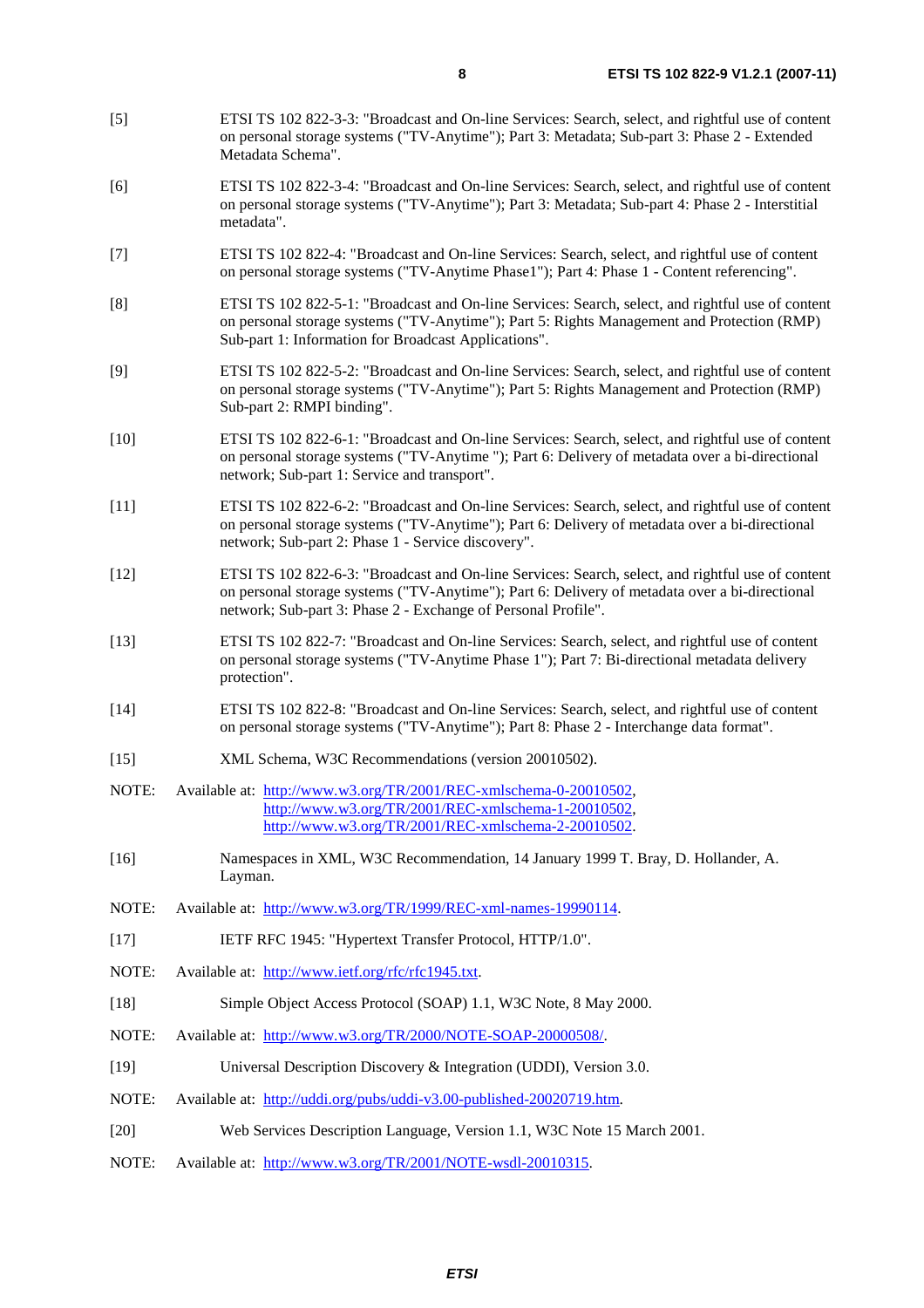[21] Web Services Inspection Language, Version 1.0.

NOTE: Available at: <http://www.ibm.com/developerworks/webservices/library/ws-wsilspec.html>.

[22] The WS-Inspection and UDDI Relationship.

NOTE: Available at: [http://www-106.ibm.com/developerworks/webservices/library/ws-wsiluddi.html.](http://www-106.ibm.com/developerworks/webservices/library/ws-wsiluddi.html)

[23] IETF RFC 822: "ARPA Internet Text Messages".

NOTE: Available at: [http://www.faqs.org/rfcs/rfc822.html.](http://www.faqs.org/rfcs/rfc822.html)

### 3 Definitions and abbreviations

### 3.1 Definitions

For the purposes of the present document, the following terms and definitions apply:

**acquisition:** process of retrieving selected content

**application:** specific set of functions running on the PDR

NOTE: Some applications use metadata, either automatically or under consumer control.

**authority:** organization that generates CRIDs

**bi-directional network:** network that supports two way, point-to-point, one-to-many, and many-to-many data delivery

NOTE: Internet is an example of such a network. A PDR may access a bi-directional network using its return path.

**capture:** process of storing the acquired content (e.g., to local storage)

**client:** personal digital recorder or any device connected to the Internet

**content:** audio, video or other types of material the viewer would like to access

NOTE: Movies, games, TV programmes, radio programmes, etc.

**content reference:** pointer to a specific content item

**location resolution:** process of establishing the address (location and time) of a specific content instance from its CRID

**locator:** time and place from where content can be acquired

**metadata:** data about content

EXAMPLE: The title, genre and summary of a television programme.

NOTE: In the context of *TV-Anytime*, metadata also includes consumer profile and history data.

**metadata service:** service that provides TV-Anytime data via a server on a bi-directional network using the data and protocols defined in the present document

**programme:** editorially coherent piece of content that is acquired by a PDR as a whole

**return path:** path of the bi-directional distribution system from a consumer to a service provider

**service provider:** aggregator and supplier of content or metadata which may include gateway and management roles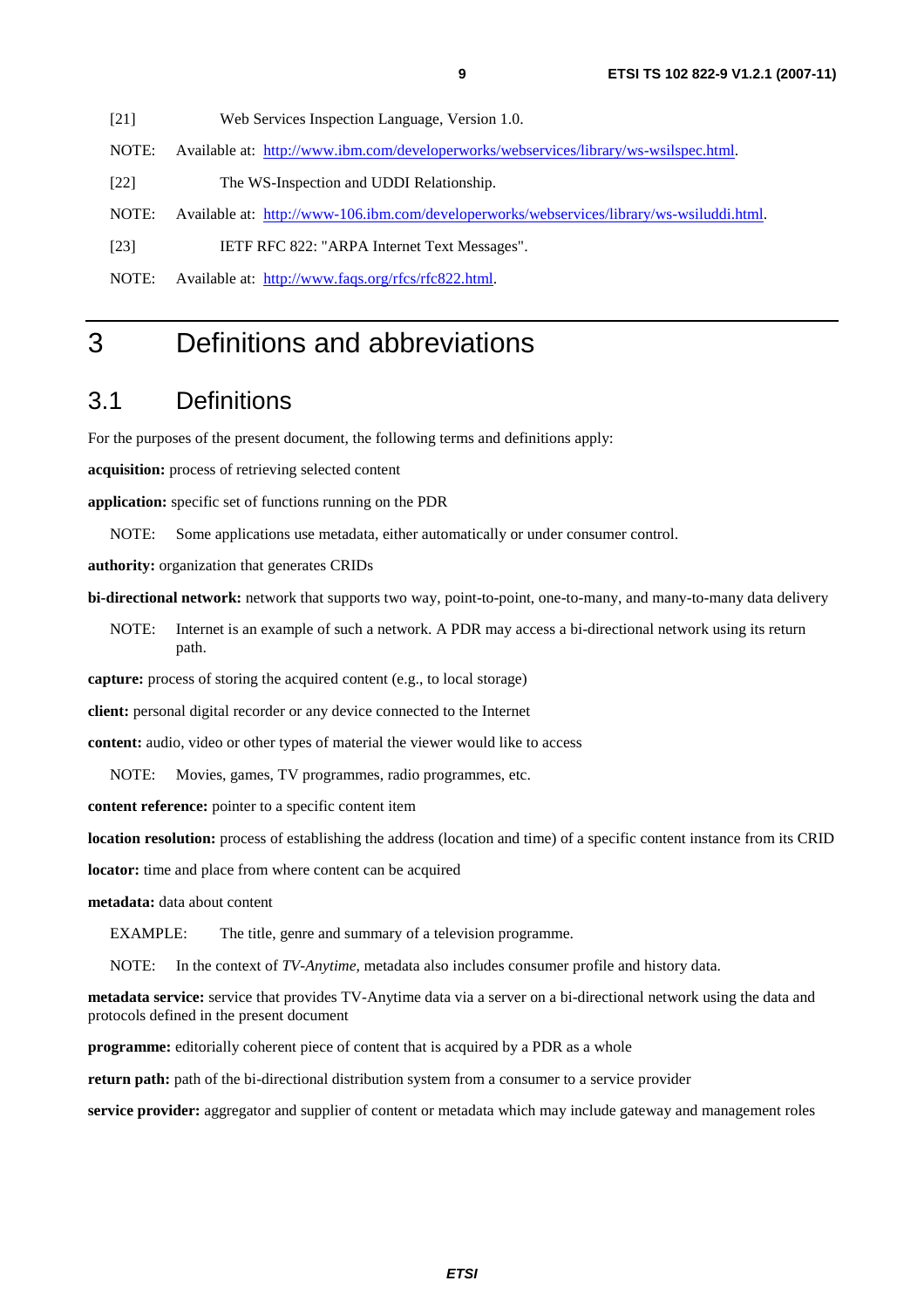### 3.2 Abbreviations

For the purposes of the present document, the following abbreviations apply:

| <b>CRID</b>   | Content Reference IDentifier                                                             |
|---------------|------------------------------------------------------------------------------------------|
| NOTE:         | An identifier for content that is independent of its location specified by TS 102 822-4. |
| <b>HTTP</b>   | HyperText Transfer Protocol                                                              |
| IMI           | Instance Metadata Identifier                                                             |
| <b>IP</b>     | Internet Protocol                                                                        |
| <b>MIME</b>   | Multipurpose Internet Mail Extension                                                     |
| <b>NDR</b>    | Network Digital Recorder                                                                 |
| PC.           | Personal Computer                                                                        |
| <b>PDA</b>    | Personal Digital Assistant                                                               |
| <b>PDR</b>    | Personal Digital Recorder                                                                |
| <b>SOAP</b>   | Simple Object Access Protocol                                                            |
| <b>TVA</b>    | TV-Anytime                                                                               |
| <b>UDDI</b>   | Universal Description Discovery and Integration                                          |
| <b>URI</b>    | Uniform Resource Identifier                                                              |
| URL           | Uniform Resource Locator                                                                 |
| W3C           | World Wide Web Consortium                                                                |
| <b>WSDL</b>   | Web Services Description Language                                                        |
| WS-Inspection | Web Services Inspection                                                                  |
| <b>XML</b>    | eXtensible Markup Language                                                               |

# 4 Remote PDR access

### 4.1 Remote PDR programming (metadata delivery)

There is a desire to be able to remotely control a PDR, primarily to allow remote booking of recordings.

Remote booking will enable a user to program their PDR from their office PC, from their mobile, whilst on holiday etc. In addition it will also provide a mechanism for a metadata provider to recommend programs to be booked. This could be achieved by a PDR user subscribing to a recommendation engine. The recommendation engine would then periodically mail the PDR to book content to be recorded depending on the user's profile.

The namespace for TV-Anytime remote PDR programming has been defined as:

urn:tva:ndr:2005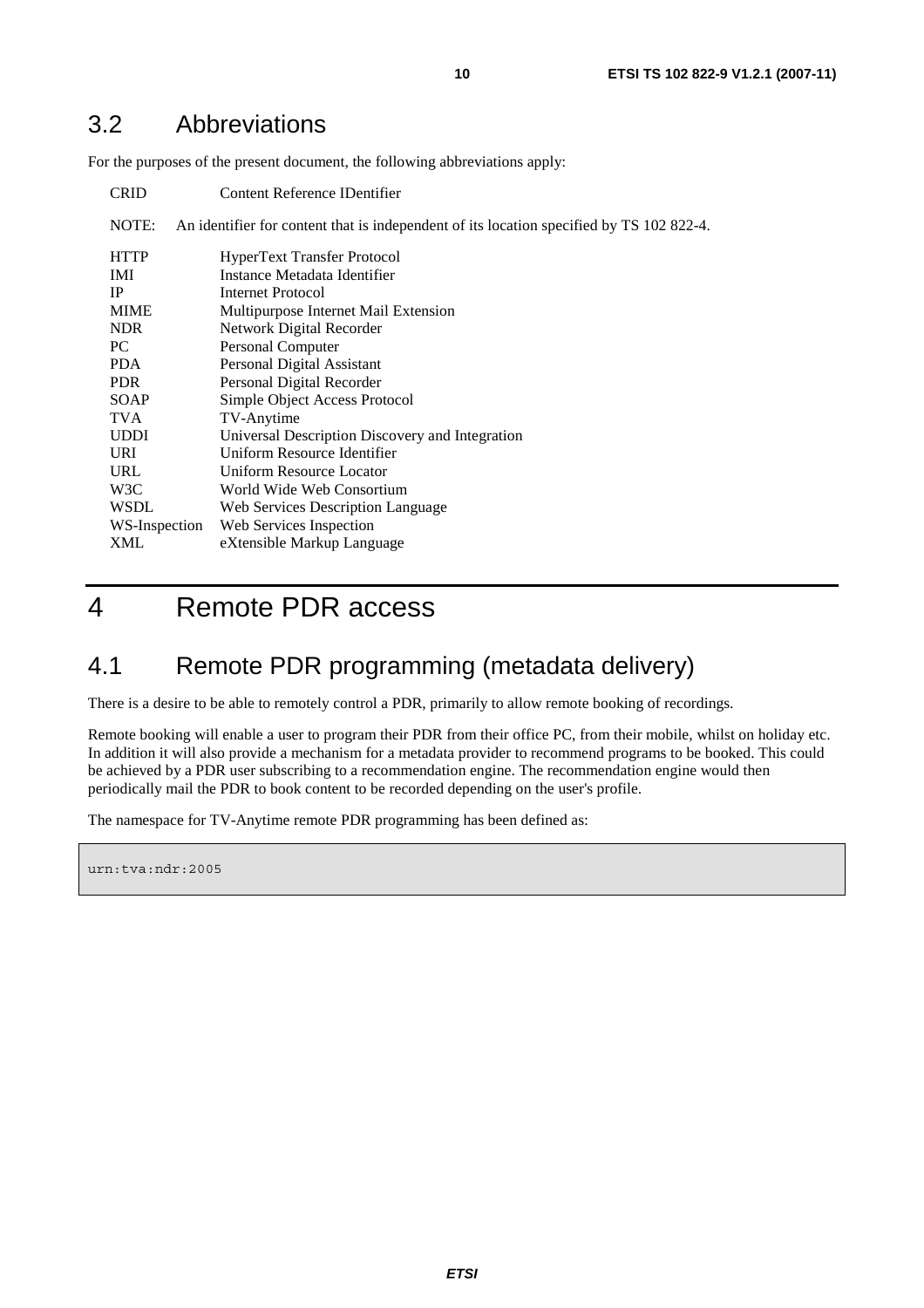

### 4.1.1 Remote PDR programming by e-mail

**Figure 1: Architecture** 

The e-mail shall conform to RFC 822 (ARPA Internet Text Messages) [23].

The Subject line shall contain the CRID [7] or CRIDs to be recorded. When multiple CRIDs are provided they shall be separated by one or more space characters e.g. CRID://foo.co.uk/Westenders.

Optionally the e-mail message body may contain an XML instance as specified in TS 102 822-8 [14]. When included the Content-Type parameter within the e-mail header shall be set to "text/xml".

The "core\_data" instance allows you to define the CRIDs to be booked. When these are included they take precedence over those contained within the subject line of the e-mail message header.

The actual RemoteBooking message shall form the "body" of the message.

The following is an example of an e-mail using only the Subject line.

```
From: user@mailserver.com
To: Bookings.user2pdr@pdr.com
Subject: CRID://foo.co.uk/Westenders 
Date: Thu, 3 Feb 2004 13:20:00 
Message-Id: 
The following is an example of an e-mail using the message body:
From: user@mailserver.com
To: Bookings.user2pdr@pdr.com
Subject: Recommended content 
Date: Thu, 3 Feb 2004 13:20:00 
Message-Id: 
Content-Type: text/xml; charset=UTF-8 
<?xml version="1.0" encoding="UTF-8"?> 
<CoreData xmlns="urn:tva:CoreData:2007" xmlns:tva="urn:tva:metadata:2007" 
xmlns:CR="urn:tva:ContentReferencing:2007" 
xmlns:xsi:schemaLocation="urn:tva:CoreData:2007 tva_core_data_8_v121.xsd"> 
   <SelectedContent id="CRID://foo.co.uk/Westenders"> 
     <tva:TVAMain version="03" xml:lang="en" publisher="..." publicationTime="2001-04- 
     05T21:00:00.00+01:00"> 
      <tva:CopyrightNotice>...</tva:CopyrightNotice> 
      <tva:ProgramDescription> 
         <tva:ProgramInformationTable> 
          <tva:ProgramInformation programId="CRID://foo.co.uk/Westenders">
```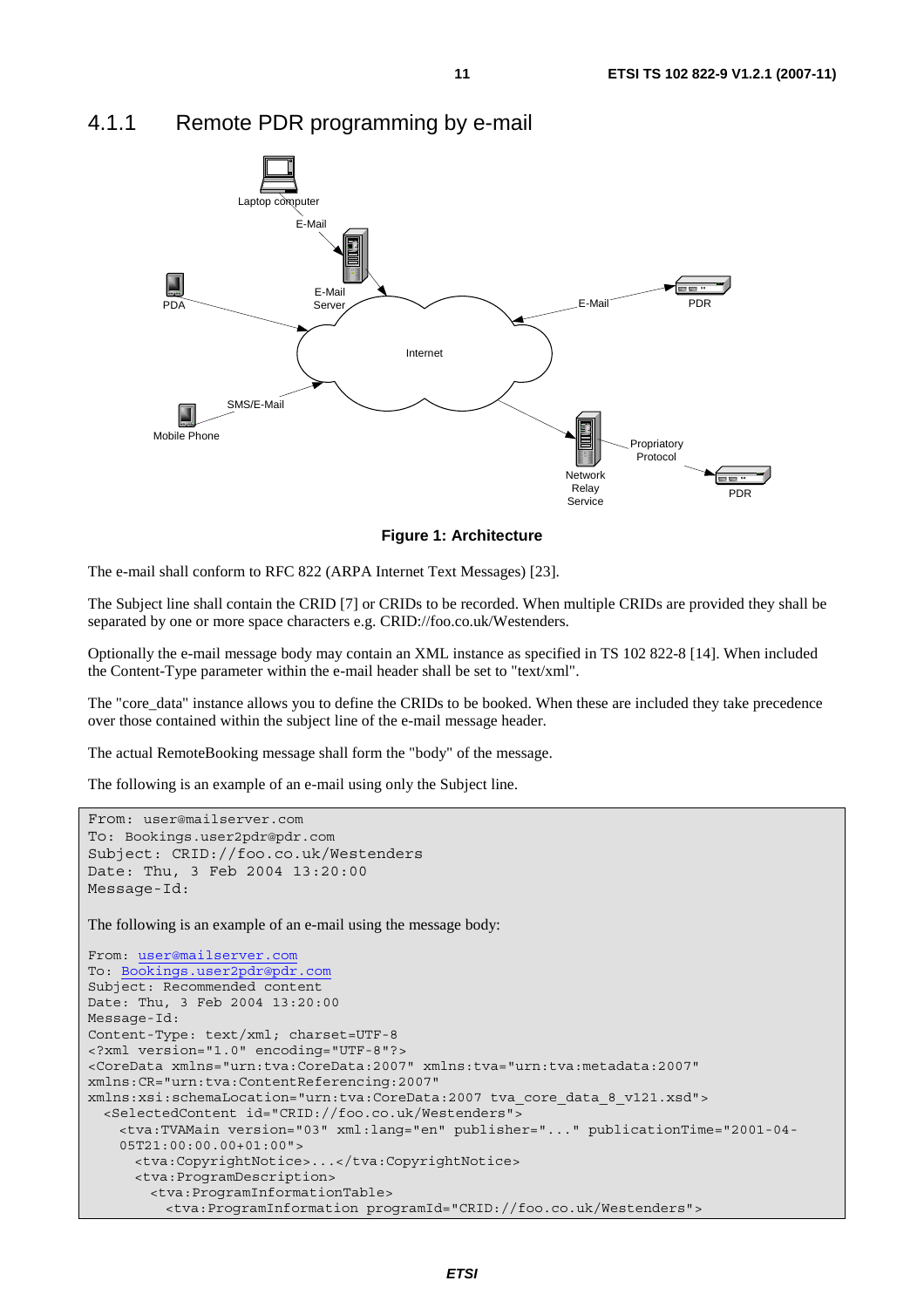```
 <tva:BasicDescription> 
              <tva:Title>Eastenders</tva:Title> 
              <tva:Keyword>Soap</tva:Keyword> 
            </tva:BasicDescription> 
          </tva:ProgramInformation> 
        </tva:ProgramInformationTable> 
      </tva:ProgramDescription> 
    </tva:TVAMain> 
    <WSIFServerAddress>http://www.TV-AllChannels.com</WSIFServerAddress> 
    <Action> 
      <Type href="urn:tva:CoreData:cs:CoreDataActionTypeCS:2005:5"> 
       <tva:Name xml:lang="en">recommend</tva:Name>
        <tva:Definition xml:lang="en">preselection coming from me or suggestion coming 
       from any user</tva:Definition>
      </Type> 
    </Action> 
  </SelectedContent> 
</CoreData>
```
### 4.1.2 Other remote PDR programming solutions

Other mechanisms may be considered to program a PDR from a remote device and location (e.g. a Web site or an SMS service) that are not defined in the present document.

### 4.2 Remote PDR management

Although certain remote PDR management functions such as "list content", "search", "delete", "show recording list", "transfer content to and from another device" are useful, the present document only defines the "recording request" function and the "related status request" function.

# 5 NDR operation

### 5.1 NDR remote programming scenarios

The use of an NDR is of interest in a number of situations where:

- the end-user is outside their home with no possibility to access his home PDR;
- content the end-user is interested in, is out of reach of his PDR (content broadcast on a channel not delivered to the end-user's receiver, conflict between recording requests, conflict between live event viewing and a recording request on a limited reception resource, etc.).

Different NDR usage scenarios illustrated in figure 2:

- recording request from a PDR for a content to be delivered to the PDR;
- recording request from a PDR for a content to be delivered to a PC or PDA;
- recording request from a PC or PDA for a content to be delivered to a PDR;
- recording request from a PC or PDA for a content to be delivered to the same equipment.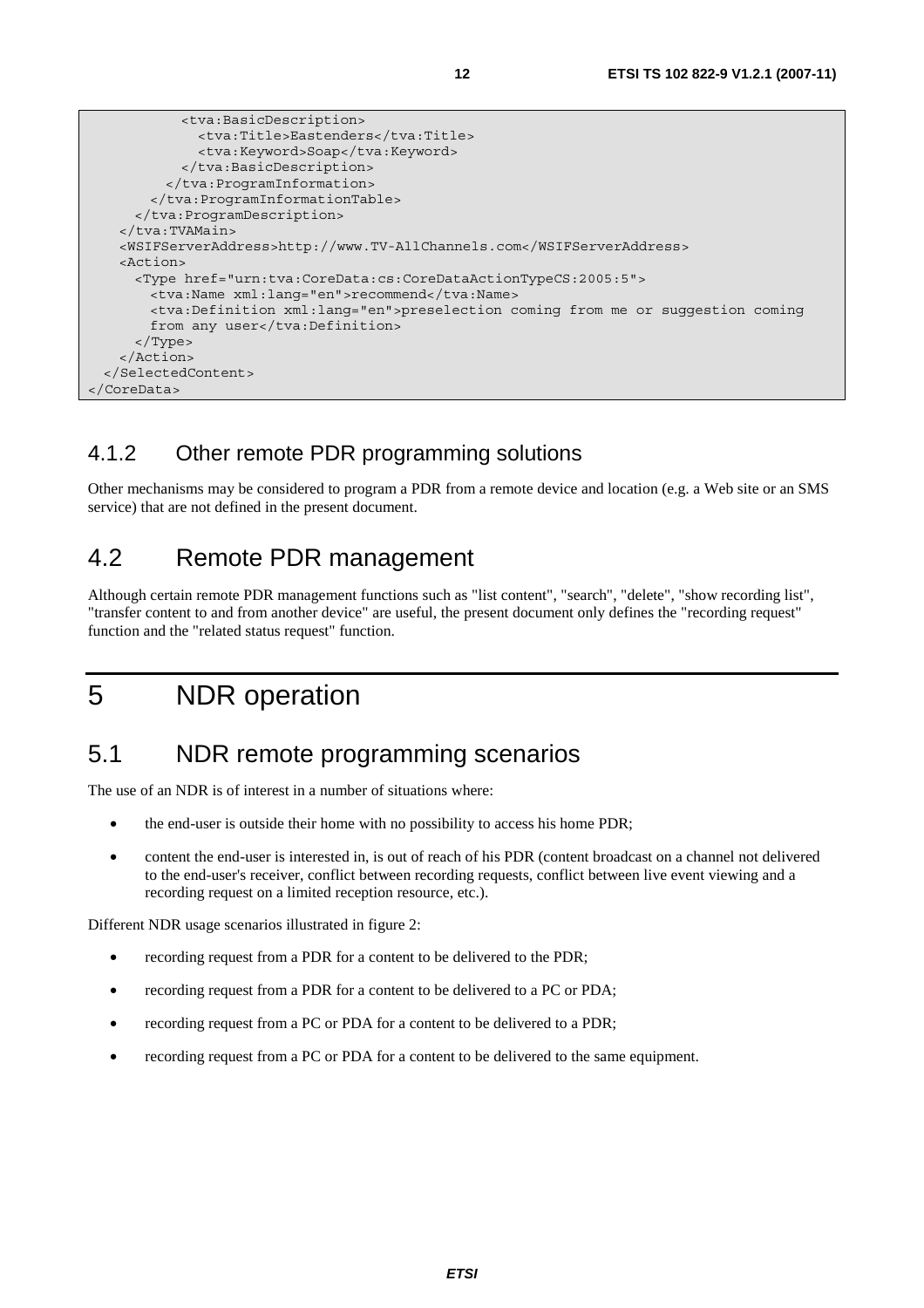

**Figure 2: Remote programming scenarios** 

### 5.2 NDR control service and transport

### 5.2.1 Introduction

The following service description is based on the "NDR Service operation and transport" structure defined in TS 102 822-6-1 [10], and on the "NDR Service discovery" mechanisms defined in TS 102 822-6-2 [11].

### 5.2.1.1 Types and Functionalities of NDR services

*TV-Anytime* NDR services specified are all request-response based. The network transaction is always point-to-point (client to server), and the transaction is always initiated by the client.

#### NDR control:

NDR control occurs when a client wishes to record broadcast content.

For the *TV-Anytime* control\_NDR operation that is provided, there is a corresponding operation, describe\_control\_NDR. These two operations (an operation, *X*, and its corresponding *describe*\_*X* operation) together form a port (see annex A). Since a port always has a single binding and endpoint, the URL of the operation, *X*, and its corresponding *describe\_X* operation must be the same. A "describe" operation is responsible for returning a capability description for the corresponding operation of the same port. A "describe" operation has no input parameters.

#### 5.2.1.2 NDR service capability descriptions

In order to exploit usefully the NDR service described in the previous clause, the client needs information about the nature of the NDR service being offered. This is because different NDR services will provide different functionalities and optional features. For example, some NDR services may offer just content recording, whilst others may provide transrating or transcoding.

To address this issue, each NDR service provides, on request from a client, a capability description. This capability description allows a client to know about the features supported by the NDR service.

Furthermore, it allows NDR service providers to introduce new features and to make this known by end users.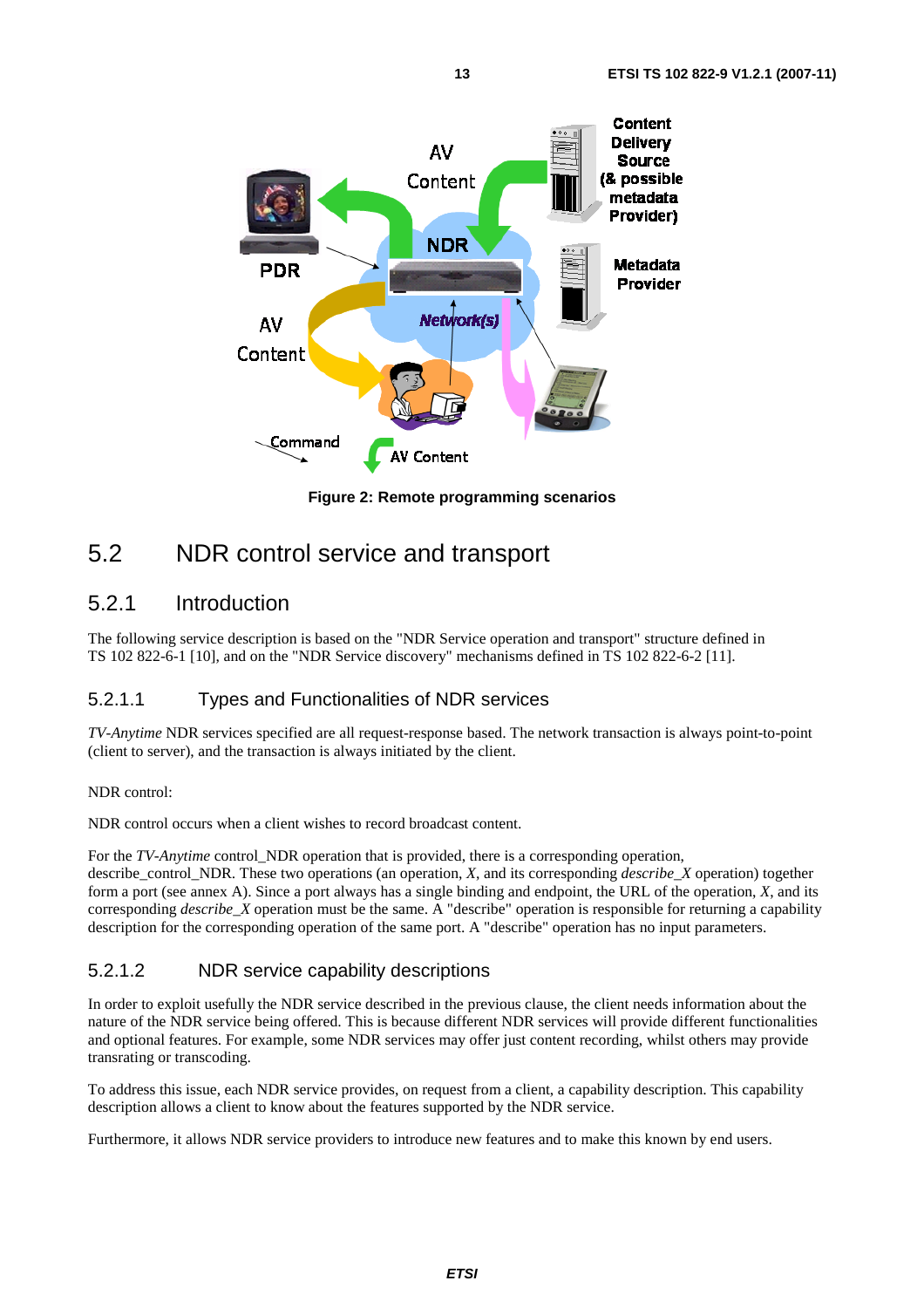### 5.2.2 NDR service types

*TV-Anytime* defines one type of NDR web service, which can be thought of as a remote procedure with a well-defined set of inputs and outputs and a well-defined behaviour. In WSDL [20] terminology, this remote procedure is known as an "operation" (see annex A). The NDR control operation is called the control\_NDR operation.

The types used in the requests and responses to TV-Anytime NDR services are defined in the target namespace [16]: "urn:tva:ndr:2005". This allows Schema aware tools to validate the various messages. The types defined in the metadata specification TS 102 822-3-1 [3] and content referencing specification TS 102 822-4 [7] schemas are referenced in the transport namespace (using XML Schema's import mechanism [15]).

The schema fragments in the following clauses are all defined within this namespace. The corresponding namespace qualifier used in these schema fragments is "ndr". The complete XML schema file (tva\_ndr\_9\_v111.xsd) may be found attached in annex C.

#### 5.2.2.1 "control\_NDR" operation

The control NDR operation allows a client to query a server in order to control the hosted NDR function. The following list gives a few examples of the types of functionality that a *TV-Anytime* NDR provider can offer using a control\_NDR operation:

- operation that takes a certain channel and a command Record to get the content currently broadcast on this channel recorded from now on till the end and returns a positive response;
- operation that takes a certain channel and a command Record to get the content currently broadcast on this channel recorded from now until the end and returns a negative response (unknown channel);
- operation that takes a CRID and an IMI and a command Record to get the corresponding content recorded and returns an availability date and time to ask for content availability;
- operation that takes an accepted requestId and a command Cancel to cancel a previously accepted record request;
- operation that takes an accepted requestId and a command Status and returns the availability of the content or the date and time to ask again for content availability if the content is not yet available.

A control\_NDR operation can support all these types of queries.

#### 5.2.2.2 Request format

The request format allows the client to specify four types of commands. The semantics and structure of these commands are explained in more detail in the subsequent clauses.

```
 <complexType name="Control_NDRType"> 
  <choice> 
    <element name="RecordRequest" type="ndr:RecordRequestType"/> 
    <element name="RecordStatus" type="ndr:RecordStatusType"/> 
    <element name="RecordCancel" type="ndr:RecordCancelType"/> 
     <element name="RecordListRequest" type="ndr:RecordListRequestType"/> 
  </choice> 
 </complexType> 
 <element name="Control_NDR" type="ndr:Control_NDRType"/>
```

| <b>Name</b>              | <b>Definition</b>                                                                                         |
|--------------------------|-----------------------------------------------------------------------------------------------------------|
| Control NDRType          | A complex type to describe all the requests which can be sent to an NDR.                                  |
| <b>RecordRequest</b>     | An element used to request the recording of a specific content currently<br>broadcast or to be broadcast. |
| <b>RecordStatus</b>      | An element used to ask for the status of a previously accepted Record Request.                            |
| RecordCancel             | An element used to cancel a previously accepted record request.                                           |
| <b>RecordListRequest</b> | An element used to ask for the list of previously accepted record requests<br>arisen by a user.           |
| Control NDR              | An element used to contain a request to an NDR.                                                           |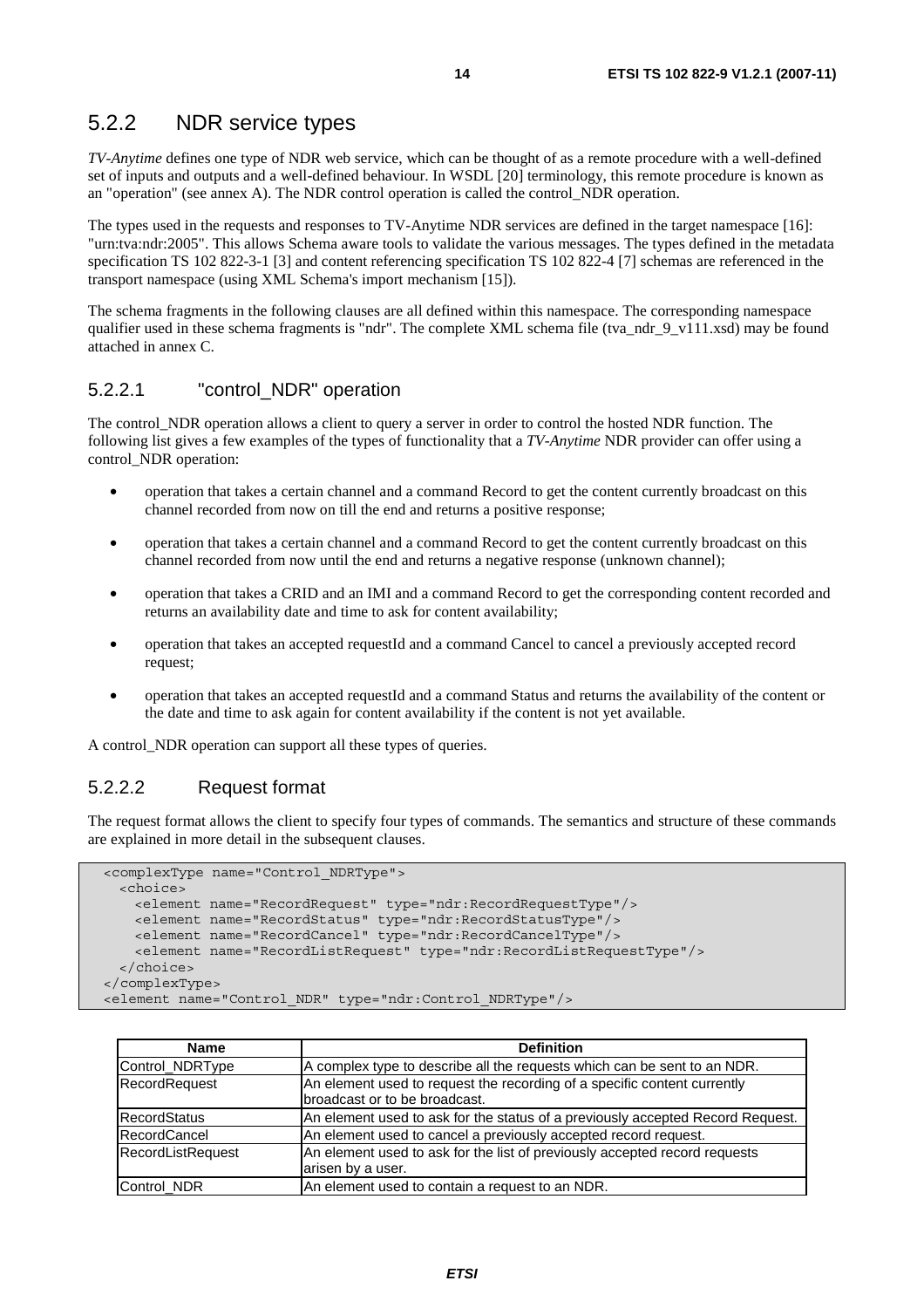#### 5.2.2.3 RecordRequest parameters

#### 5.2.2.3.1 Introduction

The RecordRequest command may contain a number of parameters to allow several types of record request:

- a record request for the content currently broadcast on a channel (no ContentId element);
- a record request for future broadcast content (all elements may be needed);
- any record request may include a request for format conversion, bit rate conversion or use of a specific delivery protocol as allowed by the NDR capability description.

If a CRID is supplied, it is a request for a complete recording and allows the NDR to reresolve it.

A partial locator contains only the serviceURL.

A full locator contains a serviceURL, start time and duration.

We do not allow for a mix of partial and full locators in a record request.

- Case A: A partial locator (immediate recording and results in partial recording).
- Case B: CRID plus a list of partial locators (results in complete recording).
- Case C: A full locator (partial or complete recording).
- Case D: A list of full locators (partial or complete recording).
- Case E: A CRID plus a list of full locators (complete recording).
- Case F: A CRID plus a list of IMI(s) (complete recording)

A Record request is defined as follows.

```
 <complexType name="ContentIdType"> 
  <sequence> 
    <element name="InstanceMetadataId" type="tva:InstanceMetadataIdType" 
    minOccurs="0" maxOccurs="unbounded"/> 
  </sequence> 
  <attribute name="CRID" type="tva:CRIDType" use="required"/> 
 </complexType> 
 <complexType name="DeliveryProtocolType"> 
  <complexContent> 
    <extension base="tva:ControlledTermType"> 
      <attribute name="version" type="float" use="optional"/> 
    </extension> 
  </complexContent> 
 </complexType> 
 <complexType name="ControlProtocolType"> 
   <complexContent> 
    <extension base="tva:ControlledTermType"> 
      <attribute name="version" type="float" use="optional"/> 
    </extension> 
  </complexContent> 
 </complexType> 
 <complexType name="ProtocolSetType"> 
  <sequence> 
    <element name="DeliveryProtocol" type="ndr:DeliveryProtocolType" minOccurs="0"/> 
    <element name="ControlProtocol" type="ndr:ControlProtocolType" minOccurs="0"/> 
   </sequence> 
 </complexType> 
 <complexType name="RecordRequestType"> 
  <sequence> 
    <element name="SubscriptionId" type="string"/> 
    <element name="ContentId" type="ndr:ContentIdType" minOccurs="0"/> 
    <element name="Locator" type="cr:LocatorType" minOccurs="0" maxOccurs="unbounded"/> 
     <element name="DeliveryMediaFormat" type="tva:AVAttributesType" minOccurs="0"/>
```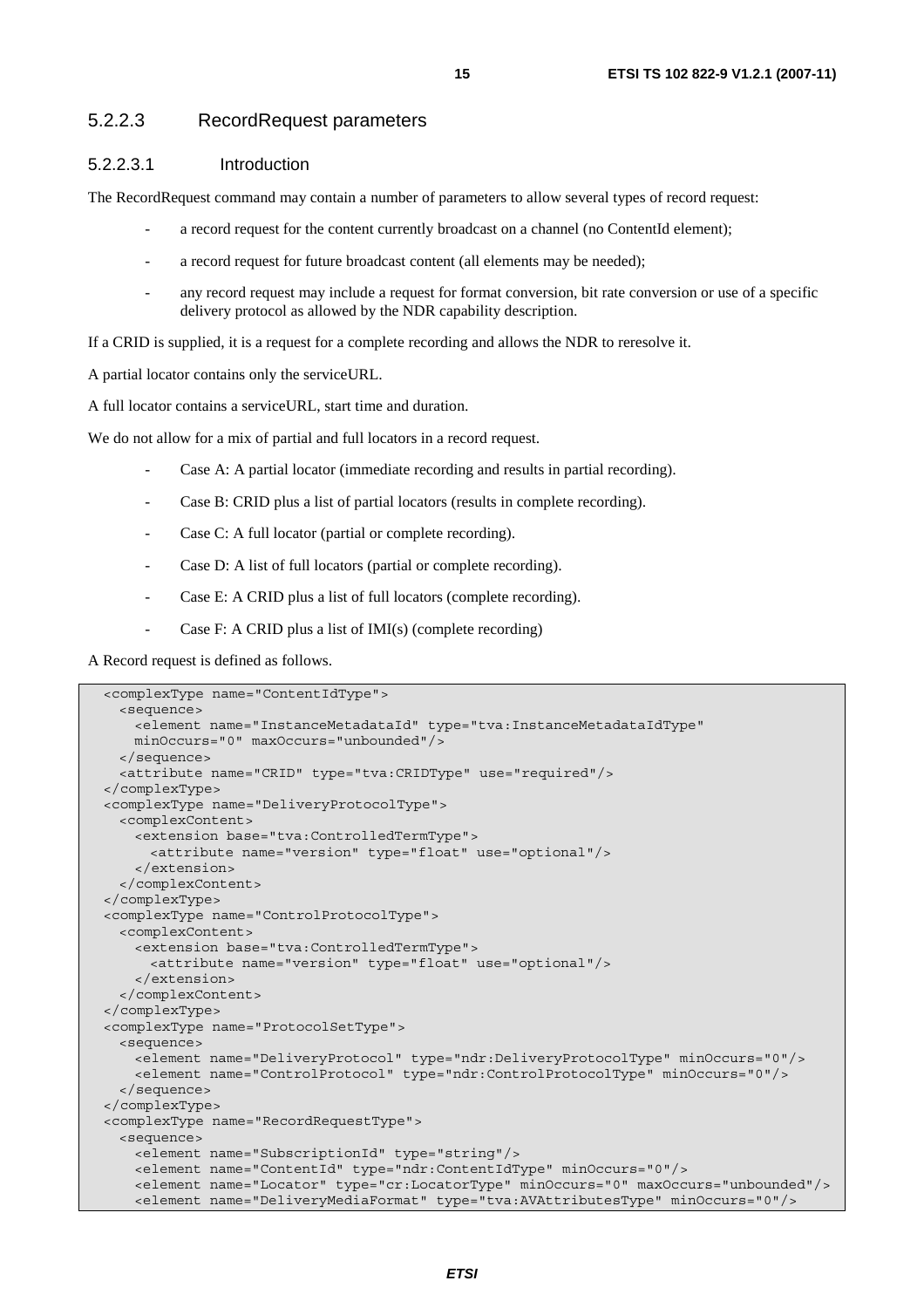```
 <element name="ProtocolSet" type="ndr:ProtocolSetType" minOccurs="0"/> 
 <element name="StartTime" type="dateTime" minOccurs="0"/> 
 <element name="EndTime" type="dateTime" minOccurs="0"/> 
      <element name="FilteringAndSearchPreferences" 
      type="mpeg7:FilteringAndSearchPreferencesType" minOccurs="0"/> 
    </sequence>
```
</complexType>

| <b>Name</b>                   | <b>Definition</b>                                                                                                                                                                                                                                                                                                                                                                                                 |
|-------------------------------|-------------------------------------------------------------------------------------------------------------------------------------------------------------------------------------------------------------------------------------------------------------------------------------------------------------------------------------------------------------------------------------------------------------------|
| ContentIdType                 | A complex type identifying content to be recorded.                                                                                                                                                                                                                                                                                                                                                                |
| InstanceMetadataId            | This element containing a reference to a specific instance of the<br>content to be recorded.                                                                                                                                                                                                                                                                                                                      |
| <b>CRID</b>                   | An attribute containing the Content Reference IDentifier (CRID [7]) of<br>the selected content to be recorded.                                                                                                                                                                                                                                                                                                    |
| DeliveryProtocolType          | A complex type to identify a delivery protocol supported by the NDR.                                                                                                                                                                                                                                                                                                                                              |
| version                       | An optional attribute to identify the version of the delivery protocol. The<br>default value is the initial version of the delivery protocol.                                                                                                                                                                                                                                                                     |
| ControlProtocolType           | A complex type to identify a control protocol supported by the NDR.                                                                                                                                                                                                                                                                                                                                               |
| version                       | An optional attribute to identify the version of the supported control<br>protocol. The default value is the initial version of the control protocol.                                                                                                                                                                                                                                                             |
| ProtocolSetType               | A complex type to develop a delivery protocol and the associated<br>control protocol if any.                                                                                                                                                                                                                                                                                                                      |
| DeliveryProtocol              | An element providing the identification of a delivery protocol supported<br>by the NDR.                                                                                                                                                                                                                                                                                                                           |
| ControlProtocol               | An element providing the identification of the control protocol<br>supported by the NDR associated to the delivery protocol if any.<br>E.g. There is no control protocol associated with the FTP delivery<br>protocol. The RTSP control protocol can be associated to RTP, UDP<br>or HTTP.                                                                                                                        |
| RecordRequestType             | A complex type used to define an NDR record request.                                                                                                                                                                                                                                                                                                                                                              |
| SubscriptionId                | This element identifies the subscription made by the end-user. This<br>SubscriptionId is obtained by the end-user as the result of subscription<br>made over the Internet with the subscription server indicated by the<br>"SubscriptionURL" element located in the NDR service capability<br>description.                                                                                                        |
| ContentId                     | This element identifies the content to be recorded. If this element is<br>missing, the content to be recorded is the content currently broadcast<br>on the channel indicated by the element "Locator".                                                                                                                                                                                                            |
| Locator                       | This element defined in TS 102 822-4 [7] identifies the channel from<br>which the selected content should be recorded. It might include in<br>addition date and time and IMI.                                                                                                                                                                                                                                     |
| DeliveryMediaFormat           | An optional element allowing to specify content to be recorded in an<br>encoding format different than the one used by the broadcaster and/or<br>a different bit rate for the encoding of the recorded content before<br>delivery to the end-user. Default value is delivery media format<br>identical to source media format.                                                                                    |
| ProtocolSet                   | An optional element indicating the protocols to be used for the delivery<br>and the control of the content to be recorded, among all values defined<br>in the DeliveryProtocolType classification scheme given in clause C.2.<br>(DeliveryProtocolTypeCS.xml) and in the ControlProtocolType<br>classification scheme given in clause C.3<br>(ControlProtocolTypeCS.xml). The default value are "rtp" and "rtsp". |
| <b>StartTime</b>              | An optional element indicating the time at which the recording should<br>start.                                                                                                                                                                                                                                                                                                                                   |
| EndTime                       | An optional element indicating the time at which the recording should<br>end.                                                                                                                                                                                                                                                                                                                                     |
| FilteringAndSearchPreferences | An element indicating the presence of Filtering And Search Preferences<br>to be used by the NDR Service, in case there is a need to reresolve a<br>CRID.                                                                                                                                                                                                                                                          |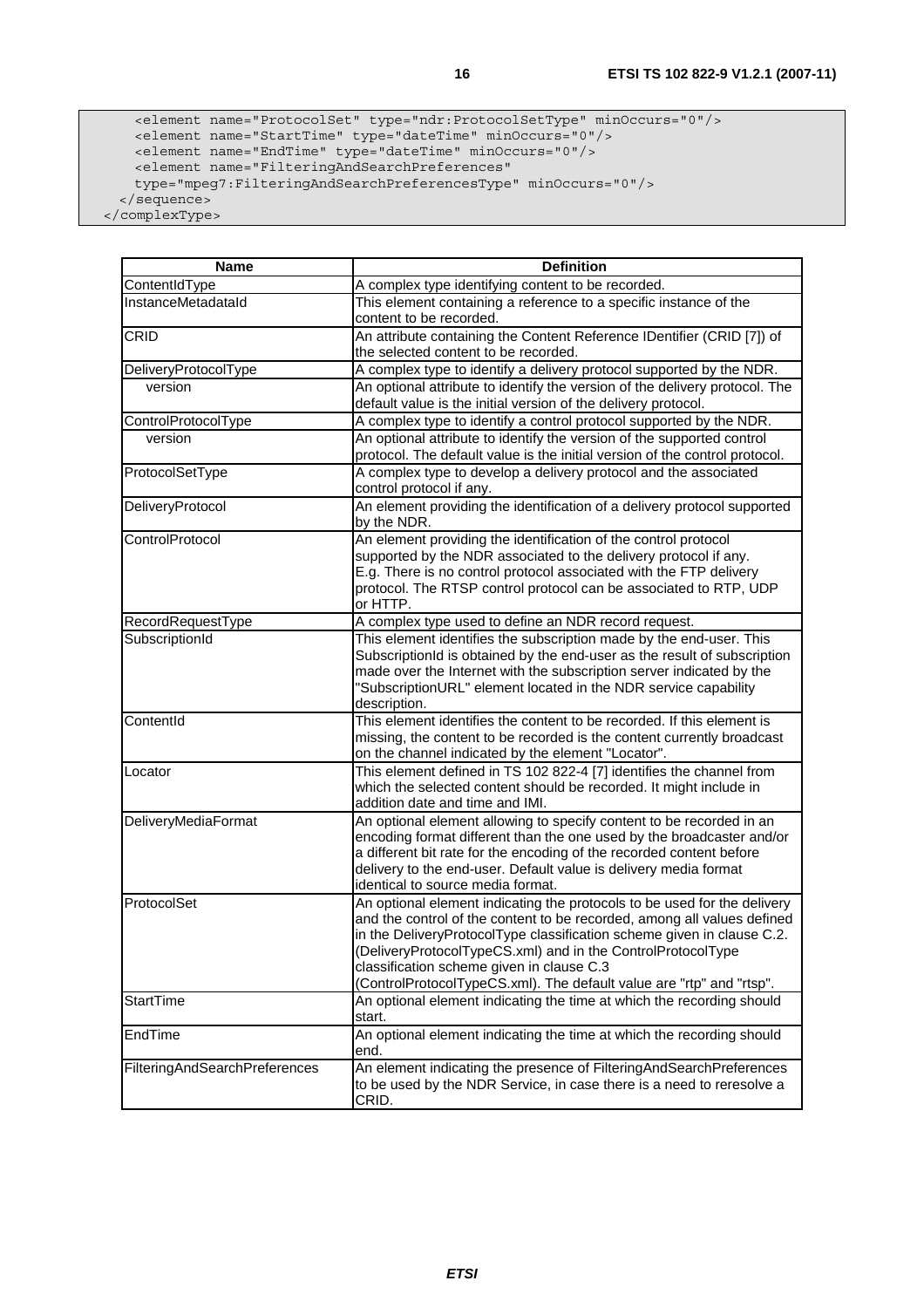#### 5.2.2.3.2 RecordStatus parameters

When a PDR or end-user wants to know if a previously accepted record request is completed or not, it issues a RecordStatus command, as follows.

```
<!-- ########### Schema of the status of a record request ########### --> 
  <complexType name="RecordStatusType"> 
   <attribute name="requestId" type="string" use="required"/> 
  </complexType>
```

| <b>Name</b>      | <b>Definition</b>                                                                                                       |
|------------------|-------------------------------------------------------------------------------------------------------------------------|
| RecordStatusType | A complex describing a record status.                                                                                   |
| requestid        | An attribute containing the record request identifier returned by the NDR<br>service when a record Request is accepted. |

#### 5.2.2.3.3 RecordCancel parameters

When a PDR or end-user wants to cancel a previously accepted record request, it issues a RecordCancel command as follows.

```
<!-- ########### Schema of the cancel of a record request ########### --> 
  <complexType name="RecordCancelType"> 
   <attribute name="requestId" type="string" use="required"/> 
  </complexType>
```
</schema>

| <b>Name</b>      | <b>Definition</b>                                                                                                       |
|------------------|-------------------------------------------------------------------------------------------------------------------------|
| RecordCancelType | A complex type describing a record cancel request.                                                                      |
| requestid        | An attribute containing the record request identifier returned by the NDR<br>service when a record request is accepted. |

#### 5.2.2.3.4 RecordListRequest parameters

When a PDR or end-user wants to know the list of previously accepted record requests which he generated, it issues a RecordListRequest command, as follows.

```
<!-- ######## Schema of the list of previously accepted record requests ######## --> 
  <complexType name="RecordListRequestType"> 
    <sequence> 
      <element name="SubscriptionId" type="string"/> 
    </sequence> 
  </complexType>
```

| <b>Name</b>           | <b>Definition</b>                                                                                                                                                                                                                                                                                          |
|-----------------------|------------------------------------------------------------------------------------------------------------------------------------------------------------------------------------------------------------------------------------------------------------------------------------------------------------|
| RecordListRequestType | A complex type used to define an NDR record list request. As a result, it<br>provides the list of previously accepted record requests arisen by the<br>user with ID, SubscriptionId.                                                                                                                       |
| SubscriptionId        | This element identifies the subscription made by the end-user. This<br>SubscriptionId is obtained by the end-user as the result of subscription<br>made over the Internet with the subscription server indicated by the<br>"SubscriptionURL" element located in the NDR service capability<br>description. |

#### 5.2.2.4 Response format

A control\_NDR response to a request contains a TVAMain XML instance document specific to each request.

```
 <complexType name="ControlNDRResultType"> 
  <choice>
```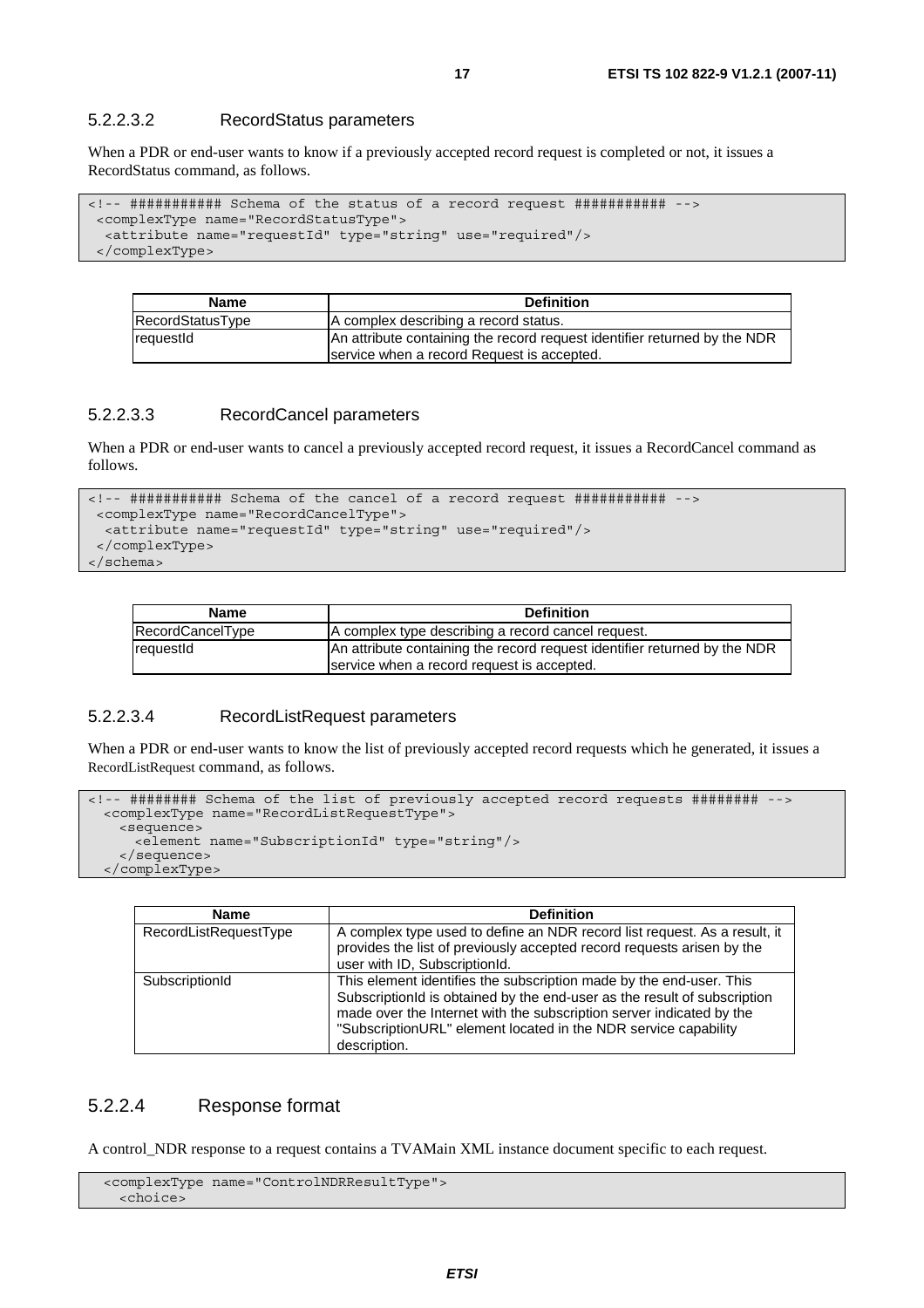```
 <element name="RecordRequestResult" type="ndr:RecordRequestResultType"/> 
    <element name="RecordStatusResult" type="ndr:RecordStatusResultType"/> 
    <element name="RecordCancelResult" type="ndr:RecordCancelResultType"/> 
    <element name="RecordListRequestResult" type="ndr:RecordListRequestResultType"/> 
  </choice> 
 </complexType>
```
<element name="Control\_NDR\_Result" type="ndr:ControlNDRResultType"/>

| Name                       | <b>Definition</b>                                                            |
|----------------------------|------------------------------------------------------------------------------|
| ControlNDRResultType       | A complex type that defines the responses to the different requests that can |
|                            | be sent to an NDR service provider.                                          |
| <b>RecordRequestResult</b> | An element provided by the NDR Service that contains the response to a       |
|                            | record request command.                                                      |
| RecordStatusResult         | An element provided by the NDR Service that contains the response to a       |
|                            | record status command.                                                       |
| RecordCancelResult         | An element provided by the NDR Service that contains the response to a       |
|                            | record cancel command.                                                       |
| RecordListRequestResult    | An element to collect the results of a request to identify a record list.    |
| Control_NDR_Result         | An element describing an NDR response to a request.                          |

5.2.2.4.1 RecordRequestResult parameters

```
 <!-- ########### Description of the response to a record request ########### --> 
 <complexType name="RecordRequestOKType"> 
  <sequence> 
    <element name="RequestId" type="string"/> 
    <element name="Time2Call" type="dateTime"/> 
    <element name="RecordingCharge" type="tva:PriceType" minOccurs="0"/> 
    <element name="ConservationDelay" type="duration" minOccurs="0"/> 
   </sequence> 
 </complexType> 
 <simpleType name="RecordRequestErrorType"> 
  <restriction base="string"> 
    <enumeration value="unknownSubscriptionId"/> 
    <enumeration value="unknownCRID"/> 
    <enumeration value="unavailableServiceURL"/> 
    <enumeration value="unavailableNDRService"/> 
    <enumeration value="unknownDeliveryProtocol"/> 
    <enumeration value="unknownControlProtocol"/> 
    <enumeration value="unsupportedDeliveryProtocol"/> 
    <enumeration value="unsupportedControlProtocol"/> 
    <enumeration value="unknownOriginalMediaFormat"/> 
    <enumeration value="unsupportedOriginalMediaFormat"/> 
    <enumeration value="unknownDeliveryMediaFormat"/> 
    <enumeration value="unsupportedDeliveryMediaFormat"/> 
   </restriction> 
 </simpleType> 
 <complexType name="RecordRequestResultType"> 
  <sequence> 
    <choice> 
      <element name="RecordRequestOK" type="ndr:RecordRequestOKType"/> 
       <element name="RecordRequestError" type="ndr:RecordRequestErrorType"/> 
     </choice> 
   </sequence> 
   <attribute name="serviceVersion" type="unsignedInt" use="required"/> 
 </complexType>
```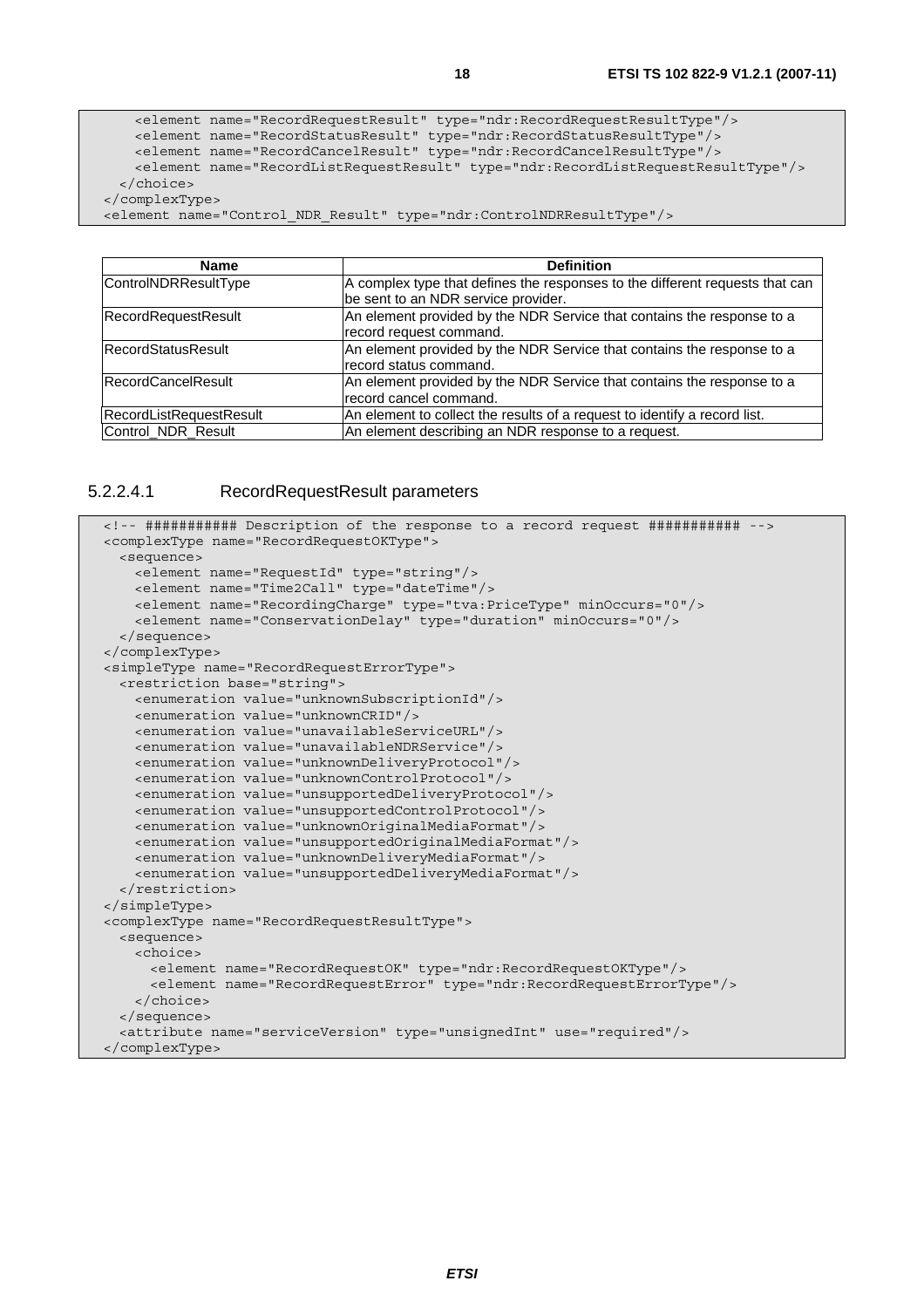| <b>Name</b>             | <b>Definition</b>                                                                                                                                                                                                                                                                                                                                                                                                                                                                                 |
|-------------------------|---------------------------------------------------------------------------------------------------------------------------------------------------------------------------------------------------------------------------------------------------------------------------------------------------------------------------------------------------------------------------------------------------------------------------------------------------------------------------------------------------|
| RecordRequestOKType     | A complex type providing additional information when the request<br>can be fulfilled.                                                                                                                                                                                                                                                                                                                                                                                                             |
| RequestId               | An element containing the record request identifier returned by<br>the NDR service when a record request is accepted.                                                                                                                                                                                                                                                                                                                                                                             |
| Time2Call               | This element provided by the NDR service contains the date and<br>time at which it is likely that the selected content will be available<br>for delivery to the end-user using the selected delivery protocol.                                                                                                                                                                                                                                                                                    |
| RecordingCharge         | This element provided by the NDR service contains the charge to<br>be applied to the requested recording.                                                                                                                                                                                                                                                                                                                                                                                         |
| ConservationDelay       | This element provided by the NDR service contains the life time of<br>the selected content recording.                                                                                                                                                                                                                                                                                                                                                                                             |
| RecordRequestErrorType  | A simple type describing possible error messages to be returned<br>when a record request cannot be fulfilled:<br>unknownCRID: this error appears when the CRID provided in the<br>record request does not exist;<br>unavailableServiceURL: this error appears when the NDR Service<br>has no access to the TV Channel indicated by "ServiceURL";<br>unavailableNDRService: this error appears when the NDR<br>Service is not able to accept the request at this time.                             |
| RecordRequestResultType | A complex type describing the results of a record request.                                                                                                                                                                                                                                                                                                                                                                                                                                        |
| <b>RecordRequestOK</b>  | When the record request is accepted by the NDR service, an<br>element provides the necessary information about the progress of<br>the recording, to the attention of the user.                                                                                                                                                                                                                                                                                                                    |
| RecordRequestError      | An element providing the reason why a record request could not<br>be fulfilled.                                                                                                                                                                                                                                                                                                                                                                                                                   |
| serviceVersion          | An attribute also available in the NDR service capability<br>description. It indicates the version of the NDR service capability<br>description. When the NDR service makes a modification to the<br>NDR service capability description, it increases the<br>serviceVersion. This allows the client to discover that a new<br>version of the NDR service capability description is available. It<br>should make a request to update its own version of the NDR<br>service capability description. |

#### 5.2.2.4.2 RecordStatusResult parameters

```
 <!-- ########### Description of the response to a record status request ######### --> 
 <simpleType name="FailureType"> 
  <restriction base="string"> 
    <enumeration value="unknownRequest"/> 
    <enumeration value="cancelledBroadcast"/> 
    <enumeration value="cancelledByNDR"/> 
  </restriction> 
 </simpleType> 
 <complexType name="RecordStatusResultType"> 
  <choice> 
    <element name="Running"> 
      <complexType> 
        <sequence> 
          <element name="Time2Call" type="dateTime"/> 
        </sequence> 
      </complexType> 
    </element> 
    <element name="ContentAvailable"> 
       <complexType> 
        <sequence> 
          <element name="ContentURL" type="anyURI"/> 
          <element name="ConservationDeadline" type="dateTime" minOccurs="0"/> 
        </sequence> 
       </complexType> 
    </element> 
    <element name="Failure" type="ndr:FailureType"/> 
  </choice> 
   <attribute name="requestId" type="string" use="required"/> 
 </complexType>
```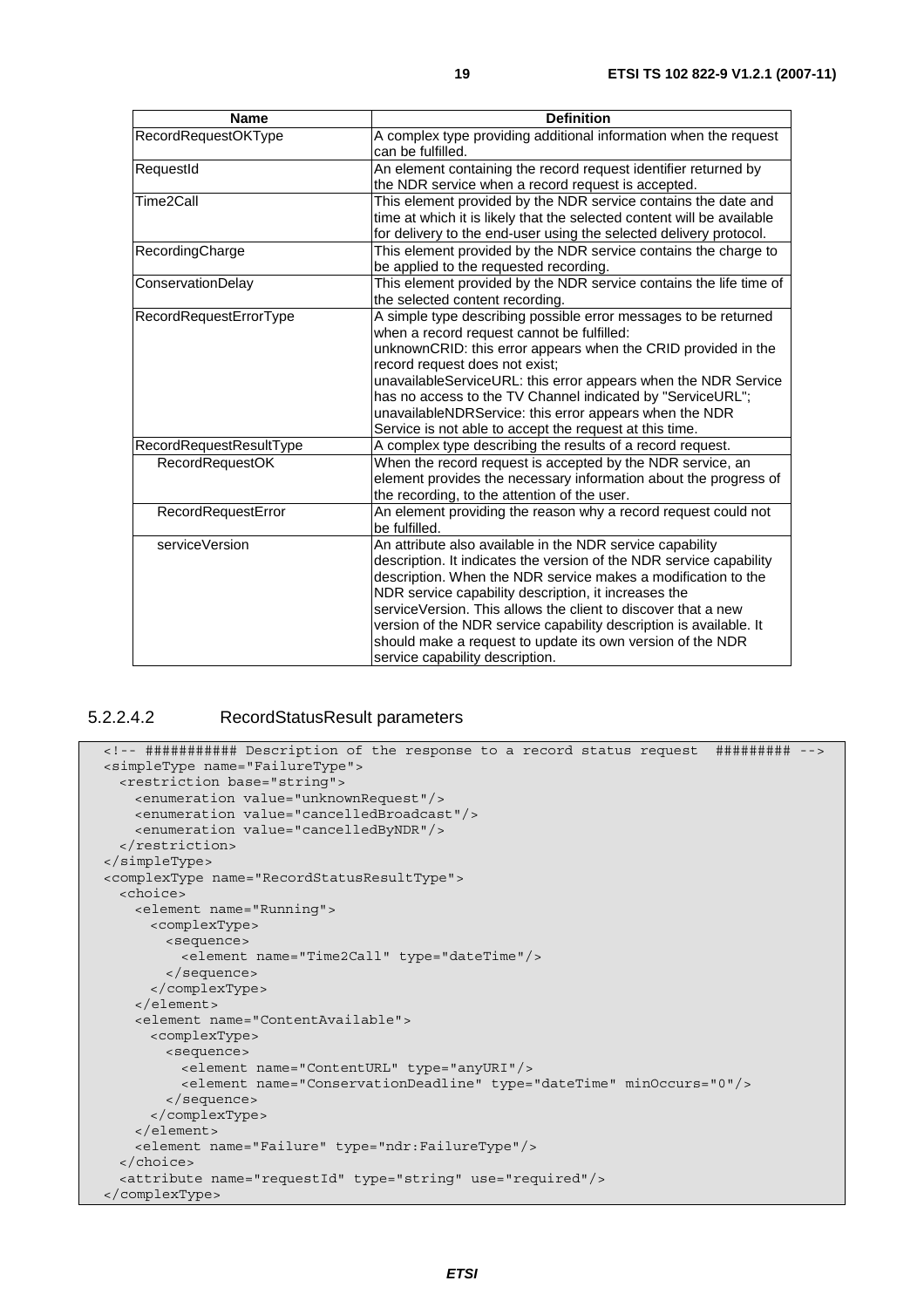| <b>Name</b>                 | <b>Definition</b>                                                     |
|-----------------------------|-----------------------------------------------------------------------|
| FailureType                 | A simple type to express the reason why the record request            |
|                             | referred by the record status request has failed.                     |
| RecordStatusResultType      | A complex type describing the status of a record request.             |
| Running                     | The presence of this element indicates that the content is not yet    |
|                             | recorded.                                                             |
| lTime2Call                  | An element indicating at what time the content is likely to be        |
|                             | available for delivery to the end user.                               |
| ContentAvailable            | The presence of this element indicates that the content is available  |
|                             | but maybe not yet completely recorded. This depends on the            |
|                             | protocols to be used for control and delivery to the end-user.        |
| ContentURL                  | This element contains the URI to be used to get the recorded          |
|                             | content from the NDR Service.                                         |
| <b>ConservationDeadline</b> | This element provided by the NDR Service contains the deadline to     |
|                             | get the selected content recording.                                   |
| Failure                     | This optional element contains the reason why the referred record     |
|                             | request has failed.                                                   |
| requestId                   | An attribute containing the record request identifier returned by the |
|                             | NDR service when a record request is accepted.                        |

#### 5.2.2.4.3 RecordCancelResult parameters

```
 <!-- ########### Description of the response to a cancel request ########### --> 
 <simpleType name="RecordCancelResultType"> 
  <restriction base="string"> 
    <enumeration value="unknownRequest"/> 
    <enumeration value="OK"/> 
    <enumeration value="removedAfterRecording"/> 
   </restriction> 
 </simpleType>
```

| <b>Name</b>            | <b>Definition</b>                                                     |
|------------------------|-----------------------------------------------------------------------|
| RecordCancelResultType | A complex type used to describe the result of a cancellation request. |

#### 5.2.2.4.4 RecordListRequestResult parameters

```
<complexType name="RecordListRequestResultType"> 
    <sequence> 
      <element name="RecordRequestStatus" 
      type="ndr:RecordStatusResultType" minOccurs="0" maxOccurs="unbounded"/> 
    </sequence> 
    <attribute name="serviceVersion" type="unsignedInt" use="required"/> 
</complexType>
```

| <b>Name</b>                 | <b>Definition</b>                                                                                                                                                                                                                                                                                                                                                                                                                                                                              |
|-----------------------------|------------------------------------------------------------------------------------------------------------------------------------------------------------------------------------------------------------------------------------------------------------------------------------------------------------------------------------------------------------------------------------------------------------------------------------------------------------------------------------------------|
| RecordListRequestResultType | A complex type describing the results of a record list request.                                                                                                                                                                                                                                                                                                                                                                                                                                |
| <b>RecordRequestStatus</b>  | An element containing information on the status of a request.                                                                                                                                                                                                                                                                                                                                                                                                                                  |
| serviceVersion              | An attribute also available in the NDR service capability description. It<br>indicates the version of the NDR service capability description. When<br>the NDR service makes a modification to the<br>NDR service capability description, it increases the serviceVersion.<br>This allows the client to discover that a new version of the NDR<br>service capability description is available. It should make a request to<br>update its own version of the NDR service capability description. |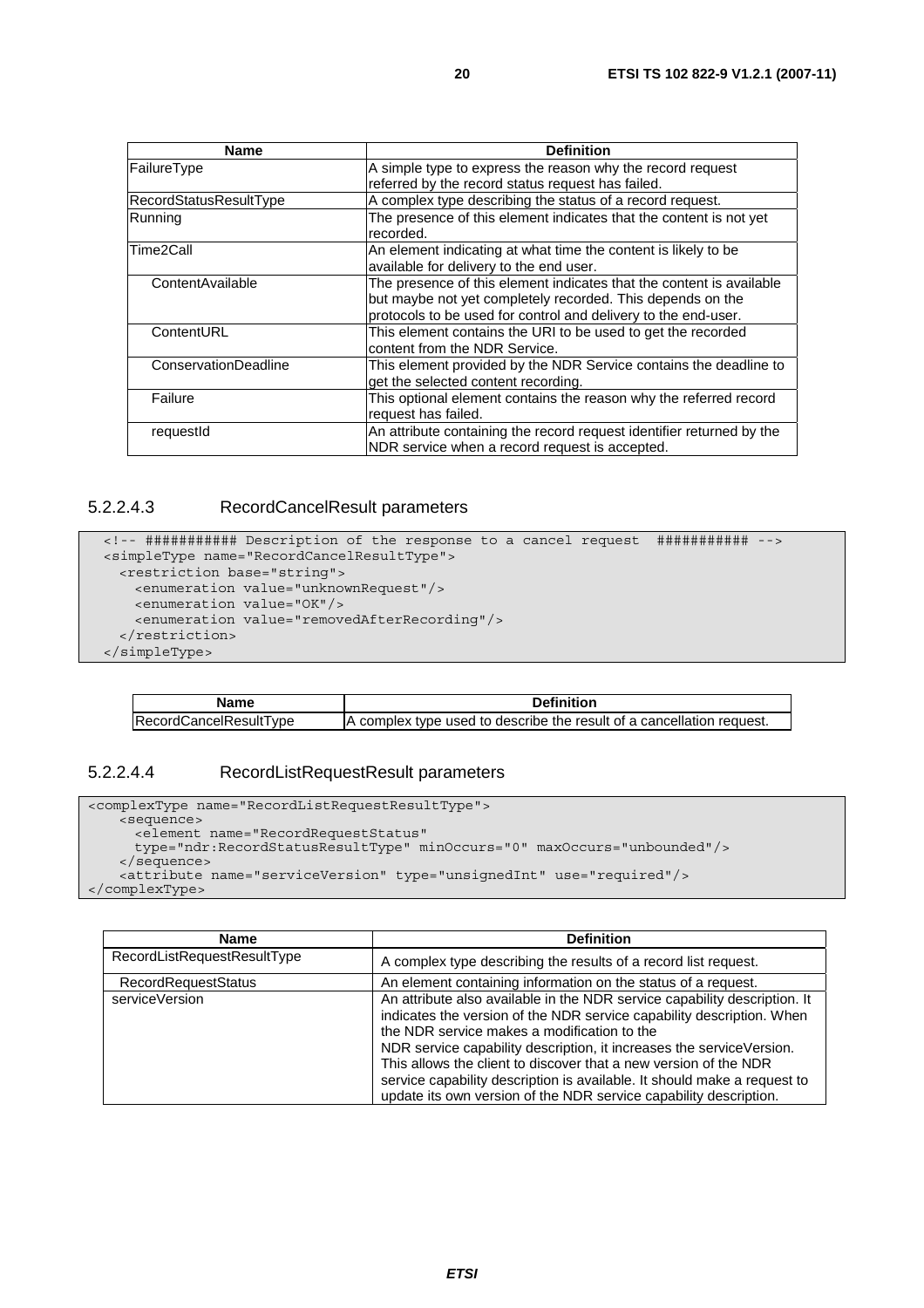#### 5.2.3 Transport protocol

#### 5.2.3.1 Introduction

SOAP [18] and HTTP [17] are used for delivering *TV-Anytime* XML data over the IP networks, since this combination is very well suited to the point-to-point, request-response nature of the *TV-Anytime* operations. The exact usage of SOAP and HTTP is given in the next two clauses. Figure 3 provides a semantic representation of the network stack.



#### **Figure 3: The bi-directional network transport stack**

The architecture depicted in figure 3 results in HTTP requests of the following form.

```
POST /tva/md-service HTTP/1.0 
Host: www.example.com 
Content-Type: text/xml; charset="utf-8" 
Content-Length: nnnn 
Accept-Encoding: deflate 
SOAPAction: "control_NDR" 
<?xml version="1.0" encoding="UTF-8"?> 
<Envelope xmlns="http://schemas.xmlsoap.org/soap/envelope/"> 
   <Body> 
    <ndr:Control_NDR xmlns:NDR="urn:tva:ndr:2007" xmlns:tva="urn:tva:metadata:2007" 
xmlns:mpeg7="urn:tva:mpeg7:2005" xmlns:xsi="http://www.w3.org/2001/XMLSchema-instance" 
xsi:schemaLocation="urn:tva:ndr:2007 tva_ndr_9_v121.xsd"> 
     <RecordRequest> 
      <SubscriptionId>3456-4567-5677-4321</SubscriptionId> 
      <ContentId CRID="crid://www.broadcaster.com/ajcnd"/> 
      <Locator>dvb://1.4ee2.3fa;4f5</Locator> 
      <ProtocolSet> 
       <DeliveryProtocol href="urn:tva:ndr:cs:DeliveryProtocolTypeCS:2005:ftp"/> 
      </ProtocolSet> 
     </RecordRequest> 
    </ndr:Control_NDR> 
   </Body> 
</Envelope>
```
The architecture depicted in figure 3 results in HTTP responses of the following form.

```
HTTP/1.1 200 OK 
Content-Type: text/xml; charset="utf-8" 
Content-Length: nnnn 
Content-Encoding: deflate 
<?xml version="1.0" encoding="UTF-8"?> 
<Envelope xmlns="http://www.w3.org/2002/06/soap-envelope"> 
   <Body>
```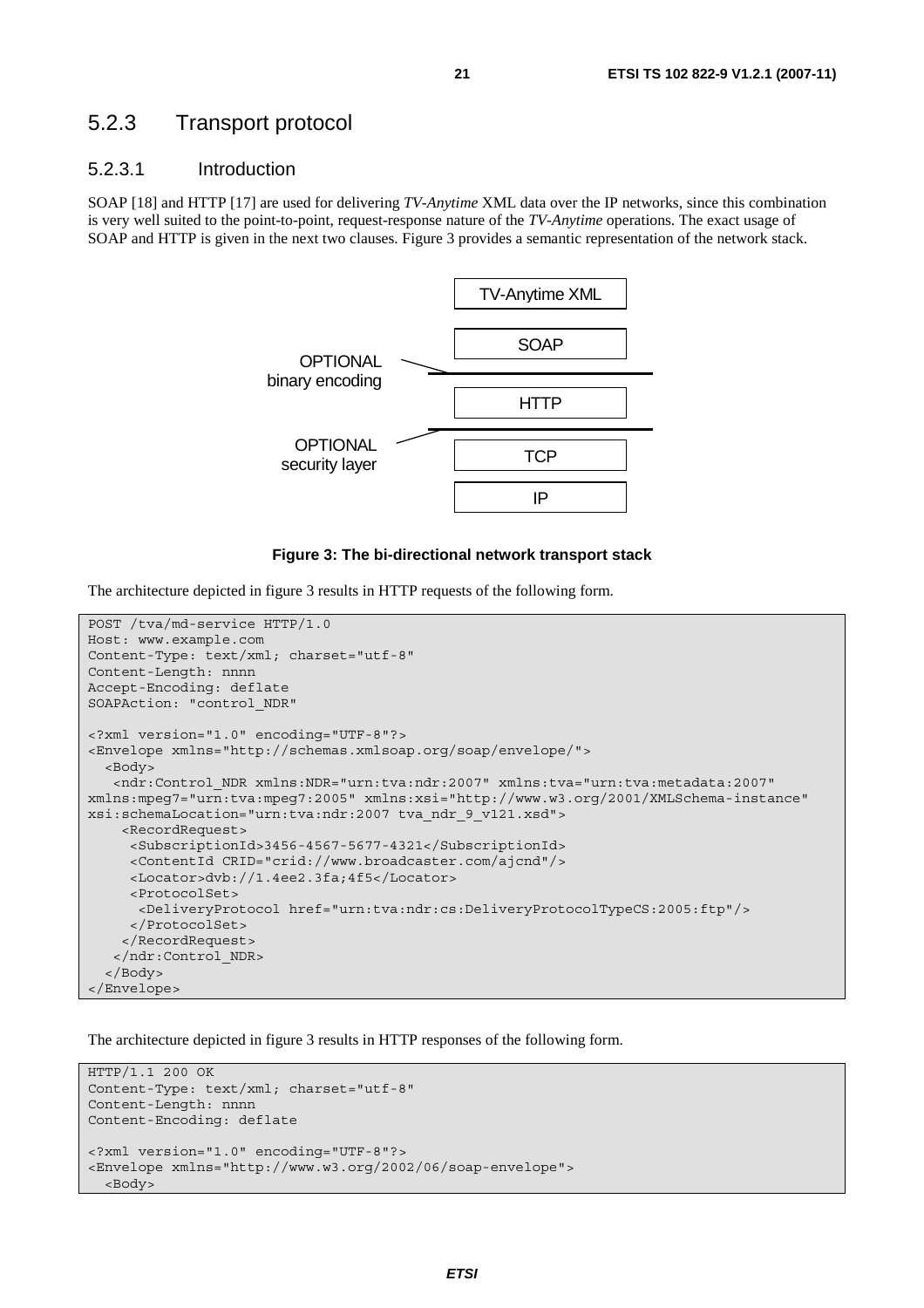```
<ndr:Control_NDR_Result xmlns:NDR="urn:tva:ndr:2007" xmlns:tva="urn:tva:metadata:2007" 
xmlns:mpeg7="urn:tva:mpeg7:2005" xmlns:xsi="http://www.w3.org/2001/XMLSchema-instance" 
xsi:schemaLocation="urn:tva:ndr:2007 tva_ndr_9_v121.xsd"> 
   <RecordRequestResult serviceVersion="12"> 
    <RecordRequestOK> 
       <RequestId>45U753-452</RequestId> 
      <Time2Call>2004-07-15T20:35:00.00</Time2Call> 
      <RecordingCharge currency="EUR">2</RecordingCharge> 
      <ConservationDelay>PT12H</ConservationDelay> 
    </RecordRequestOK> 
   </RecordRequestResult> 
</ndr:Control_NDR_Result> 
  </Body> 
</Envelope>
```
#### 5.2.3.2 SOAP

The following usage of SOAP [18] is mandated:

- *TV-Anytime* metadata services will provide an HTTP binding, and may support other transport bindings where appropriate.
- SOAP supports different messaging styles, but is most commonly used for remote procedure calls. *TV-Anytime* does not use remote procedure call messaging style, since this implies that every parameter must be included in a procedure call, which is not appropriate for *TV-Anytime* operations that have several optional parameter types. However, the remote procedure call convention of naming the root element in the SOAP body according to the name of the operation is followed.
- SOAP encoding is not used in the request or the response (i.e. the element in the root of the SOAP body will belong to the *TV-Anytime* transport types namespace (urn:tva:transport:2005). Servers will reject any request that arrives with a SOAP encoding attribute with the appropriate SOAP Fault.
- The SOAP Actor feature is not supported and servers will reject any request that arrives with a SOAP Actor attribute in the SOAP Header with the appropriate SOAP Fault.
- The following clause defines application specific fault conditions to be used in the SOAP Fault element.

This usage of SOAP is more formally defined using the WSDL [20] interface definition that can be found in annex A.

#### 5.2.3.3 Error codes

The first line of error reporting is governed by the SOAP specification [18]. SOAP fault reporting and fault codes will be returned for most invalid requests or any request where the intent of the caller cannot be determined.

In a manner consistent with the SOAP processing rules, HTTP [17] status codes will be used for communicating status information in HTTP. As is the case for SOAP, success reporting will use a 200-status code to indicate that the client's request including the SOAP component was successfully processed.

The ErrorReport element is defined to allow servers to report application-level errors that are specific to *TV-Anytime* metadata services. In accordance with the SOAP specification, if the content of the SOAP message's body cannot be processed successfully, the SOAP fault must contain a detail element (which in turn contains an ErrorReport). The inability to process a well-formed Body element is also termed an "application-level error", since the error cannot be detected by the SOAP processor and instead relies on application-level knowledge. The error report contains error information that includes descriptions and a code that can be used to determine the cause of the error. Errors that arise due to problems with in the HTTP layer or SOAP layer (e.g. the SOAP message does not conform to the SOAP specification) should be reported using the error mechanisms provided by those layers and MUST NOT be reported inside a SOAP fault's detail element.

*TV-Anytime* application-level errors should be conveyed using standard HTTP status codes, where a 500-level code indicates a server-induced error. In such cases, the metadata service must issue an HTTP 500 "Internal Server Error" response and return an ErrorReport inside a SOAP fault report.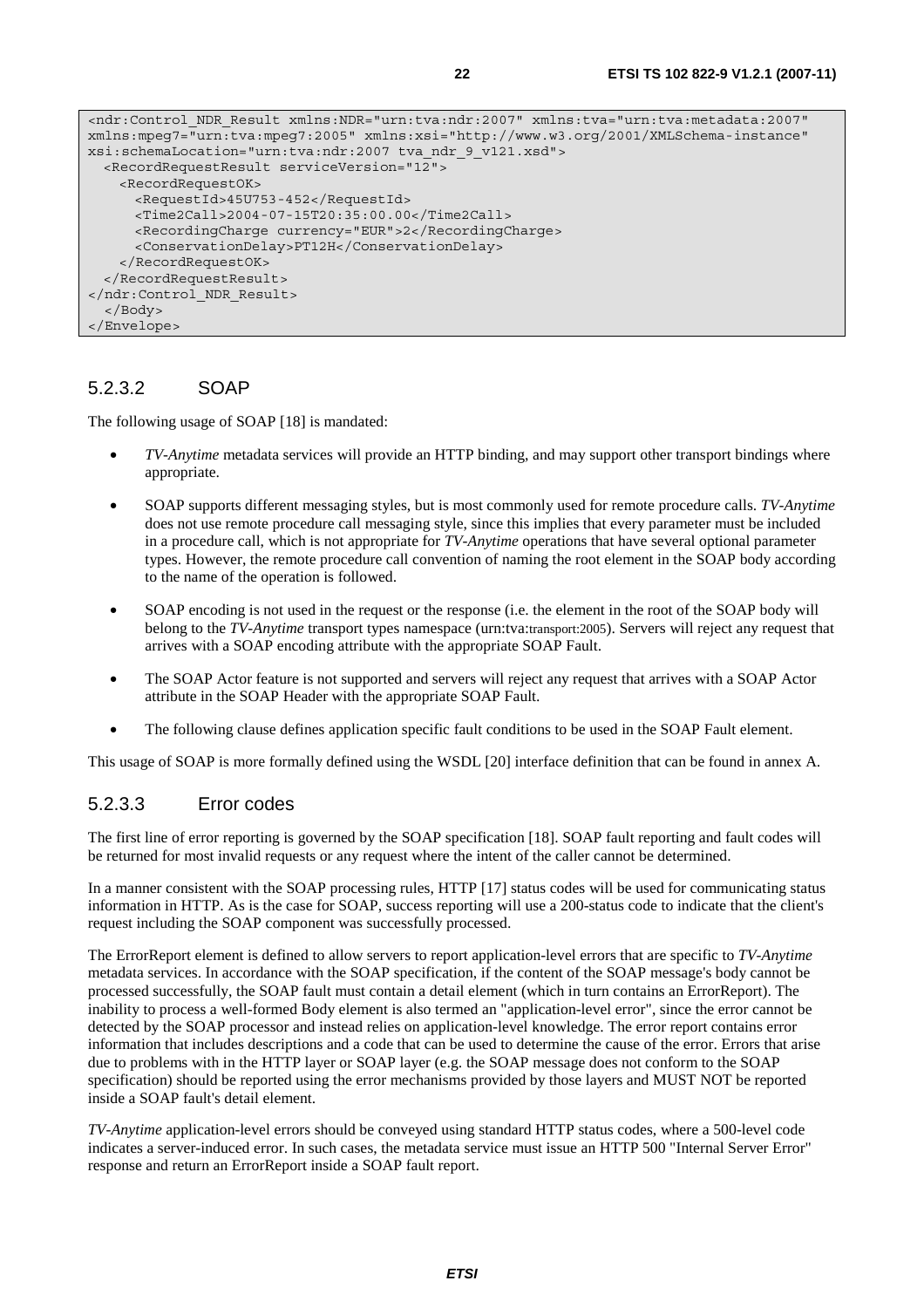Any errors detected in the request will invalidate the entire request, and cause an ErrorReport to be generated within a SOAP fault as described below. A server may report multiple errors, although there is no requirement for the metadata service to continue processing the request after detecting the first error. In accordance with the SOAP specification, additional application response elements should not be included in the Body of the SOAP request. In other words, it is not possible for the server to indicate an error condition and also make a best-effort at providing a response.

The ErrorReport element takes the following form.

```
 <!-- ########### Description of the error reports ########### --> 
 <simpleType name="errorCodeType"> 
  <restriction base="string"> 
    <enumeration value="FatalError"/> 
    <enumeration value="InvalidRequest"/> 
    <enumeration value="Unsupported"/> 
    <enumeration value="UnrecognizedVersion"/> 
    <enumeration value="UnspecifiedError"/> 
   </restriction> 
 </simpleType> 
 <complexType name="ErrorReportType"> 
  <sequence> 
     <element name="Error" type="ndr:ErrorType" maxOccurs="unbounded"/> 
  </sequence> 
 </complexType> 
 <complexType name="ErrorType"> 
  <sequence> 
    <element name="Reason" type="mpeg7:TextualType" minOccurs="0" 
    maxOccurs="unbounded"/> 
  </sequence> 
   <attribute name="errorCode" type="ndr:errorCodeType" use="required"/> 
 </complexType> 
 <element name="ErrorReport" type="ndr:ErrorReportType"/>
```

| <b>Name</b>      | <b>Definition</b>                                                                                                      |
|------------------|------------------------------------------------------------------------------------------------------------------------|
| errorCodeType    | A simple type defining a required string that precisely defines<br>the nature of the error.                            |
| ErrorReportType  | A complex type to enumerate the application level errors that<br>have occurred as a result of invoking an NDR service. |
| Error            | This element describes a single NDR-level error.                                                                       |
| ErrorType        | A complex type defining the type of the error reported in the<br>error report.                                         |
| Reason           | An optional human meaningful description of the error.                                                                 |
| <b>errorCode</b> | An attribute describing the error.                                                                                     |
| ErrorReport      | An element describing errors when sending requests to an<br>NDR service.                                               |

The following general error conditions are defined as error codes that may be returned by invoking any of the operations defined in the present document:

- **FatalError:** Signifies that a serious technical error has occurred whilst processing the request.
- **InvalidRequest:** The query is well-formed but not valid according to the schema defined by the present document.
- **Unsupported:** Signifies that the NDR service does not support an optional feature that is required in order to correctly process the request. A possible reason for this error is that the client has assumed a functionality that is at odds with the functionality described in the capability description.
- **UnrecognizedVersion:** Signifies that the namespace of the child element inside the Body element of the request (e.g. urn:tva:ndr:2004 instead of urn:tva:ndr:2005) is not supported by this NDR service.
- **UnspecifiedError:** Signifies any other error.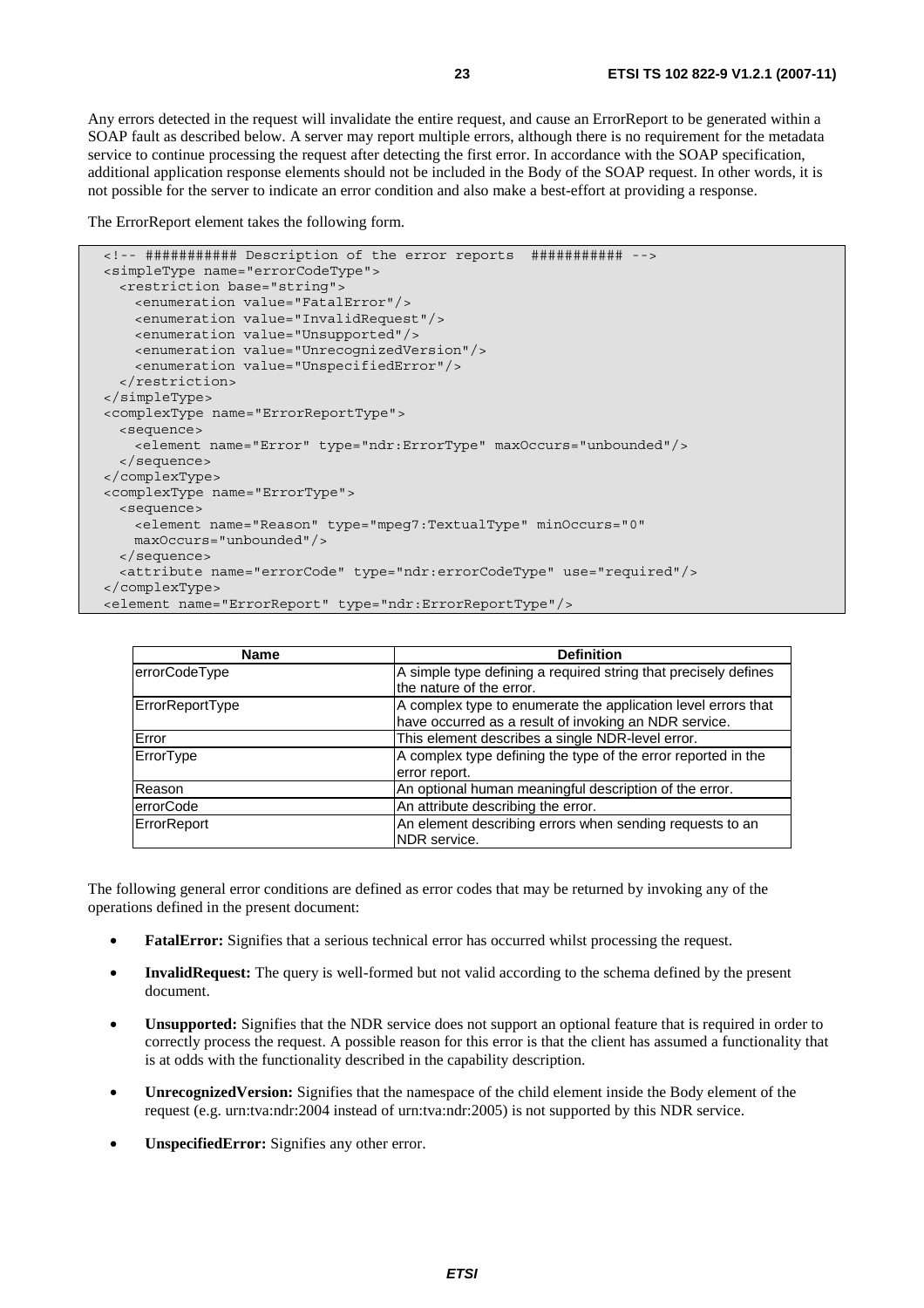### 5.2.4 NDR service capability description control

For each *TV-Anytime* Control\_NDR operation that is provided, there is a corresponding operation, describe\_control\_NDR. This operation (an operation, *X*, and its corresponding *describe*\_*X* operation) together form a port (see annex A). Since a port always has a single binding and endpoint, the URL of the operation, *X*, and its corresponding *describe\_X* operation must be the same. A "describe" operation is responsible for returning a service capability description for the corresponding operation of the same port. A "describe" operation has no input parameters.

The describe\_control\_NDR service capability description provides the following type of information about the operation:

- Human-readable descriptive information about the operation.
- If media bit rate conversion capability is available.
- If media format conversion capability is available.
- If several delivery and control protocols are available.

The definition of the NDR service capability description is as follows.

```
 <complexType name="ServiceURLListType"> 
  <sequence> 
    <element name="ServiceURL" type="anyURI" maxOccurs="unbounded"/> 
   </sequence> 
 </complexType> 
 <complexType name="ConversionOfferType"> 
  <sequence> 
    <element name="OriginalMediaFormat" type="tva:AVAttributesType" minOccurs="0"/> 
     <element name="DeliveryMediaFormat" type="tva:AVAttributesType" minOccurs="0"/> 
   </sequence> 
 </complexType> 
 <complexType name="ConversionListType"> 
  <sequence> 
    <element name="ConversionOffer" type="ndr:ConversionOfferType" 
    maxOccurs="unbounded"/> 
  </sequence> 
 </complexType> 
 <complexType name="ProtocolSetListType"> 
  <sequence> 
    <element name="ProtocolSet" type="ndr:ProtocolSetType" maxOccurs="unbounded"/> 
   </sequence> 
 </complexType> 
 <complexType name="describe_control_NDR_ResultType"> 
   <sequence> 
    <element name="Name" type="mpeg7:TextualType" minOccurs="0" maxOccurs="unbounded"/> 
    <element name="Description" type="mpeg7:TextualType" minOccurs="0" 
    maxOccurs="unbounded"/> 
    <element name="SubscriptionURL" type="anyURI" minOccurs="0"/> 
    <element name="ServiceURLList" type="ndr:ServiceURLListType"/> 
    <element name="ConversionList" type="ndr:ConversionListType" minOccurs="0"/> 
    <element name="ProtocolSetList" type="ndr:ProtocolSetListType" 
    minOccurs="0"/> 
    <element name="PlayWhileRecording" type="boolean" minOccurs="0"/> 
    <element name="SupportForFilteringAndSearchPreferences" type="boolean" 
    minOccurs="0"/> 
  </sequence> 
   <attribute name="serviceVersion" type="unsignedInt" use="required"/> 
 </complexType> 
 <element name="describe_control_NDR_Result" 
 type="ndr:describe_control_NDR_ResultType"/>
```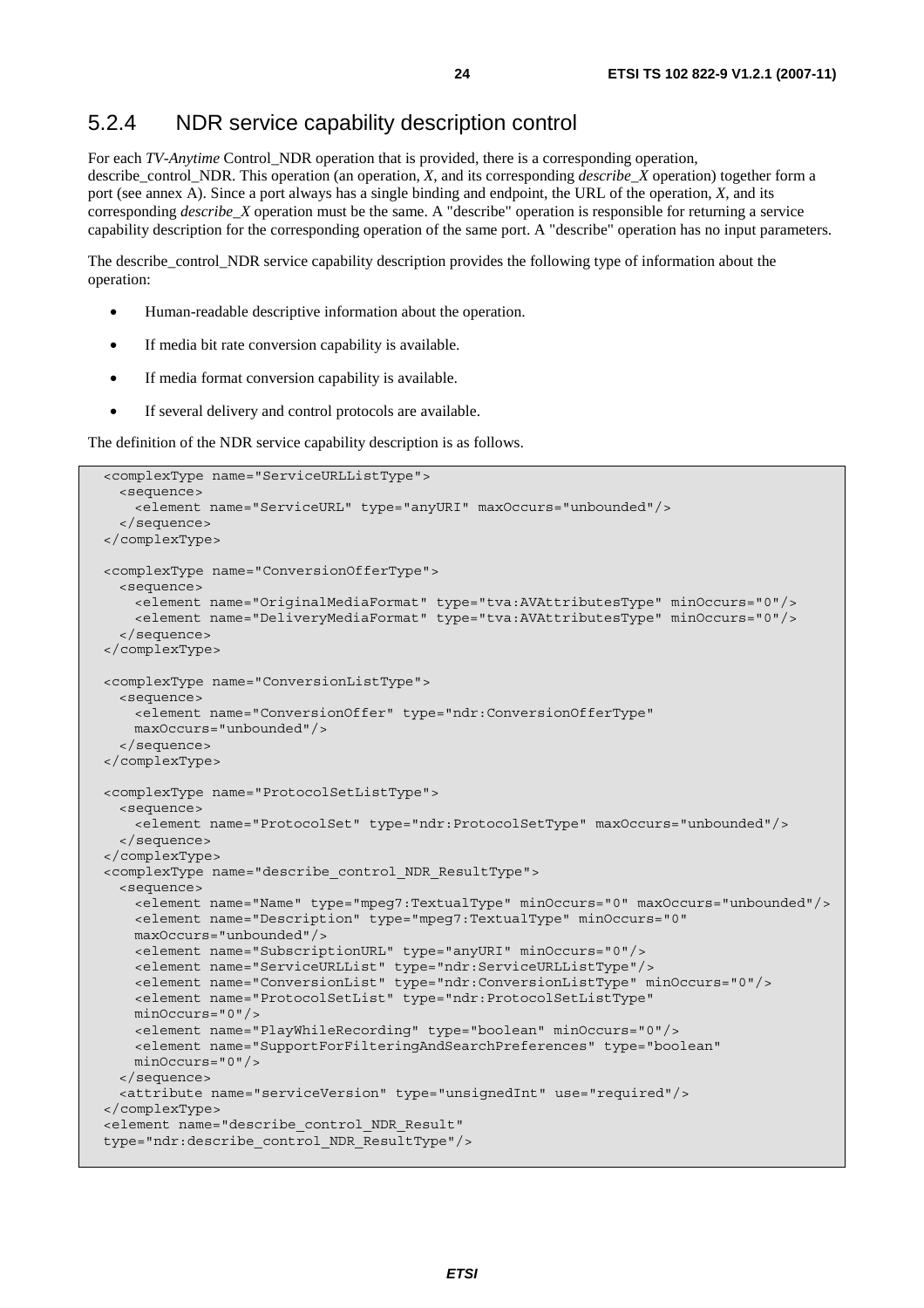| <b>Name</b>                             | <b>Definition</b>                                                                                                |
|-----------------------------------------|------------------------------------------------------------------------------------------------------------------|
| ServiceURLListType                      | A complex type to develop a list of service URLs.                                                                |
| ServiceURL                              | This element contains an URL which allows the receiver                                                           |
|                                         | to identify the associated physical service. This element                                                        |
|                                         | should be consistent with the possible BroadcastURL in                                                           |
|                                         | events that reference this ServiceInformation element.                                                           |
| ConversionOfferType                     | A complex type describing a conversion mode that can be<br>performed by an NDR.                                  |
| OriginalMediaFormat                     | An optional element describing the original media format                                                         |
|                                         | in which content is broadcast by the source.                                                                     |
| DeliveryMediaFormat                     | An optional element describing the media format for                                                              |
|                                         | delivery if the NDR is able to convert the source<br>broadcast media format in this other format.                |
| ConversionListType                      | A complex type to develop a list of conversions that an                                                          |
|                                         | NDR can perform.                                                                                                 |
| ConversionOffer                         | Description of a media conversion the NDR is able to do.                                                         |
| ProtocolSetListType                     | A complex type to develop a list of possible delivery and<br>control protocols from the NDR.                     |
| ProtocolSet                             | An element providing the identification of an association                                                        |
|                                         | of a control protocol and a delivery protocol that can be                                                        |
|                                         | used by the NDR for later delivery of the recorded                                                               |
|                                         | content, e.g. rtsp with http, ftp, rtsp with rtp, etc All the                                                    |
|                                         | possible values are identified in the protocol type<br>classification schemes (DeliveryProtocolTypeCS.xml and    |
|                                         | ControlProtocolTypeCS.xml) located in                                                                            |
|                                         | clauses C.2. and C.3.                                                                                            |
| describe_control_NDR_ResultType         | A complex type defining the relevant parameters                                                                  |
|                                         | describing NDR service capability.                                                                               |
| Name                                    | An optional element giving the name of the NDR service,                                                          |
|                                         | in a human readable form.                                                                                        |
| Description                             | An optional element giving a textual description of the                                                          |
|                                         | NDR service, in a human readable form. This allows an                                                            |
|                                         | application exploiting the NDR service to indicate to the                                                        |
|                                         | user information about the NDR service that he is using                                                          |
|                                         | (e.g. "Record all French channels").                                                                             |
| SubscriptionURL                         | An optional element with a URL from where the user can<br>obtain information on subscription conditions to a NDR |
|                                         | service.                                                                                                         |
| ServiceURLList                          | A required element with a list of serviceURL the NDR is                                                          |
|                                         | able to record for the user.                                                                                     |
| ConversionList                          | An optional element providing a list of conversion                                                               |
|                                         | capabilities. This element can be omitted if no conversion                                                       |
|                                         | is provided.                                                                                                     |
| ProtocolSetList                         | An optional element providing a list of protocols that can                                                       |
|                                         | be used for later delivery of the recorded content. The                                                          |
|                                         | default value is "rtp with rtsp".                                                                                |
| PlayWhileRecording                      | An optional element allowing the NDR to declare that it is                                                       |
|                                         | able to deliver the content while the content is still                                                           |
|                                         | broadcast. Default value is "false".<br>An optional element This allows the NDR to declare that it               |
| SupportForFilteringAndSearchPreferences | is able to support FilteringAndSearchpreferences to select                                                       |
|                                         | a specific instance of the content to be recorded. Default                                                       |
|                                         | value is "false".                                                                                                |
| serviceVersion                          | A required attribute containing a number that must equal                                                         |
|                                         | the version number returned as part of the corresponding                                                         |
|                                         | operation's result. The intention of this number is to make                                                      |
|                                         | the client aware when an operation has been upgraded                                                             |
|                                         | (e.g. can be searched on new channels or for new                                                                 |
|                                         | features) and to refresh the cached capability description                                                       |
|                                         | information (if any).                                                                                            |
| describe_control_NDR_Result             | An element providing information on the NDR service                                                              |
|                                         | capability.                                                                                                      |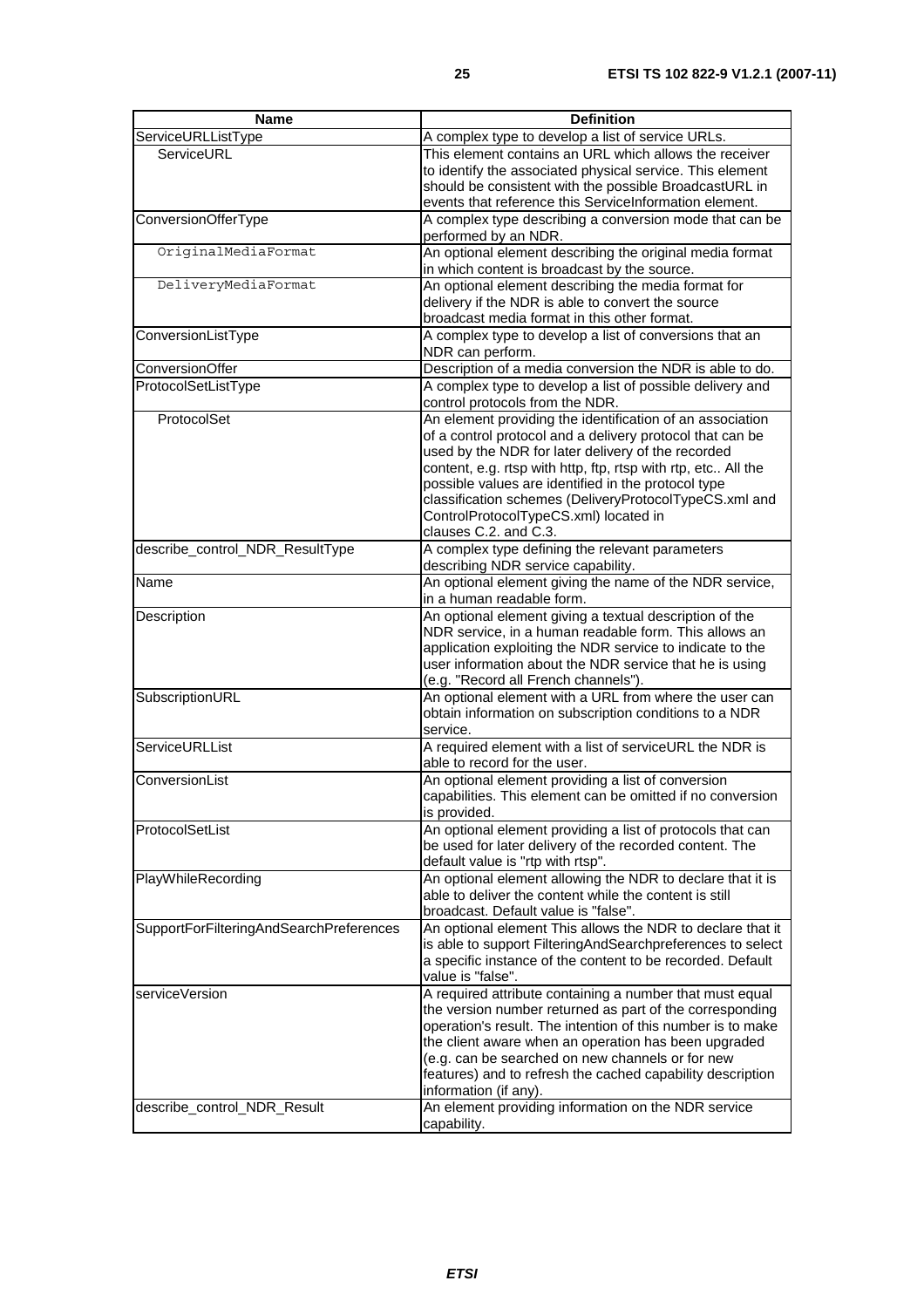### 5.3 NDR service discovery methods

NDR service discovery is the process by which a client establishes a URL where a *TV-Anytime* NDR service can be found. There are a number of ways this process can occur, but only the last method (clause 5.4.) is addressed by the present document.

### 5.3.1 Non-standardized discovery

A number of methods exist for discovering the URLs of NDR services that are not standardized by *TV-Anytime*. The following list gives some examples:

- the client might be pre-programmed with a set of URLs that refer to one or more NDR services. This will typically be useful in a vertical market, or tightly controlled horizontal market;
- a user might manually enter a URL of a new NDR service he is interested in, using some means of text input;
- a client software may be updated using software updates delivered via a unidirectional broadcast, or over the return channel.

#### 5.3.2 Client-initiated discovery using a bi-directional network

This mode of NDR service discovery involves using the bi-directional network to access a "Yellow Pages" of *TV-Anytime* NDR services. The mechanism is based upon W3C standards for web service discovery (UDDI [19] and WS-Inspection [21]), the use of which is standardized by *TV-Anytime*, according to the rules given in clause 5.4. Support for these discovery techniques by clients and servers is optional.

### 5.4 NDR service discovery using web service discovery

The present document describes how standard web service discovery techniques can be used to allow PDRs and other *TV-Anytime* clients to discover *TV-Anytime* NDR services. The relevant standards are UDDI [19] and WS*-*Inspection [21] that enable different but complementary modes of discovery. A provider can choose to enable neither, both, or only one of these mechanisms.

For a useful overview of these two standards please refer to: "The WS-Inspection and UDDI Relationship" [22].

### 5.4.1 Universal Description, Discovery and Integration (UDDI)

UDDI [19] allows PDRs, and other clients with Internet connectivity, to discover *TV-Anytime* NDR services without the client requiring any prior knowledge of the NDR service, nor any information from a unidirectional metadata service. NDR service providers may publish details of their *TV-Anytime* NDR service(s) to the UDDI Business Registry. Any client can then use a node in the UDDI Business Registry (which have well-known addresses) to browse and locate *TV-Anytime* NDR services.

The present document relies on the use of version 3 of the UDDI specification. Clients wishing to discover *TV-Anytime* web services using UDDI must conform to the behaviour described in the UDDI specification [19]. To assist NDR service providers in describing and categorizing their services, *TV-Anytime* has selected the UDDI tModel described in the following clauses (see clause 1.6.4 of the UDDI specification [19] for a definition of "tModel").

#### 5.4.1.1 *TV-Anytime* web service tModel for NDR services

This tModel is used when a business publishes details of their bindingTemplate structures to indicate an NDR web service compliant with the present document. Clients issuing UDDI inquiry requests can use this tModel key to find only web services that are *TV-Anytime* NDR services.

This following technical model represents a "*TV-Anytime* control\_NDR tModel port" as described in clause 4.1.

**Name:** TV-Anytime-org:control NDR v10

**Description:** *TV-Anytime* WSDL interface for control NDR port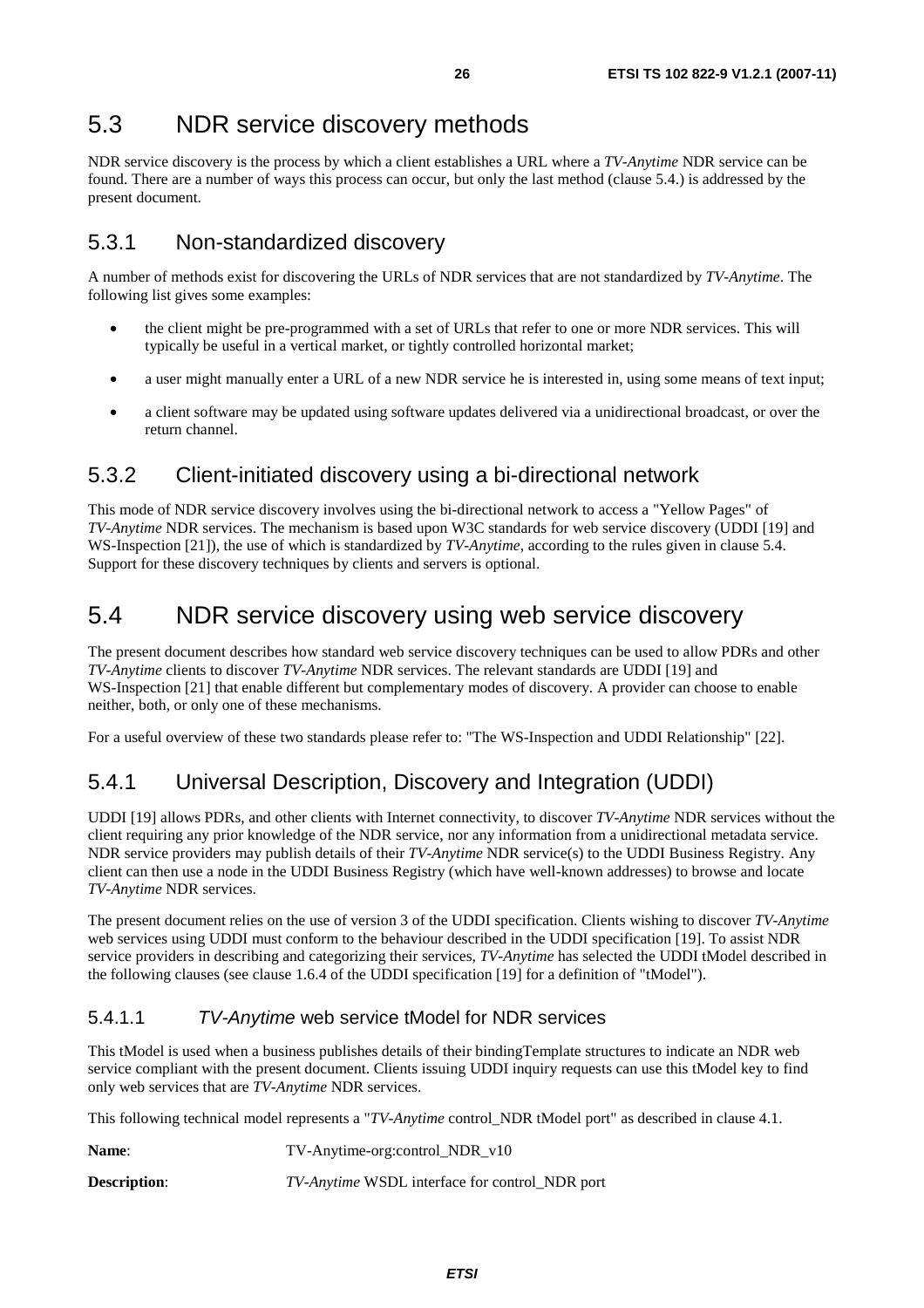| <b>UDDI</b> Key $(V3)$ :                                                           | uddi:TV-Anytime.org:control_NDR_v10                                                                                                                                                                                                                                                                                                                                                              |
|------------------------------------------------------------------------------------|--------------------------------------------------------------------------------------------------------------------------------------------------------------------------------------------------------------------------------------------------------------------------------------------------------------------------------------------------------------------------------------------------|
| Categorization:                                                                    | specification, xmlSpec, soapSpec, wsdlSpec                                                                                                                                                                                                                                                                                                                                                       |
| port<br><overviewdoc><br/><overviewurl usetype="text"></overviewurl></overviewdoc> | <tmodel tmodelkey="uddi:TV-Anytime.org:control NDR v10"><br/><name>TV-Anytime-org:control NDR v10</name><br/><description xml:lang="en">TV-Anytime WSDL interface for control NDR</description></tmodel>                                                                                                                                                                                         |
| <br>                                                                               | http://Location At ETSI Website/Filename for TS102822-9                                                                                                                                                                                                                                                                                                                                          |
| <categorybag></categorybag>                                                        | <keyedreference <br="" keyname="uddi-org:types:wsdl" keyvalue="wsdlSpec">tModelKey="uddi:uddi.org:categorization:types"/&gt;<br/><keyedreference <br="" keyname="uddi-orq:types:soap" keyvalue="soapSpec">tModelKey="uddi:uddi.org:categorization:types"/&gt;<br/><keyedreference <="" keyname="uddi-org:types:xml" keyvalue="xmlSpec" th=""></keyedreference></keyedreference></keyedreference> |
| <br>                                                                               | tModelKey="uddi:uddi.org:categorization:types"/><br><keyedreference <br="" keyname="uddi-org:types:specification">keyValue="specification" tModelKey="uddi:uddi.org:categorization:types"/&gt;</keyedreference>                                                                                                                                                                                  |

#### 5.4.1.2 *TV-Anytime* categorization tModel for NDR services

These tModels allow an NDR service provider to categorize their services. The NDR service provider assigns the categories at the point of publication (see clause 5.4.1.3 ). This enables clients to issue more refined UDDI searches for NDR services. By categorizing an NDR service as richly and accurately as possible, an NDR service provider maximizes the possibility of the NDR service being discovered using UDDI.

The use of this taxonomy is mandatory.

This taxonomy does not make strong guarantees about the behaviour of any services that use them. Therefore, having discovered an NDR service, a client should always retrieve a service capability description of that service. In some cases, this involves no extra steps as the capability description will be included inside the bindingTemplate for that operation.

#### 5.4.1.2.1 *TV-Anytime* serviceURL categorization system

The serviceURL tModel is used to represent the content delivery services (e.g. channels) for which this NDR service provides content recording.

This serviceURL tModel is already defined in TS 102 822-2 [2].

| Name:                    | TV-Anytime-org:serviceURL                                                                                                                        |  |
|--------------------------|--------------------------------------------------------------------------------------------------------------------------------------------------|--|
| <b>Description:</b>      | Category system for the content services handled by an NDR service                                                                               |  |
| <b>UDDI</b> Key $(V3)$ : | uddi:TV-Anytime.org:serviceURL                                                                                                                   |  |
| Valid values:            | A valid value must comply with the rules defined in the Metadata Specification [12] for the<br>serviceURL element in the ServiceInformationTable |  |
| <b>Example usage:</b>    | A client searches for TV-Anytime recording capability on a particular content service                                                            |  |

```
 <tModel tModelKey="uddi:TV-Anytime.org:serviceURL"> 
     <name>TV-Anytime-org:serviceURL</name> 
     <description xml:lang="en">Category system for the content services handled by a NDR 
service</description> 
     <overviewDoc> 
       <overviewURL useType="text"> 
http://Location_At_ETSI_Website/Filename_for_TS102822-9 
       </overviewURL>
```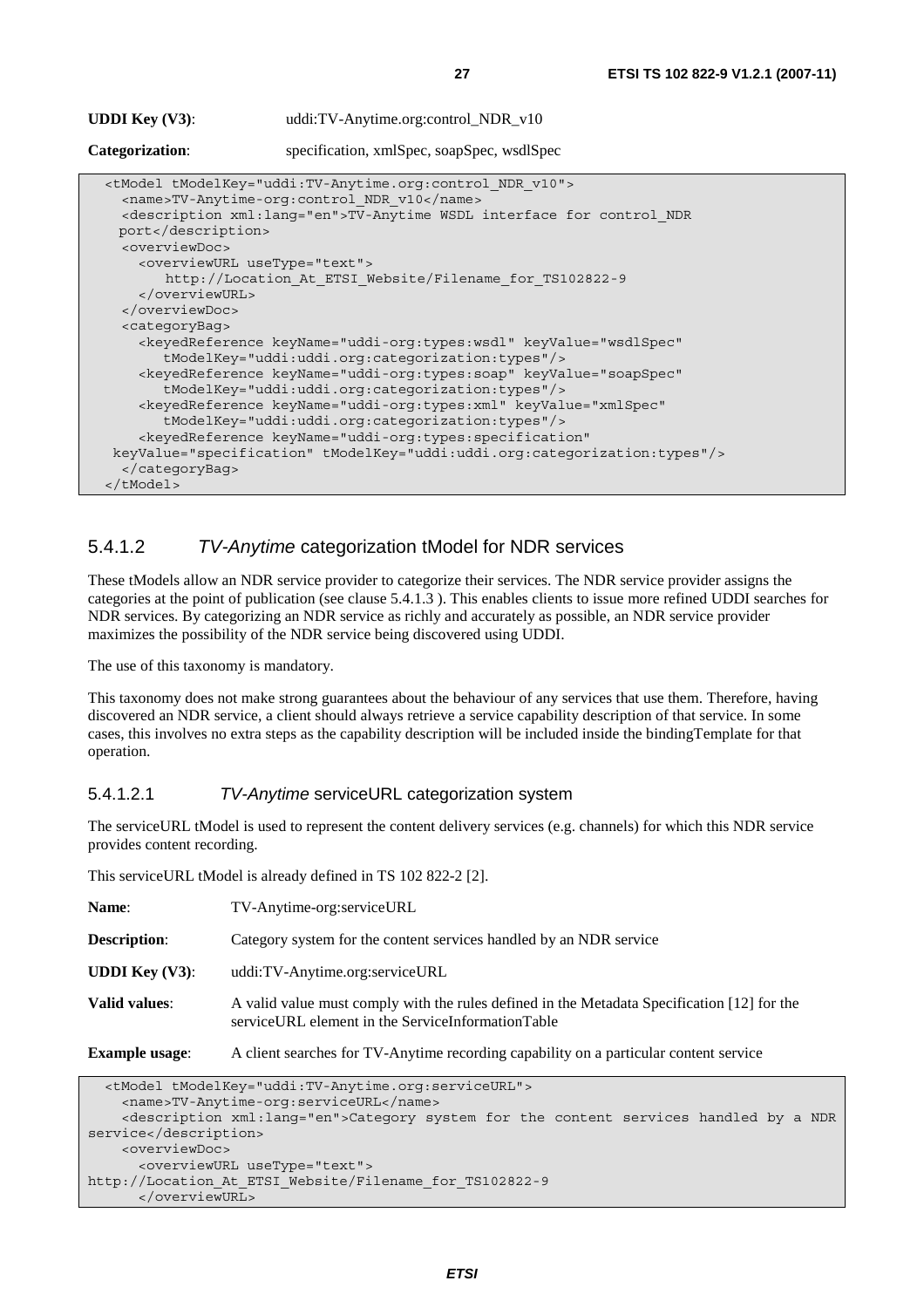```
 </overviewDoc> 
   <categoryBag> 
     <keyedReference keyName="uddi-org:types:categorization" 
 keyValue="categorization" tModelKey="uddi:uddi.org:categorization:types"/> 
     <keyedReference keyName="uddi-org:types:unchecked" 
 keyValue="unchecked" tModelKey="uddi:uddi.org:categorization:types"/> 
   </categoryBag> 
 </tModel>
```
#### 5.4.1.2.2 Other categorizations

The other categorizations provided by Universal Business Registry are not used for NDR Service discovery.

#### 5.4.1.3 Publishing a *TV-Anytime* NDR service

A *TV-Anytime* NDR service provider can publish details of their service to any node in the UDDI Business Registry. The manner in which this is done will depend upon the operator of that node (see the UDDI specification [19]).

An example of the publication process can be found in annex A.

A businessService is created for each NDR service that needs to be registered by that business. The businessService element contains a bindingTemplate for the binding offered by that NDR service (control\_NDR).

When publishing a control\_NDR operation, it is recommended that: the instanceParms element (inside the tModelInstanceInfo) contains a service capability description. This allows the client to acquire the service capability description of the NDR service (and so determine its usefulness), without having to issue a describe\_*X* request. Since the size of the instanceParms element is restricted, the service capability description will sometimes need truncating, in which case the capability description must remain schema valid.

### 5.4.2 Web Services Inspection language (WS-Inspection)

A *TV-Anytime* web server may declare the presence of its NDR service using WS-Inspection [21]. This allows clients to discover service descriptions (i.e. WSDL implementation definitions) for the web services available on that website. The WS-Inspection file may also lead to the discovery of other types of web services, as well as *TV-Anytime* NDR services available on other web sites.

It is recommended that each description element use a WSDL extensibility reference as follows:

- the endpointPresent attribute should be set to "true" (since a client is looking for existing services, and not abstract service definitions);
- an implementedBinding element should be included for each portType offered by the TV-Anytime service. In this way, the client can establish whether the corresponding service actually offers TV-Anytime ports and, if so, which portTypes are present, without having to download and parse the WSDL implementation description.

An example WS-Inspection file, along with its corresponding WSDL implementation definition, can be found in annex B.

To assist a client in finding a WS-Inspection file, clause 6.1 of the WS-Inspection specification [21] states that the document may have a well-known name (inspection.wsil) and be placed at a "common entry point" of the web-site. Because the term "common entry point" is vague, *TV-Anytime* has defined the following rule to make it easier for embedded clients to retrieve a WS-Inspection document.

An NDR service provided by a web server with machine name <hostname>, which wishes to provide a WS*-*Inspection file, should place the document at the root of its web server. As a consequence, an HTTP GET request to http://<hostname>/inspection.wsil will retrieve the file if it exists.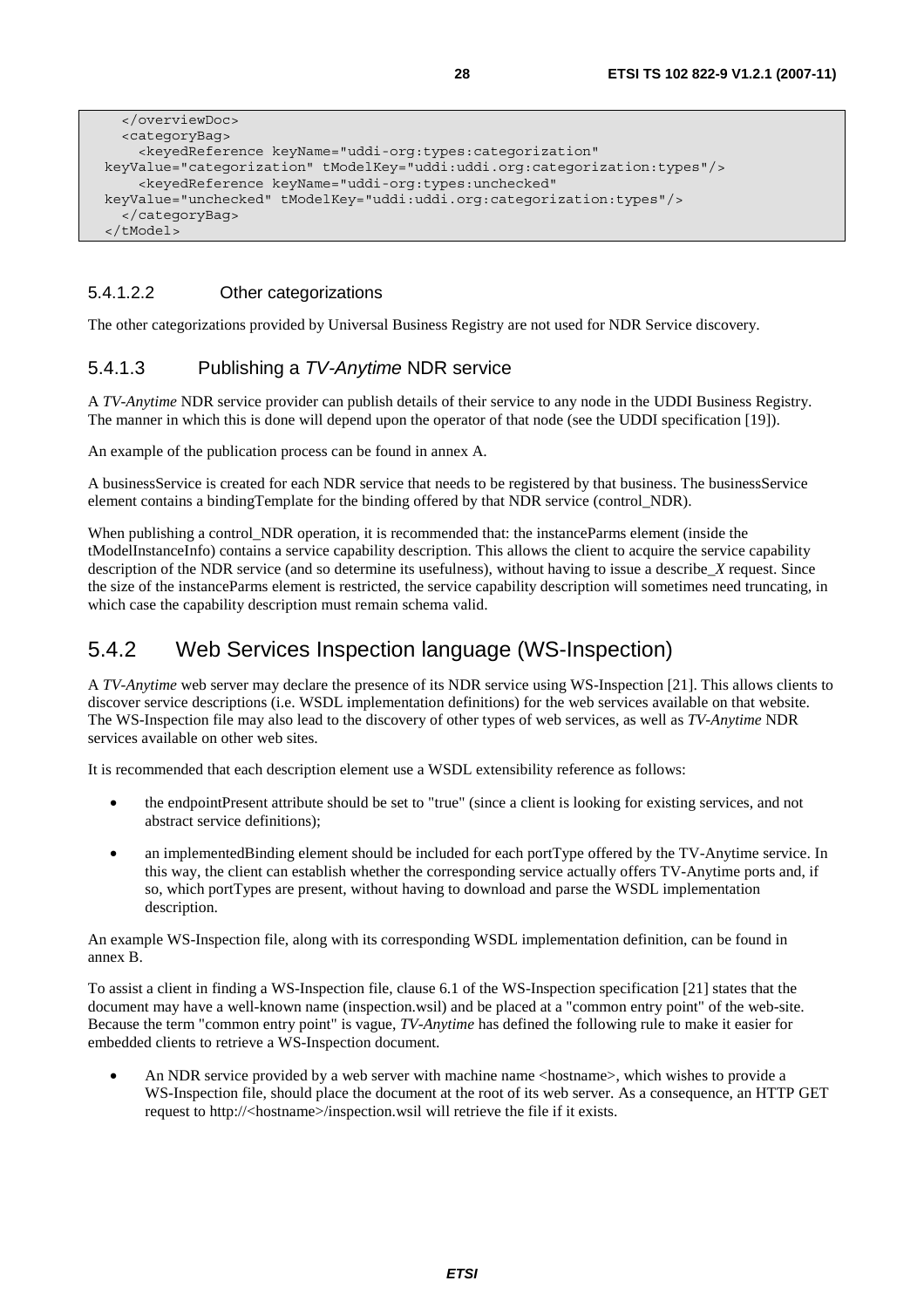### 5.5 NDR subscription

The "SubscriptionURL" in the control\_NDR service capability description provides a way to access a server where the client can get information about the NDR service conditions such as storage capacity, recording allowance, storage duration and so on.

In addition to this, the subscription server allows the client to subscribe to the NDR service.

After NDR service description the client is invited to click on a link to get a file containing subscription information and in particular the "SubscriptionId" which is to be used later in the "RecordRequest" commands.

The "Content-Type" in the HTTP header of the response shall contain the following MIME type to launch the TVA recorder program: "application/x-tva-NDR-subscription"

The file extension "nst" is allocated to the NDR Subscription table.

The structure of the NDR Subscription table is as follows.

```
 <xs:element name="NDR_Subscription_data" type="ndr:NDR_Subscription_dataType"> 
 </xs:element> 
 <xs:complexType name="NDR_Subscription_dataType"> 
  <xs:sequence> 
    <xs:choice> 
      <xs:element name="Name" type="mpeg7:TextualType" maxOccurs="unbounded"/> 
      <xs:element name="SubscriptionURL" type="anyURI"/> 
    </xs:choice> 
    <xs:element name="SubscriptionId" type="string"/> 
  </xs:sequence> 
 </xs:complexType>
```

| <b>Name</b>               | <b>Definition</b>                                                                                                                                                                                    |
|---------------------------|------------------------------------------------------------------------------------------------------------------------------------------------------------------------------------------------------|
| NDR_Subscription_data     | An element describing the subscription.                                                                                                                                                              |
| NDR_Subscription_dataType | A complex type describing the subscription.                                                                                                                                                          |
| Name                      | Same element as in the NDR service capability<br>description.                                                                                                                                        |
| SubscriptionURL           | Same element as in the NDR service capability<br>description.                                                                                                                                        |
| SubscriptionId            | This mandatory element contains the identification of the<br>subscription made by the client to the referred NDR<br>Service. This "SubscriptionId" is to be used in the<br>"RecordRequest" commands. |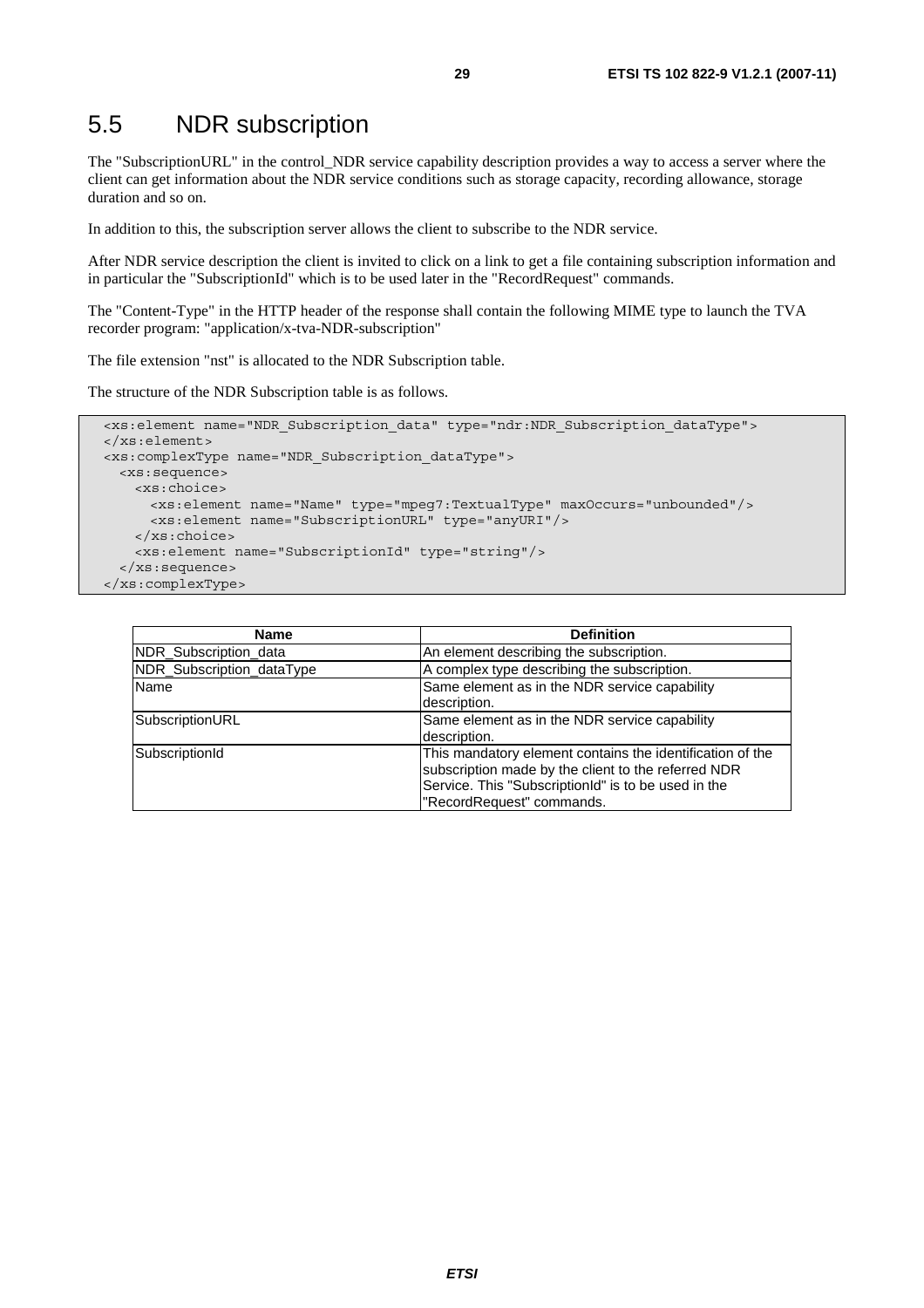# Annex A (normative): Formal definition of NDR services

This appendix provides a WSDL [20] interface definition for all TV-Anytime NDR services. WSDL defines a number of terms used to describe web services. The way in which these relate to TV-Anytime NDR services is given below:

- **Operation.** All *TV-Anytime operations* are request-response based, so can be thought of as a type of remote procedure call. An example of a *TV-Anytime operation* is control\_NDR or describe\_control\_NDR.
- **PortType.** A collection of *operations*. When given a *binding* and a concrete endpoint the *portType* is known as a *port*. All *operations* in a given *port* must be present (i.e. it is not possible to offer only some of the *operations* in a *port*) and must have the same *binding*. The *TV-Anytime* Forum defines a *portType* for the NDR control (control\_NDR), which has two *operations*, the basic functionality (control\_NDR) and the corresponding describe *operation* (describe\_control\_NDR).
- **Binding.** A particular protocol binding (e.g. SOAP or HTTP GET) for a *portType*. There may be more than one *binding* for each *portType*. Each one is a different *port* and offers an alternative means for accessing the same *portType*. A *TV-Anytime* server could choose to provide other *bindings*, such as an HTTP POST implementation. By mandating a SOAP *binding*, a minimum level of interoperability is guaranteed.
- **Service.** A family of WSDL *ports* that are related in some way. A *TV-Anytime* NDR service contains a control\_NDR port. In practice, most *TV-Anytime* servers will have just one WSDL *service*.

The following document is a WSDL interface definition that defines the behaviour of all *TV-Anytime* defined NDR web services. It plays two roles:

- The WSDL interface formally specifies the inputs, outputs, encodings and transport bindings used by all TV-Anytime NDR web services. The definitions given correspond to the specification of *TV-Anytime* NDR services in the present document.
- NDR service providers wishing to provide WSDL implementation definitions for their NDR services can import this WSDL interface definition. Annex F gives an example of how such a WSDL implementation can be referenced from a WS-Inspection [21] description.

```
<definitions targetNamespace="urn:tva:transport_wsdl:2007" 
xmlns="http://schemas.xmlsoap.org/wsdl/" 
xmlns:soap="http://schemas.xmlsoap.org/wsdl/soap/" 
xmlns:tns="urn:tva:transport_wsdl:2007" xmlns:xsd="http://www.w3.org/2001/XMLSchema" 
xmlns:ndr="urn:tva:ndr:2007" elementFormDefault="qualified" 
attributeFormDefault="unqualified"> 
   <documentation>WSDL for TV-Anytime Recording Service</documentation> 
   <import namespace="urn:tva:ndr:2007" location="tva_ndr_9_v121.xsd"/> 
   <message name="control_NDR_Result"> 
     <part element="ndr:Control_NDR_Result" name="body"/> 
   </message> 
   <message name="control_NDR"> 
    <part element="ndr:Control_NDR" name="body"/> 
   </message> 
   <message name="describe_control_NDR_Result"> 
    <part element="ndr:describe_control_NDR_Result" name="body"/> 
   </message> 
   <message name="ErrorReportMessage"> 
     <part element="ndr:ErrorReport" name="body"/> 
   </message> 
   <message name="describe_control_NDR"> 
    <part element="ndr:describe_control_NDR" name="body"/> 
   </message> 
   <portType name="control_NDR_Port"> 
    <operation name="control_NDR"> 
      <input message="tns:control_NDR"/> 
      <output message="tns:control_NDR_Result"/> 
       <fault message="tns:ErrorReportMessage" name="error"/> 
    </operation>
```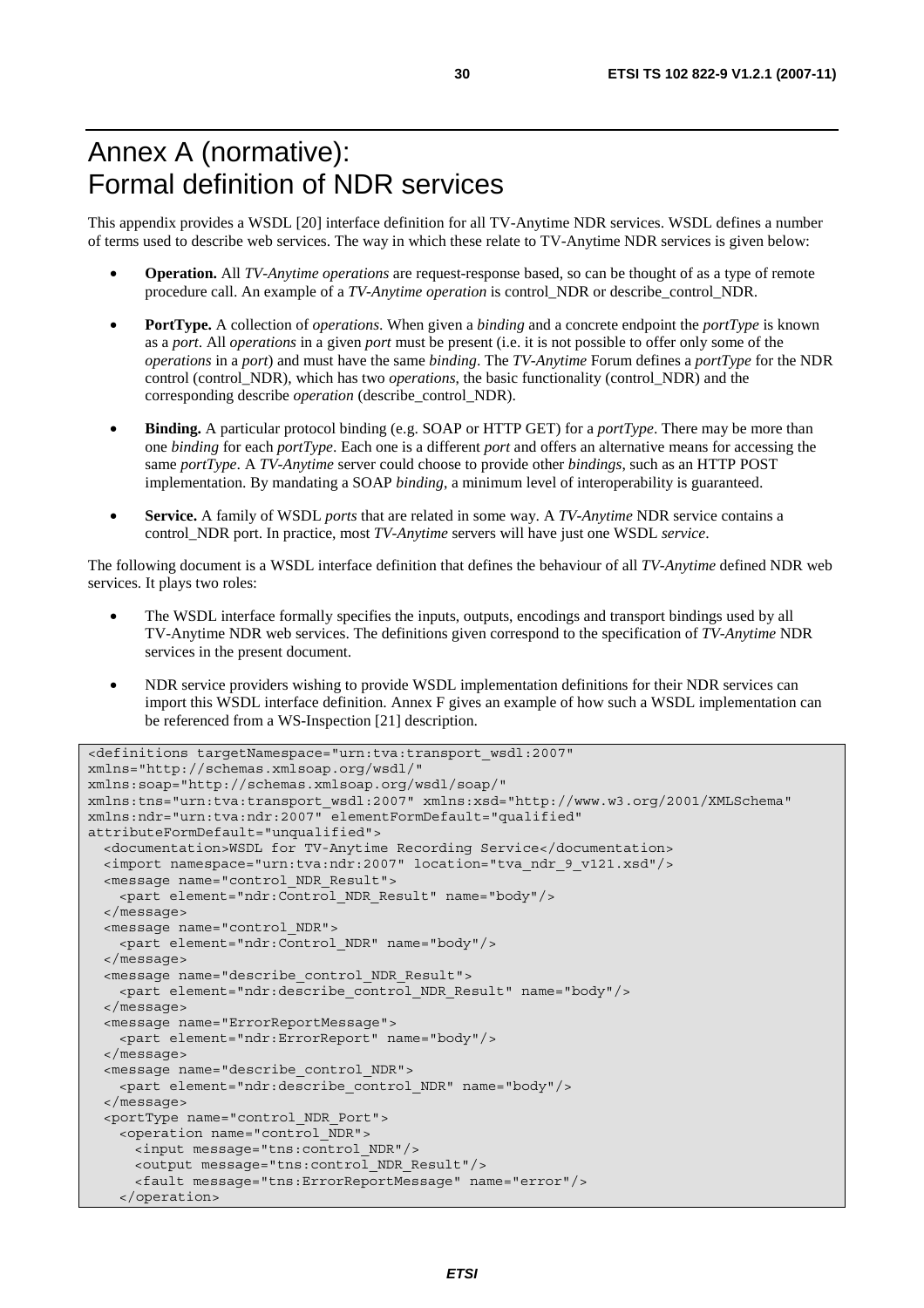```
 <operation name="describe_control_NDR"> 
      <input message="tns:describe_control_NDR"/> 
      <output message="tns:describe_control_NDR_Result"/> 
      <fault message="tns:ErrorReportMessage" name="error"/> 
    </operation> 
   </portType> 
  <binding name="control_NDR_SOAP" type="tns:control_NDR_Port"> 
    <documentation>TV Anytime control_NDR binding</documentation> 
    <soap:binding style="document" transport="http://schemas.xmlsoap.org/soap/http"/> 
    <operation name="control_NDR"> 
      <soap:operation soapAction="control_NDR"/> 
      <input> 
        <soap:body parts="body" use="literal"/> 
      </input> 
      <output> 
        <soap:body parts="body" use="literal"/> 
      </output> 
      <fault name="error"> 
        <soap:fault use="literal"/> 
      </fault> 
    </operation> 
    <operation name="describe_control_NDR"> 
     -<br><soap:operation soapAction="describe control NDR"/>
      <input> 
       <soap:body parts="body" use="literal"/>
      </input> 
      <output> 
        <soap:body parts="body" use="literal"/> 
      </output> 
      <fault name="error"> 
        <soap:fault use="literal"/> 
      </fault> 
     </operation> 
   </binding> 
</definitions>
```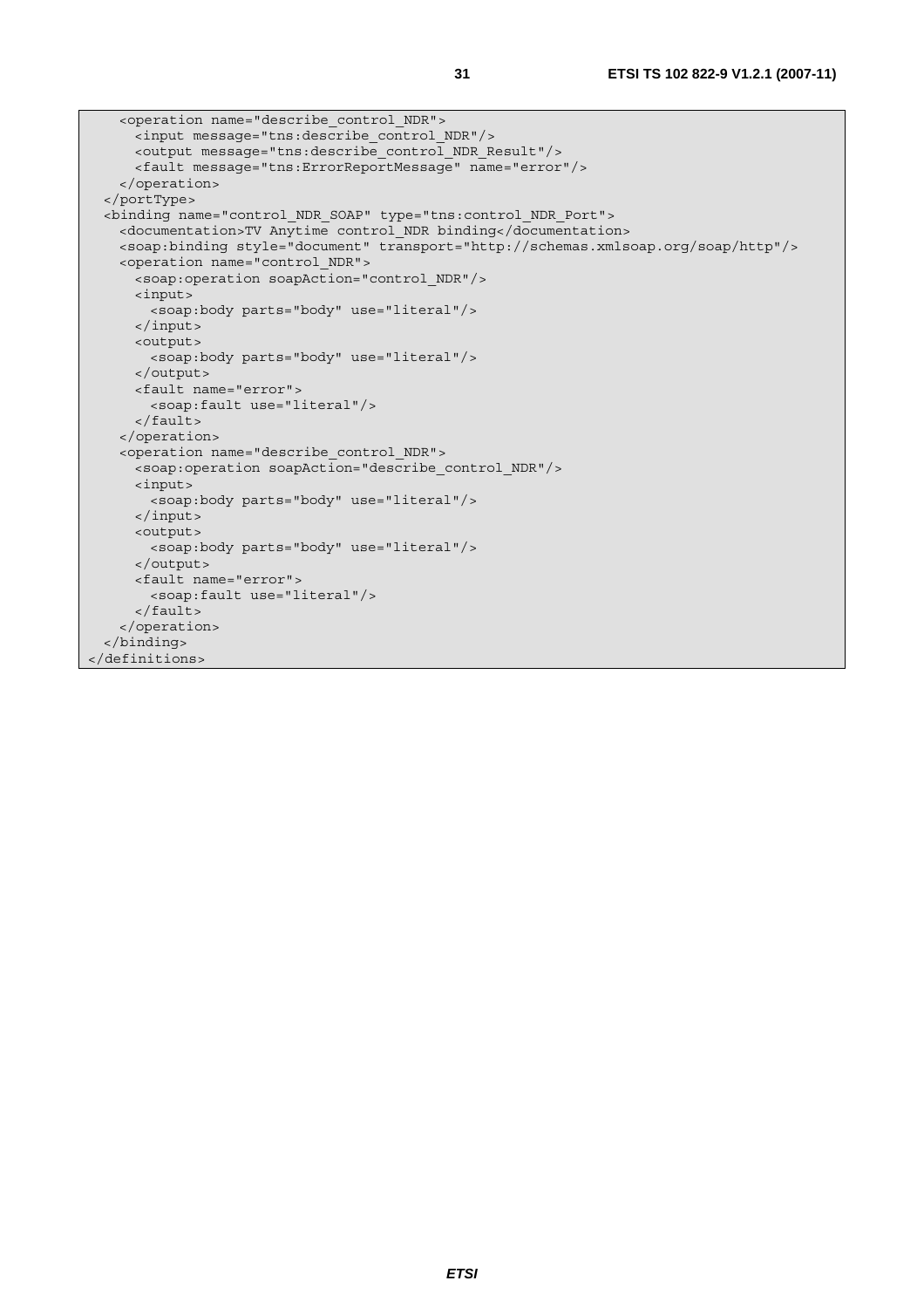# Annex B (informative): Examples of control\_NDR operation's service capability descriptions

This annex gives some examples of the different types of functionality a control\_NDR operation might offer in real*-*life *TV-Anytime* NDR service deployments.

# B.1 Simple NDR service

This clause contains the service capability description of an NDR Service provider which provides a simple store*-*and*-*forward content recording service.

```
<?xml version="1.0" encoding="UTF-8"?> 
<ndr:describe_control_NDR_Result xmlns:NDR="urn:tva:ndr:2007" 
xmlns:tva="urn:tva:metadata:2007" xmlns:mpeg7="urn:mpeg:mpeg7:schema:2001" 
xmlns:xsi="http://www.w3.org/2001/XMLSchema-instance" 
xsi:schemaLocation="urn:tva:ndr:2007 tva_ndr_9_v121.xsd" serviceVersion="148"> 
   <Name xml:lang="en">Voila Recording Service</Name> 
   <Description xml:lang="fr">Le magnetoscope réseau de Voila.fr</Description> 
   <SubscriptionURL>http://www.voila.fr/subscription.php</SubscriptionURL> 
   <ServiceURLList> 
     <ServiceURL>dvb://1.2.a</ServiceURL> 
     <ServiceURL>dvb://1.2.f</ServiceURL> 
   </ServiceURLList> 
</ndr:describe_control_NDR_Result>
```
# B.2 NDR service with different conversion and delivery capabilities

This clause contains the service capability description of an NDR Service provider which provides content recording service with media format conversion features and different delivery protocols to be used to deliver the recorded contents.

```
<?xml version="1.0" encoding="UTF-8"?> 
<ndr:describe_control_NDR_Result xmlns:ndr="urn:tva:ndr:2007" 
xmlns:tva="urn:tva:metadata:2007" xmlns:mpeg7="urn:tva:mpeg7:2001" 
xmlns:xsi="http://www.w3.org/2001/XMLSchema-instance" 
xsi:schemaLocation="urn:tva:ndr:2007 tva_ndr_9_v121.xsd" serviceVersion="148"> 
   <Name xml:lang="en">Voila Recording Service</Name> 
   <Description xml:lang="fr">Le magnetoscope réseau de Voila.fr</Description> 
   <SubscriptionURL>http://www.voila.fr/subscription.php</SubscriptionURL> 
   <ServiceURLList> 
     <ServiceURL>dvb://1.2.a</ServiceURL> 
     <ServiceURL>dvb://1.2.f</ServiceURL> 
   </ServiceURLList> 
   <ConversionList> 
    <ConversionOffer> 
       <DeliveryMediaFormat> 
        <tva:BitRate variable="false">3500000</tva:BitRate> 
        <tva:AudioAttributes> 
          <tva:Coding href="urn:mpeg:mpeg7:cs:AudioCodingFormatCS:2001:6"> 
            <tva:Name xml:lang="en">AMR</tva:Name> 
           </tva:Coding> 
         </tva:AudioAttributes> 
         <tva:VideoAttributes> 
          <tva:Coding href="urn:mpeg:mpeg7:cs:VisualCodingFormatCS:2001:3.1"> 
            <tva:Name xml:lang="en">MPEG-4 Visual Simple Profile</tva:Name>
```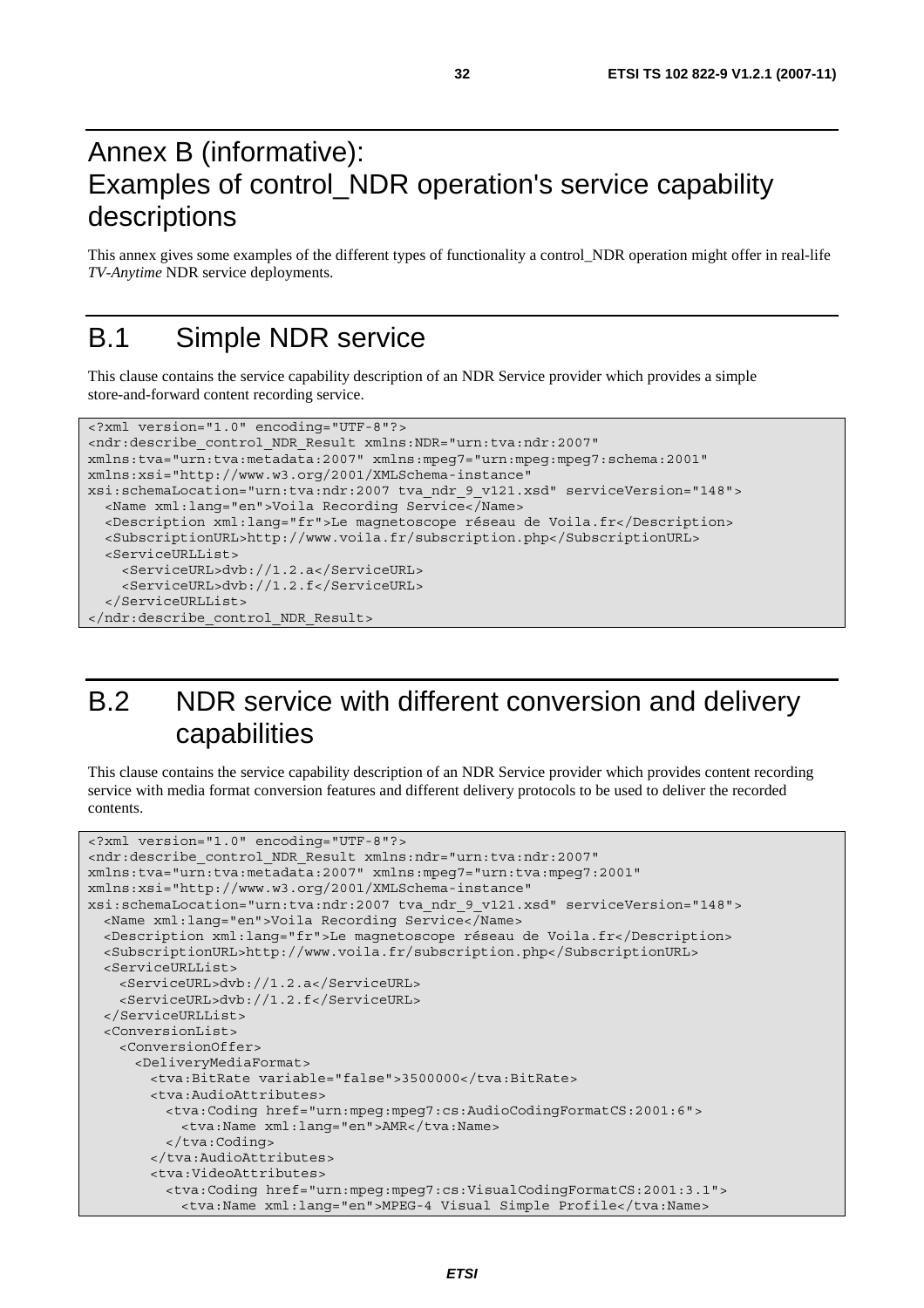</tva:Coding> </tva:VideoAttributes> </DeliveryMediaFormat> </ConversionOffer> </ConversionList> <ProtocolSetList> <ProtocolSet> <DeliveryProtocol href="urn:tva:ndr:cs:DeliveryProtocolTypeCS:2005:udp"/> <ControlProtocol href="urn:tva:ndr:cs:ControlProtocolTypeCS:2005:rtsp"/> </ProtocolSet> <ProtocolSet> <DeliveryProtocol version="1.1" href="urn:tva:ndr:cs:DeliveryProtocolTypeCS:2005:http"/> </ProtocolSet> </ProtocolSetList> <PlayWhileRecording>true</PlayWhileRecording> <SupportForFilteringAndSearchPreferences>true</SupportForFilteringAndSearchPreferences> </ndr:describe\_control\_NDR\_Result>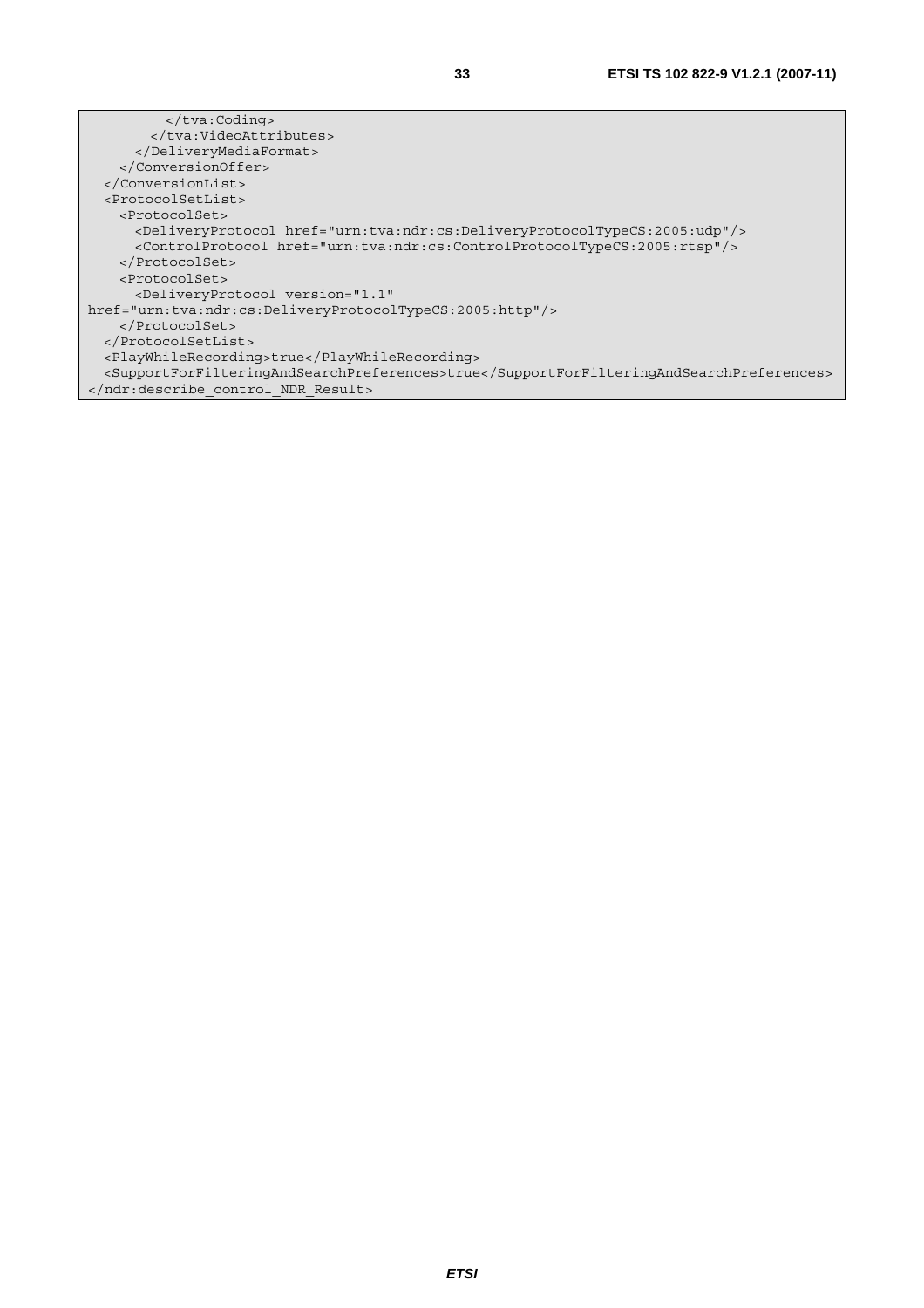### Annex C (normative): XML Schema for NDR operation

In this clause, we define the normative "Control\_NDR", "Control\_NDR\_Result" and "NDR\_Subscription" schemas. Instances of this schema are used to subscribe to NDR services and to control them.

# C.1 NDR subscription and operation schema

This clause contains the NDR subscription and operation schema (file "tva\_ndr\_9\_v121.xsd").

```
<?xml version="1.0" encoding="UTF-8"?> 
<schema targetNamespace="urn:tva:ndr:2007" xmlns:ndr="urn:tva:ndr:2007" 
xmlns:mpeg7="urn:tva:mpeg7:2005" xmlns="http://www.w3.org/2001/XMLSchema" 
xmlns:tva="urn:tva:metadata:2007" xmlns:cr="urn:tva:ContentReferencing:2007" 
elementFormDefault="qualified" attributeFormDefault="unqualified"> 
  <import namespace="urn:tva:metadata:2007" schemaLocation="tva_metadata_3-1_v141.xsd"/> 
  <import namespace="urn:tva:mpeg7:2005" schemaLocation="tva_mpeg7.xsd"/> 
   <import namespace="urn:tva:ContentReferencing:2007" 
schemaLocation="tva_content_referencing_4_v131.xsd"/> 
   <annotation> 
    <documentation xml:lang="en">NDR schema</documentation> 
   </annotation> 
   <!-- ########### 
  Description of the requests from client to NDR and responses from NDR to client 
   ########### --> 
   <!-- ########### Description of the record request ########### --> 
   <complexType name="ContentIdType"> 
    <sequence> 
      <element name="InstanceMetadataId" type="tva:InstanceMetadataIdType" 
      minOccurs="0" maxOccurs="unbounded"/> 
    </sequence> 
    <attribute name="CRID" type="tva:CRIDType" use="required"/> 
   </complexType> 
   <complexType name="DeliveryProtocolType"> 
    <complexContent> 
      <extension base="tva:ControlledTermType"> 
        <attribute name="version" type="float" use="optional"/> 
       </extension> 
    </complexContent> 
   </complexType> 
   <complexType name="ControlProtocolType"> 
    <complexContent> 
      <extension base="tva:ControlledTermType"> 
         <attribute name="version" type="float" use="optional"/> 
       </extension> 
     </complexContent> 
   </complexType> 
    <complexType name="ProtocolSetType"> 
    <sequence> 
      <element name="DeliveryProtocol" type="ndr:DeliveryProtocolType" minOccurs="0"/> 
       <element name="ControlProtocol" type="ndr:ControlProtocolType" minOccurs="0"/> 
     </sequence> 
   </complexType> 
   <complexType name="RecordRequestType"> 
     <sequence> 
      <element name="SubscriptionId" type="string"/> 
       <element name="ContentId" type="ndrR:ContentIdType" minOccurs="0"/> 
      <element name="Locator" type="cr:LocatorType" minOccurs="0" maxOccurs="unbounded"/> 
      <element name="DeliveryMediaFormat" type="tva:AVAttributesType" minOccurs="0"/> 
      <element name="ProtocolSet" type="ndr:ProtocolSetType" minOccurs="0"/> 
      <element name="StartTime" type="dateTime" minOccurs="0"/> 
       <element name="EndTime" type="dateTime" minOccurs="0"/>
```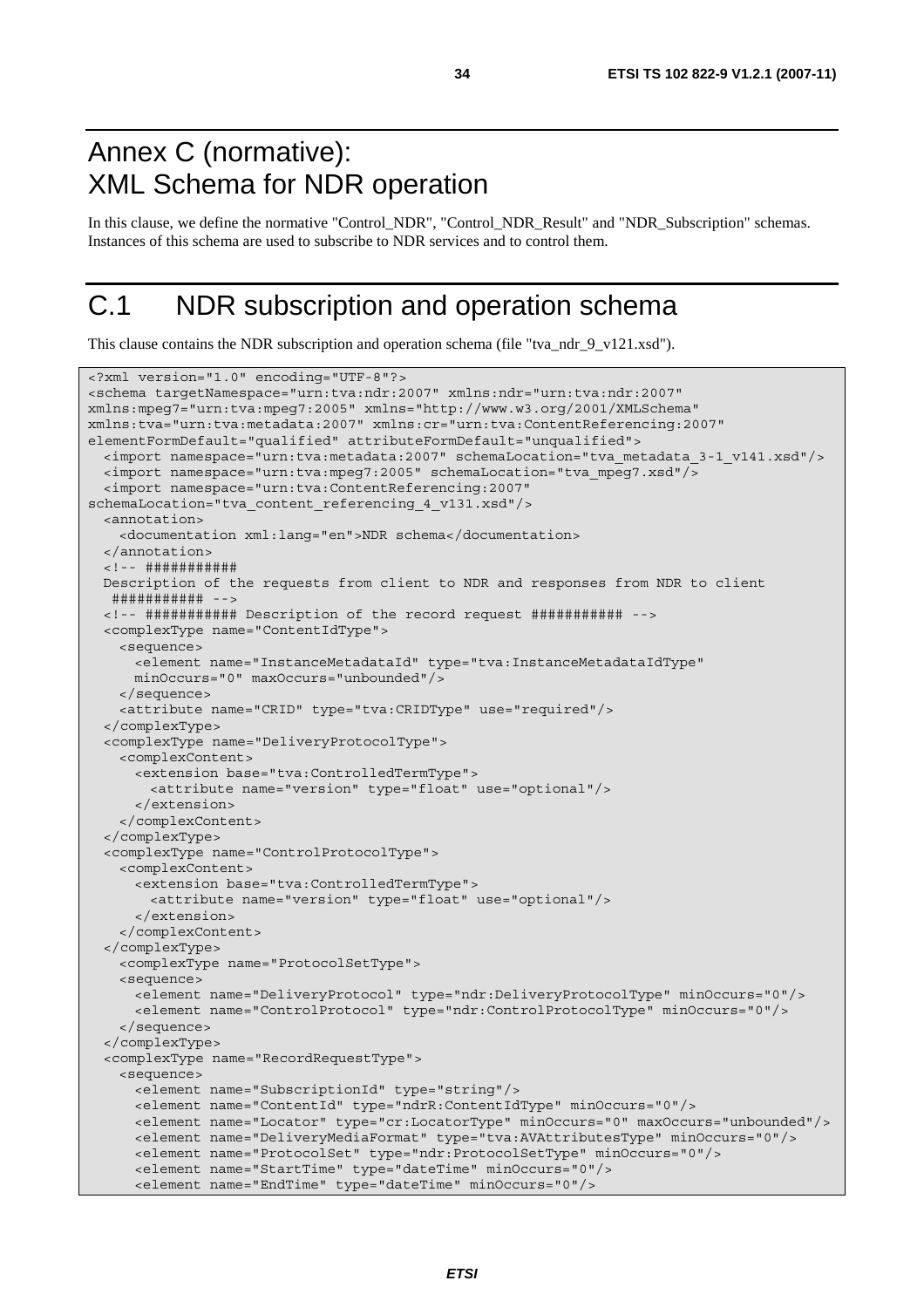```
 <element name="FilteringAndSearchPreferences" 
type="mpeg7:FilteringAndSearchPreferencesType" minOccurs="0"/> 
    </sequence> 
  </complexType> 
  <!-- ########### Description of the status request for a previously accepted record 
request ########### --> 
  <complexType name="RecordStatusType"> 
    <attribute name="requestId" type="string" use="required"/> 
  </complexType> 
  <!-- ########### Description of the cancel request for a previously accepted record 
request ########### --> 
  <complexType name="RecordCancelType"> 
    <attribute name="requestId" type="string" use="required"/> 
  </complexType> 
  <element name="Control_NDR_Result" type="ndr:ControlNDRResultType"/> 
  <complexType name="ControlNDRResultType"> 
    <choice> 
      <element name="RecordRequestResult" type="ndr:RecordRequestResultType"/> 
      <element name="RecordStatusResult" type="ndr:RecordStatusResultType"/> 
      <element name="RecordCancelResult" type="ndr:RecordCancelResultType"/> 
      <element name="RecordListRequestResult" type="ndr:RecordListRequestResultType"/> 
    </choice> 
   </complexType> 
  <complexType name="Control_NDRType"> 
    <choice> 
      <element name="RecordRequest" type="ndr:RecordRequestType"/> 
      <element name="RecordStatus" type="ndr:RecordStatusType"/> 
      <element name="RecordCancel" type="ndr:RecordCancelType"/> 
      <element name="RecordListRequest" type="ndr:RecordListRequestType"/> 
    </choice> 
   </complexType> 
  <element name="Control_NDR" type="ndr:Control_NDRType"/> 
  <complexType name="describe_control_NDRType"/> 
  <element name="describe_control_NDR" type="ndr:describe_control_NDRType"/> 
  <annotation> 
    <documentation xml:lang="en"> Control_NDR_Result schema </documentation> 
   </annotation> 
   <!-- ######## Description of the list of previously accepted record requests ######## -
->
     <complexType name="RecordListRequestType"> 
         <sequence> 
             <element name="SubscriptionId" type="string"/> 
         </sequence> 
     </complexType> 
     <complexType name="RecordListRequestResultType"> 
         <sequence> 
             <element name="RecordRequestStatus" 
                 type="ndr:RecordStatusResultType" minOccurs="0" maxOccurs="unbounded"/> 
         </sequence> 
         <attribute name="serviceVersion" type="unsignedInt" use="required"/> 
     </complexType> 
  <!-- ########### Description of the response to a record request ########### --> 
  <complexType name="RecordRequestOKType"> 
    <sequence> 
      <element name="RequestId" type="string"/> 
      <element name="Time2Call" type="dateTime"/> 
      <element name="RecordingCharge" type="tva:PriceType" minOccurs="0"/> 
      <element name="ConservationDelay" type="duration" minOccurs="0"/> 
    </sequence> 
   </complexType> 
  <simpleType name="RecordRequestErrorType"> 
    <restriction base="string"> 
      <enumeration value="unknownSubscriptionId"/> 
      <enumeration value="unknownCRID"/> 
      <enumeration value="unavailableServiceURL"/> 
      <enumeration value="unavailableNDRService"/> 
      <enumeration value="unknownDeliveryProtocol"/> 
      <enumeration value="unknownControlProtocol"/>
```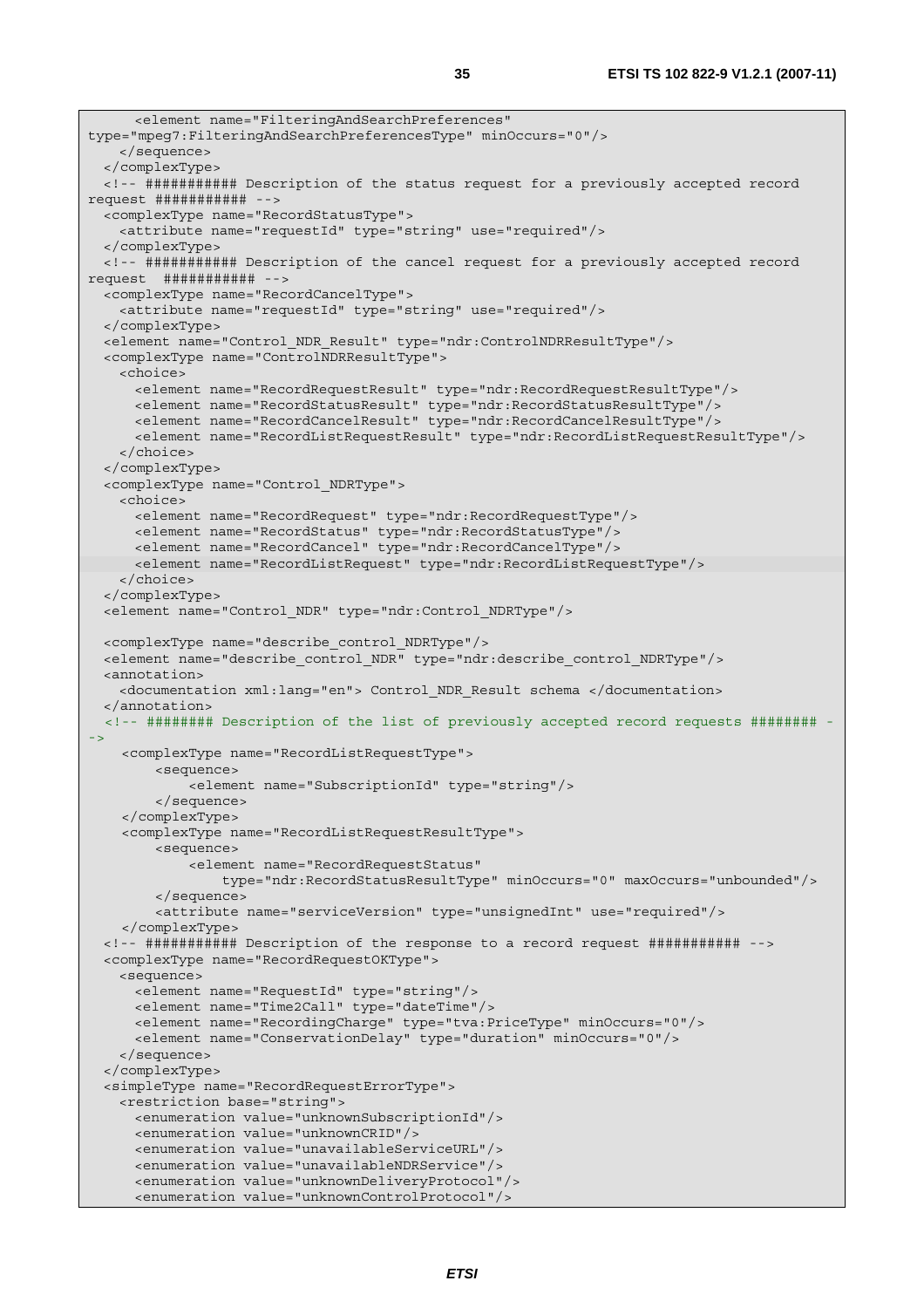```
 <enumeration value="unsupportedDeliveryProtocol"/> 
      <enumeration value="unsupportedControlProtocol"/> 
      <enumeration value="unknownOriginalMediaFormat"/> 
      <enumeration value="unsupportedOriginalMediaFormat"/> 
      <enumeration value="unknownDeliveryMediaFormat"/> 
       <enumeration value="unsupportedDeliveryMediaFormat"/> 
    </restriction> 
  </simpleType> 
  <complexType name="RecordRequestResultType"> 
    <sequence> 
      <choice> 
        <element name="RecordRequestOK" type="ndr:RecordRequestOKType"/> 
        <element name="RecordRequestError" type="ndr:RecordRequestErrorType"/> 
      </choice> 
    </sequence> 
     <attribute name="serviceVersion" type="unsignedInt" use="required"/> 
   </complexType> 
   <!-- ########### Description of the response to a record status request ########### --
\overline{ } <simpleType name="FailureType"> 
    <restriction base="string"> 
      <enumeration value="unknownRequest"/> 
      <enumeration value="cancelledBroadcast"/> 
      <enumeration value="cancelledByNDR"/> 
    </restriction> 
   </simpleType> 
   <complexType name="RecordStatusResultType"> 
     <choice> 
      <element name="Running"> 
        <complexType> 
          <sequence> 
            <element name="Time2Call" type="dateTime"/> 
           </sequence> 
        </complexType> 
      </element> 
       <element name="ContentAvailable"> 
        <complexType> 
          <sequence> 
             <element name="ContentURL" type="anyURI"/> 
             <element name="ConservationDeadline" type="dateTime" minOccurs="0"/> 
          </sequence> 
        </complexType> 
       </element> 
       <element name="Failure" type="ndr:FailureType"/> 
    </choice> 
    <attribute name="requestId" type="string" use="required"/> 
   </complexType> 
  <!-- ########### Description of the response to a cancel request ########### --> 
  <simpleType name="RecordCancelResultType"> 
    <restriction base="string"> 
      <enumeration value="unknownRequest"/> 
      <enumeration value="OK"/> 
      <enumeration value="removedAfterRecording"/> 
     </restriction> 
   </simpleType> 
  <!-- ########### Description of the general error reports ########### --> 
  <simpleType name="errorCodeType"> 
    <restriction base="string"> 
      <enumeration value="FatalError"/> 
      <enumeration value="InvalidRequest"/> 
      <enumeration value="Unsupported"/> 
      <enumeration value="UnrecognizedVersion"/> 
      <enumeration value="UnspecifiedError"/> 
    </restriction> 
   </simpleType> 
   <complexType name="ErrorType"> 
     <sequence> 
      <element name="Reason" type="mpeg7:TextualType" minOccurs="0" 
maxOccurs="unbounded"/>
```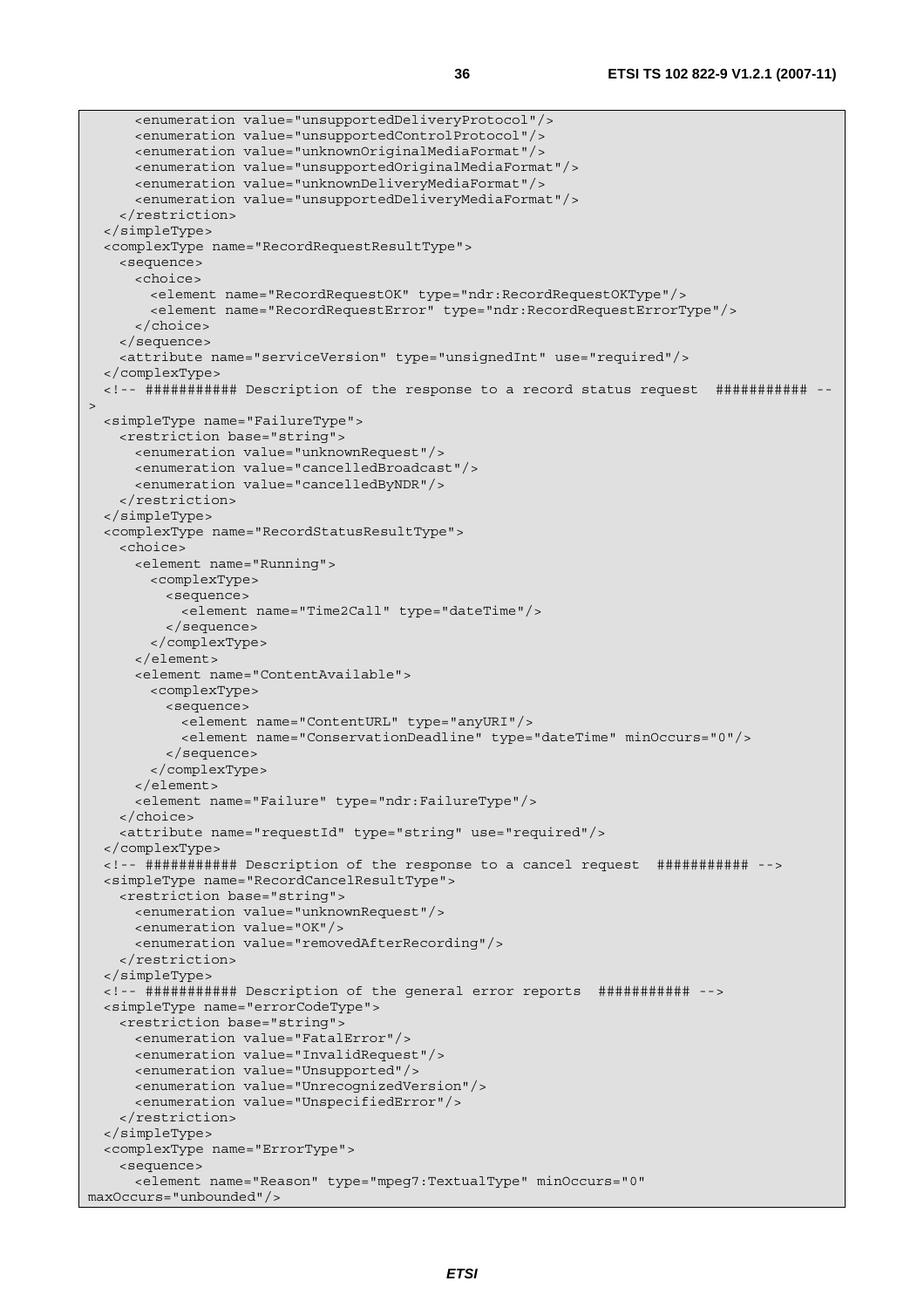```
 </sequence> 
     <attribute name="errorCode" type="ndr:errorCodeType" use="required"/> 
   </complexType> 
   <element name="ErrorReport" type="ndr:ErrorReportType"/> 
   <complexType name="ErrorReportType"> 
     <sequence> 
      <element name="Error" type="ndr:ErrorType" maxOccurs="unbounded"/> 
     </sequence> 
   </complexType> 
   <!-- ########### 
  Description of the network digital recorder capabilities 
   ########### --> 
   <complexType name="ServiceURLListType"> 
    <sequence> 
      <element name="ServiceURL" type="anyURI" maxOccurs="unbounded"/> 
     </sequence> 
   </complexType> 
   <complexType name="ConversionListType"> 
     <sequence> 
      <element name="ConversionOffer" type="ndr:ConversionOfferType" 
maxOccurs="unbounded"/> 
     </sequence> 
   </complexType> 
   <complexType name="ConversionOfferType"> 
     <sequence> 
      <element name="OriginalMediaFormat" type="tva:AVAttributesType" minOccurs="0"/> 
       <element name="DeliveryMediaFormat" type="tva:AVAttributesType" minOccurs="0"/> 
     </sequence> 
   </complexType> 
   <complexType name="ProtocolSetListType"> 
    <sequence> 
      <element name="ProtocolSet" type="ndr:ProtocolSetType" maxOccurs="unbounded"/> 
     </sequence> 
   </complexType> 
   <complexType name="describe_control_NDR_ResultType"> 
     <sequence> 
      <element name="Name" type="mpeg7:TextualType" minOccurs="0" maxOccurs="unbounded"/> 
      <element name="Description" type="mpeg7:TextualType" minOccurs="0" 
maxOccurs="unbounded"/> 
      <element name="SubscriptionURL" type="anyURI" minOccurs="0"/> 
      <element name="ServiceURLList" type="ndr:ServiceURLListType"/> 
      <element name="ConversionList" type="ndr:ConversionListType" minOccurs="0"/> 
      <element name="ProtocolSetList" type="ndr:ProtocolSetListType" minOccurs="0"/> 
      <element name="PlayWhileRecording" type="boolean" default="false" minOccurs="0"/> 
      <element name="SupportForFilteringAndSearchPreferences" type="boolean" 
default="false" minOccurs="0"/> 
     </sequence> 
     <attribute name="serviceVersion" type="unsignedInt" use="required"/> 
   </complexType> 
   <element name="describe_control_NDR_Result" 
type="ndr:describe_control_NDR_ResultType"/> 
   <!-- ########### 
  Description of the subscription structure returned from the NDR Web site after 
subscription to an NDR Service 
   ########### --> 
   <complexType name="NDR_Subscription_dataType"> 
    <sequence> 
      <choice> 
        <element name="Name" type="mpeg7:TextualType" maxOccurs="unbounded"/> 
         <element name="SubscriptionURL" type="anyURI"/> 
       </choice> 
      <element name="SubscriptionId" type="string"/> 
     </sequence> 
   </complexType> 
   <element name="NDR_Subscription_data" type="ndr:NDR_Subscription_dataType"/> 
</schema>
```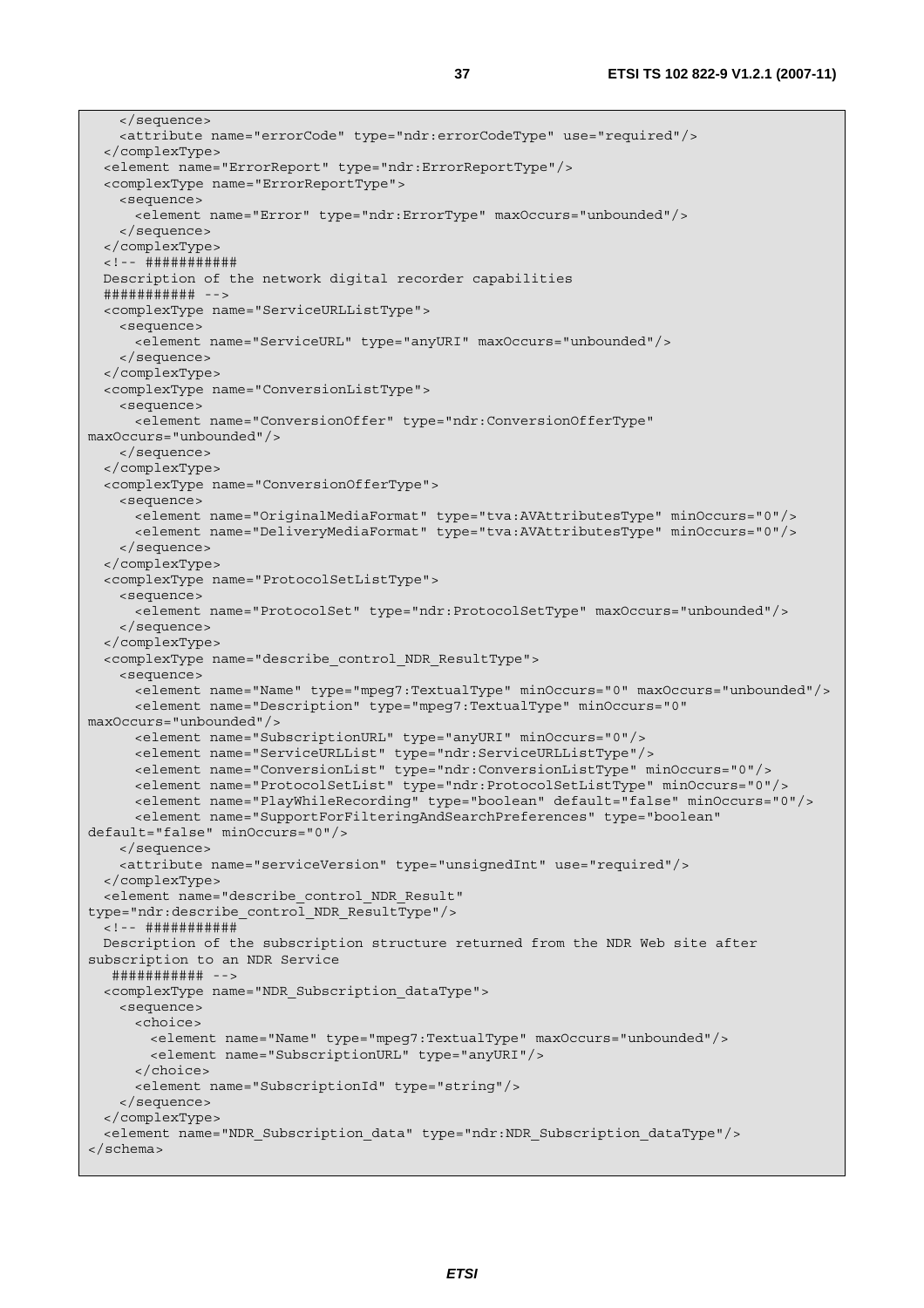# C.2 Classification scheme for DeliveryProtocolType (DeliveryProtocolTypeCS.xml)

```
<?xml version="1.0" encoding="UTF-8"?> 
<ClassificationScheme uri="urn:tva:ndr:cs:DeliveryProtocolTypeCS:2005"> 
  <annotation>Terms for recorded content delivery protocol</annotation> 
  <Term termID="rtp"> 
    <Name xml:lang="en">rtp</Name> 
    <Definition>Real-Time Transport Protocol</Definition> 
   </Term> 
  <Term termID="udp"> 
    <Name xml:lang="en">udp</Name> 
     <Definition>User Datagram Protocol</Definition> 
  </Term> 
  <Term termID="http"> 
    <Name xml:lang="en">http</Name> 
    <Definition>Hypertext Transfer Protocol</Definition> 
  </Term> 
  <Term termID="ftp"> 
    <Name xml:lang="en">ftp</Name> 
    <Definition>File Transfer Protocol</Definition> 
   </Term> 
</ClassificationScheme>
```
# C.3 Classification scheme for ControlProtocolType (ControlProtocolTypeCS.xml)

```
<?xml version="1.0" encoding="UTF-8"?> 
<ClassificationScheme uri="urn:tva:ndr:cs:ControlProtocolTypeCS:2005"> 
  <annotation>Terms for recorded content control protocol</annotation> 
  <Term termID="rtsp"> 
    <Name xml:lang="en">rtsp</Name> 
    <Definition>Real Time Streaming Protocol</Definition> 
   </Term> 
</ClassificationScheme>
```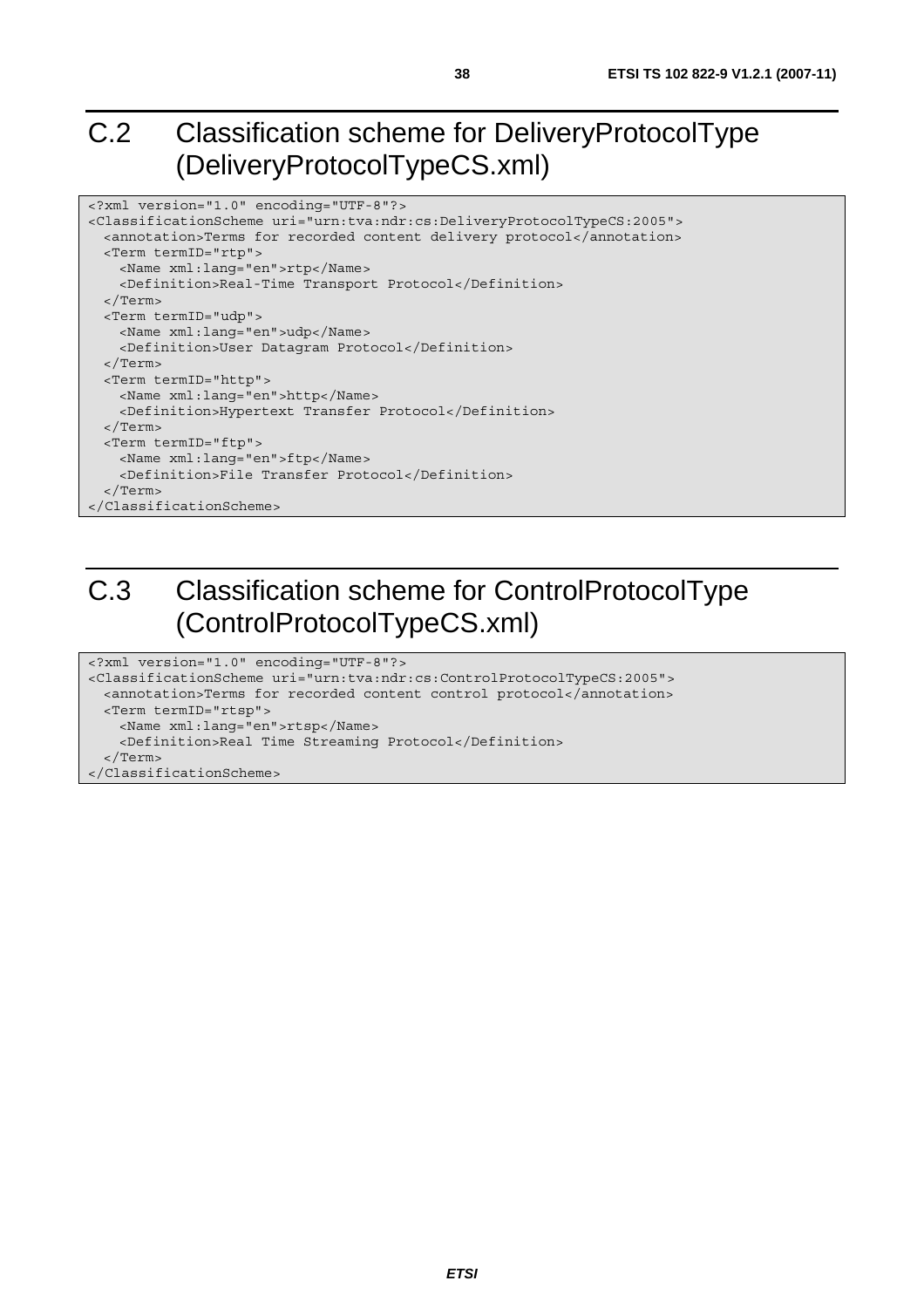# Annex D (informative): Examples of Control\_NDR requests

This annex gives some examples of how the different NDR Service requests can be used to control the NDR operation.

# D.1 Record request for a currently broadcast Content on a specific channel

To obtain content currently broadcast over a TV channel, the following command might be used.

```
<RecordRequest> 
   <SubscriptionId>3456-4567-5677-4321</SubscriptionId> 
   <Locator>dvb://1.4ee2.3fa;4f5</Locator> 
</RecordRequest>
```
The response might be negative if the NDR service has no access to the TV channel indicated by "Locator".

```
<RecordRequestResult serviceVersion="12"> 
   <RecordRequestError>unavailableServiceURL</RecordRequestError> 
</RecordRequestResult>
```
The response might be positive as follows.

```
<RecordRequestResult serviceVersion="12"> 
  <RecordRequestOK> 
     <RequestId>45U753-452</RequestId> 
     <Time2Call>2004-07-15T20:35:00.00</Time2Call> 
     <RecordingCharge currency="EUR">2</RecordingCharge> 
     <ConservationDelay>PT12H</ConservationDelay> 
   </RecordRequestOK> 
</RecordRequestResult>
```
# D.2 Record request for content identified by a CRID

To obtain content recorded by an NDR service limiting the CRID resolution to a set of specific channels, the following command might be used.

```
<RecordRequest> 
   <SubscriptionId>3456-4567-5677-4321</SubscriptionId> 
   <ContentId CRID="crid://broadcaster.com/ajcnd"/> 
   <Locator>dvb://1.4ee2.3fa;4f5</Locator> 
   <Locator>dvb://1.3fc4.431;9bC</Locator> 
</RecordRequest>
```
The response might be negative if the NDR service can not find a location for the requested content on the specified TV channel(s).

```
<RecordRequestResult serviceVersion="12"> 
   <RecordRequestError>unknownCRID</RecordRequestError> 
</RecordRequestResult>
```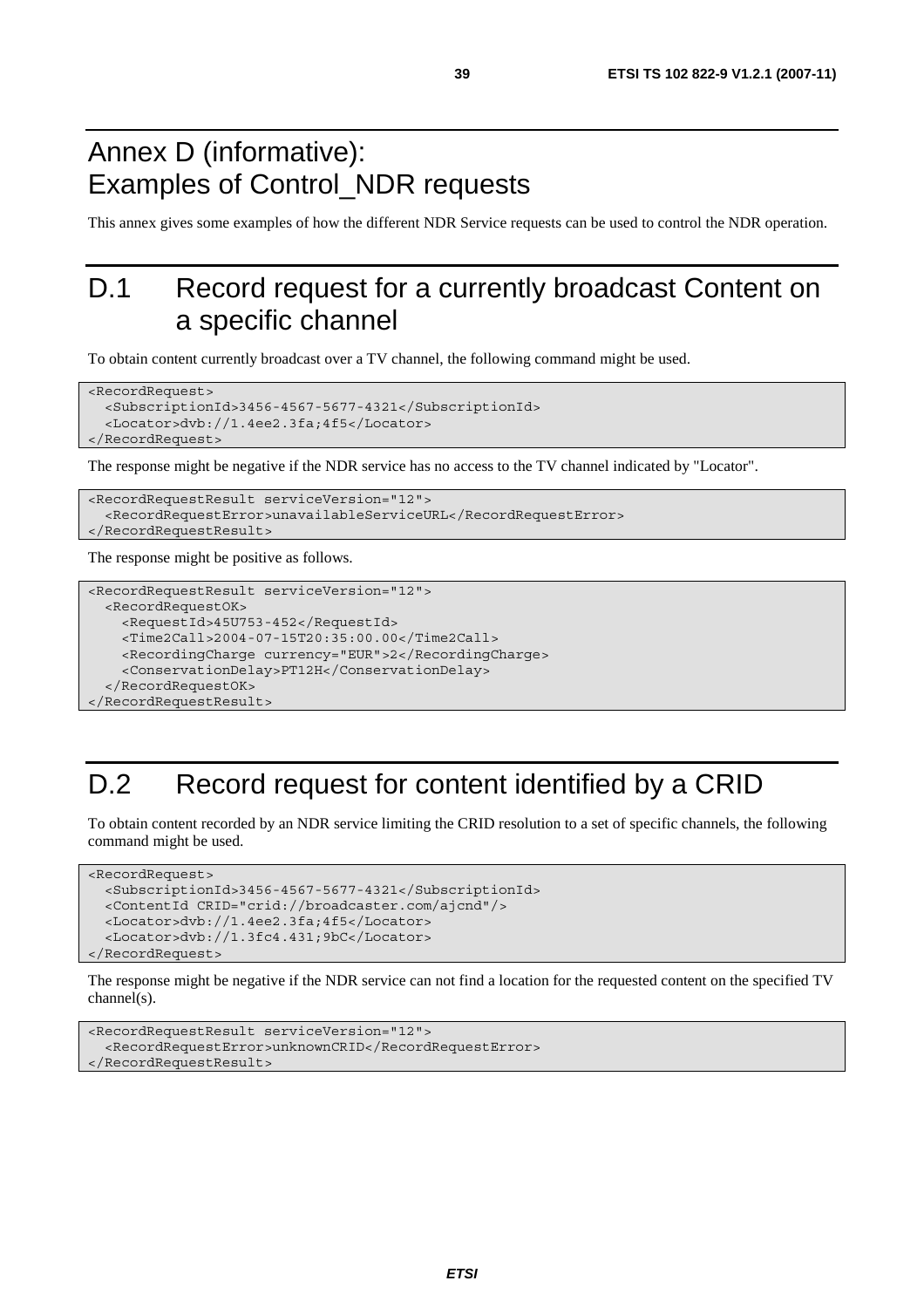# D.3 Requesting status of a previously accepted record request

To obtain the status of a previously accepted record request, the following command might be used.

<RecordStatus requestId="45U753-452"/>

Here is a possible response when the requested content is available from the NDR Service.

```
<RecordStatusResult requestId="45U753-452"> 
  <ContentAvailable> 
   <ContentURL>ftp://ccett.fr/content1.mp2</ContentURL> 
   <ConservationDeadline>2004-07-17T20:30:00.00</ConservationDeadline> 
  </ContentAvailable> 
</RecordStatusResult>
```
Here is a possible response when the requested content is not yet available.

```
<RecordStatusResult requestId="45U753-452"> 
  <Running> 
   <Time2Call>2004-07-15T22:30:00.00</Time2Call> 
  </Running> 
</RecordStatusResult>
```
Here is a possible response when the Record Request Identifier is unknown.

```
<RecordStatusResult requestId="45U753-452"> 
  <UnknownRequest/> 
</RecordStatusResult>
```
Here is a possible response when the content broadcast has been cancelled.

```
<RecordStatusResult requestId="45U753-452"> 
  <CancelledBroadcast/> 
</RecordStatusResult>
```
Here is a possible response when the NDR Service has not been able to execute the previously accepted Record Request.

```
<RecordStatusResult requestId="45U753-452"> 
  <CancelledByNDR/> 
</RecordStatusResult>
```
# D.4 Requesting cancellation of a previously accepted record request

To cancel a previously accepted record request, the following command might be used.

<RecordCancel requestId="45U753-452"/>

The response might be negative if the Record Request Identifier provided in the record cancel request is unknown.

<RecordCancelResult>unknownRequest</RecordCancelResult>

The response might be positive as follows.

<RecordCancelResult>OK</RecordCancelResult>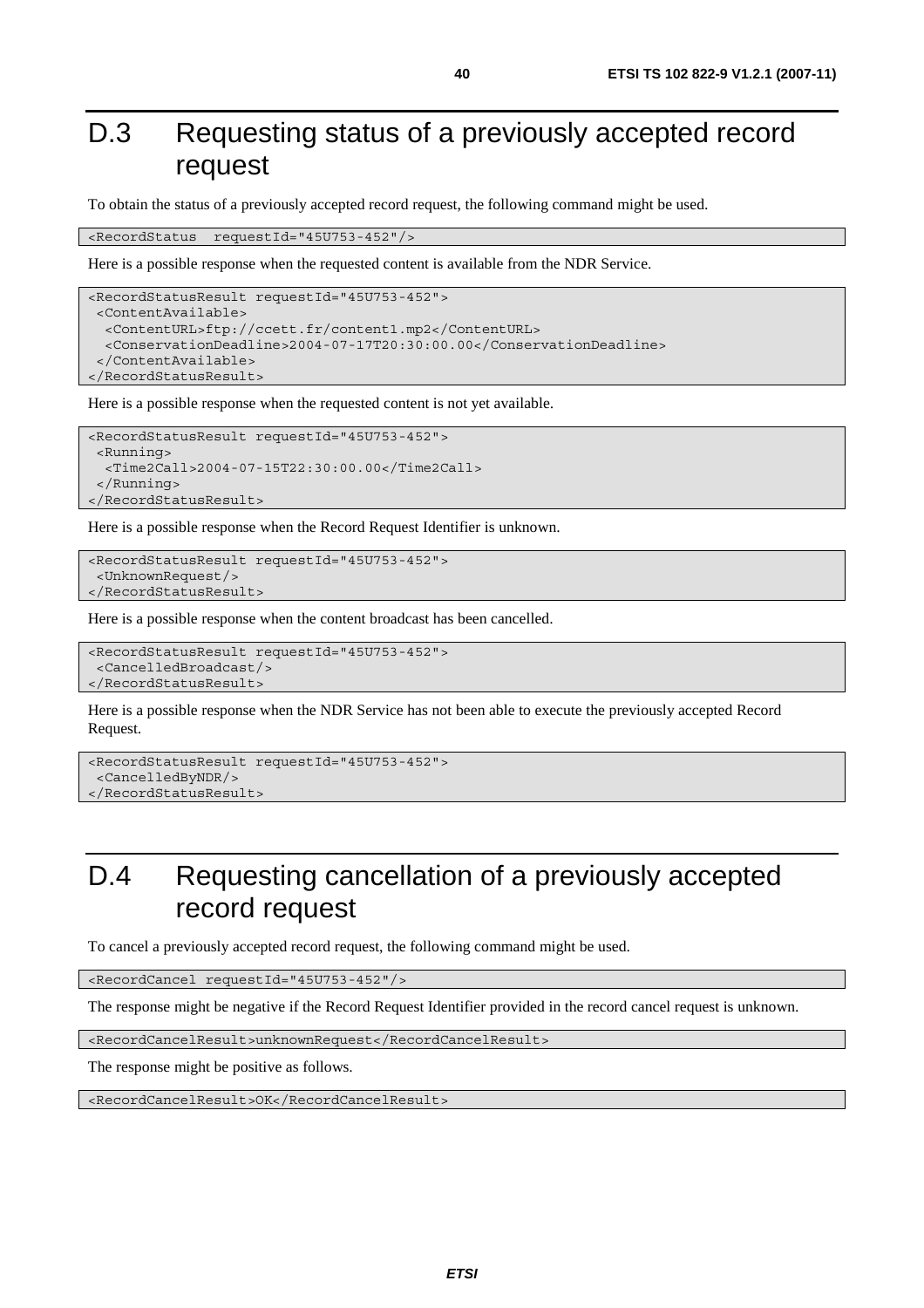# Annex E (informative): Example of UDDI usage

# E.1 Example publication of control\_NDR operation

The NDR service provider registers the new operation using the UDDI save\_binding publication API (assuming that the appropriate parent businessEntity and businessService structures have already been registered).

```
<save binding xmlns="urn:uddi-org:api v3">
   <bindingTemplate> 
     <description xml:lang="en">Recording service</description> 
     <accessPoint useType="endPoint"> 
             http://www.tf1.fr/services/enregistrement</accessPoint> 
    <tModelInstanceDetails> 
       <tModelInstanceInfo tModelKey="uddi:TV-Anytime.org:control_NDR"> 
         <instanceDetails> 
           <instanceParms><![CDATA[ 
                  <?xml version="1.0" encoding="utf-8"?> 
                    <describe_control_NDR_Result serviceVersion="3" 
                          xmlns="urn:tva:transport:2005"> 
                      <!—- see describe_control_NDR_result --> 
                    </describe_control_NDR_Result> 
                  ]]></instanceParms> 
         </instanceDetails> 
       </tModelInstanceInfo> 
    </tModelInstanceDetails> 
    <categoryBag> 
       <keyedReference tModelKey="uddi:TV-Anytime.org:serviceURL" 
                        keyValue="dvb://1.2.a"/> 
       <keyedReference tModelKey="uddi:TV-Anytime.org:serviceURL" 
                        keyValue="dvb://1.2.f"/> 
     </categoryBag> 
   </bindingTemplate> 
</save_binding>
```
The bindingTemplate structure contains a reference to the tModel for the control\_NDR operation. In this way, the tModel behaves as a technical fingerprint that formally indicates the *TV-Anytime* compliance of the web service.

The categorization information allows a client to establish the following:

• The NDR service can record contents available on channels dvb://1.2.a and dvb://1.2.f.

# E.2 Example search for TV-Anytime NDR service

Consider the example of an end-user with a newly purchased PDR trying to get a movie broadcast tonight on channel A while a football match is broadcast on channel B.

The PDR wishes to discover NDRs able to record contents broadcast on channel A.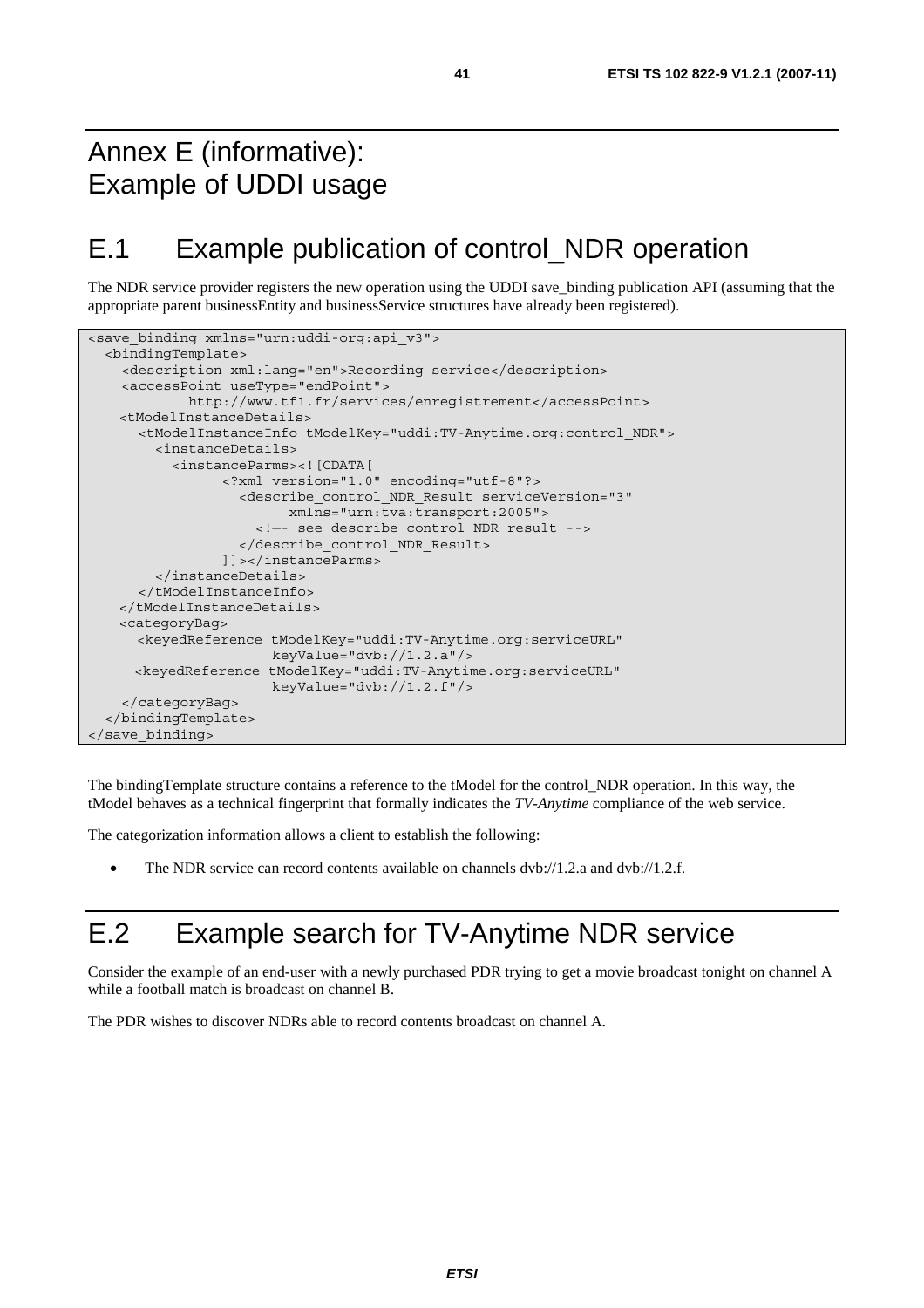The following search could be used to find appropriate bindings.

```
<find_binding xmlns="urn:uddi-org:api_v3"> 
   <tModelBag> 
     <tModelKey>uddi:TV-Anytime.org:control_NDR_v10</tModelKey> 
   </tModelBag> 
   <categoryBag> 
     <keyedReference tModelKey="uddi:TV-Anytime.org:serviceURL" 
                      keyValue="dvb://1.2.a"/> 
     <keyedReference tModelKey="uddi:TV-Anytime.org:serviceURL" 
                      keyValue="dvb://1.2.b"/> 
     <keyedReference tModelKey="uddi:TV-Anytime.org:serviceURL" 
                      keyValue="dvb://1.2.c"/> 
   </categoryBag> 
</find_binding>
```
The data structure returned to the device will contain a list of bindingTemplate elements that satisfy the above query. The list can then be refined by the user (based on brand preferences, recommendations, languages used, etc.), or automatically by the PDR (based on the capability description, and other taxonomies provided in each bindingTemplate element).

*TV-Anytime* clients may also register their interest in a particular type of NDR service, by registering with a node using the subscription API (see clause 5.5 of the UDDI specification [19]). In this case, the same find\_binding element above could be used in the subscriptionFilter of the subscription message, thus defining the types of services that the PDR is interested in being notified about.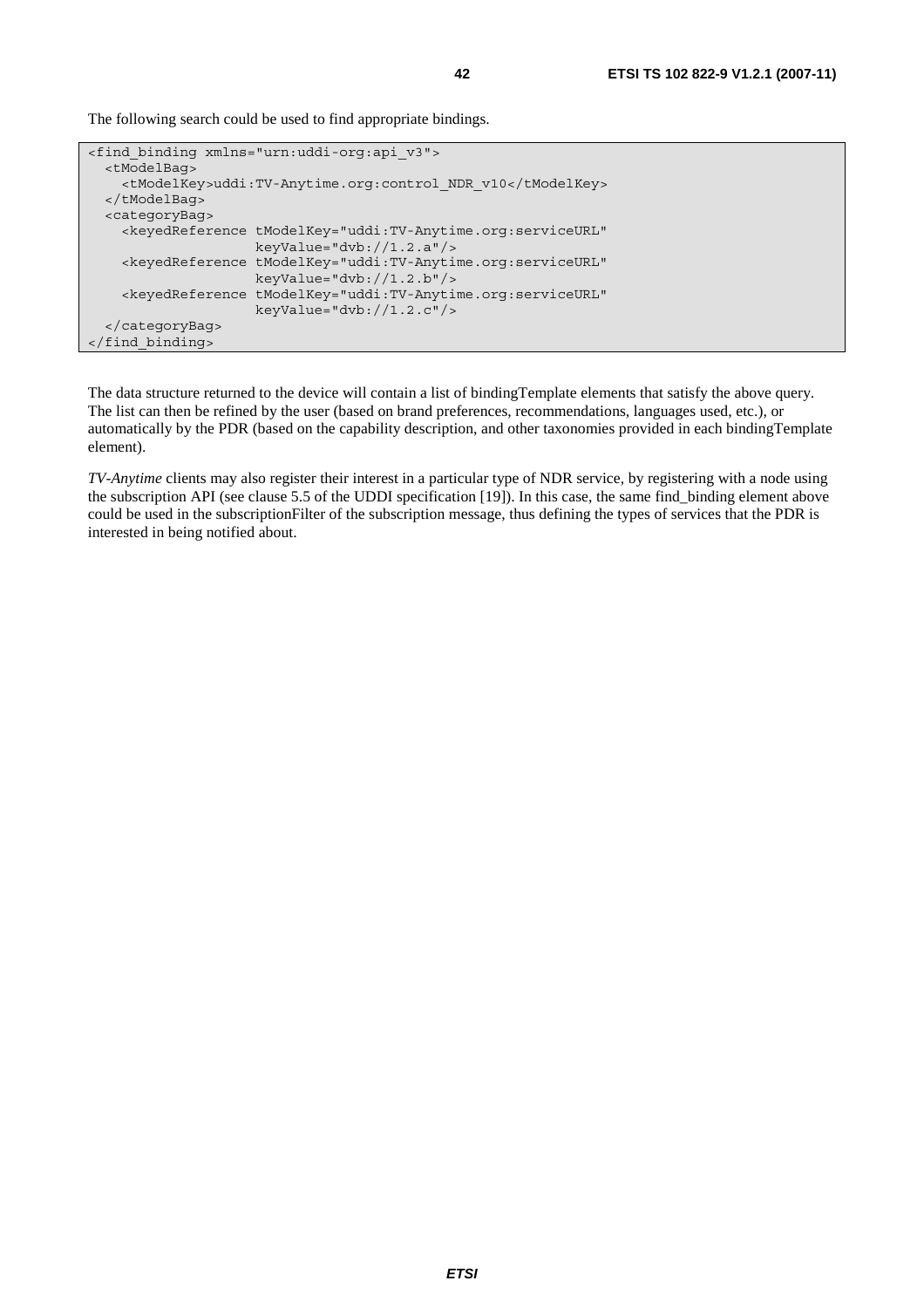# Annex F (informative): Referencing a WSDL implementation description using WS-Inspection

The following WS-Inspection [21] file contains a reference to a *TV-Anytime* NDR service providing a control\_NDR port.

www.dummy.com/inspection.wsil

```
<inspection xmlns="http://schemas.xmlsoap.org/ws/2001/10/inspection/" 
    xmlns:wsdl="http://schemas.xmlsoap.org/ws/2001/10/inspection/wsdl/" 
    xmlns:tns="urn:tva:transport_wsdl:2007"> 
 <service> 
   <description referencedNamespace="http://schemas.xmlsoap.org/wsdl/" 
            location="http://www.channel1.com/services/record/record.wsdl"> 
   <wsdl:reference endpointPresent="true"> 
    <wsdl:implementedBinding>tva:control_NDR_SOAP</wsdl:implementedBinding> 
    </wsdl:reference> 
  </description> 
  </service> 
</inspection>
```
The location attribute in the above description allows a client to download a WSDL implementation description.

http://www.dummy.com/services/record/record.wsdl

```
<definitions targetNamespace="http://example.com/tva" 
     xmlns:tns="urn:tva:transport_wsdl:2007" 
    xmlns:soap="http://schemas.xmlsoap.org/wsdl/soap/" 
     xmlns="http://schemas.xmlsoap.org/wsdl/"> 
   <import namespace="urn:tva:transport_wsdl:2007"/> 
      location=" http://www.channel1.com/services/record/TVAGeneralRecord.wsdl"> 
   <service name="Channel1RecordingService"> 
     <port name="control_NDR_Port" binding="tva:control_NDR_SOAP"> 
       <soap:address location="http://www.channel1.com/services/record"/> 
     </port> 
   </service> 
</definitions>
```
The referenced WSDL implementation definition is simple, and allows a client to establish the URL of the *TV-Anytime* control NDR port. Also, the technical version of the port is indicated via the namespace of the fully qualified binding name.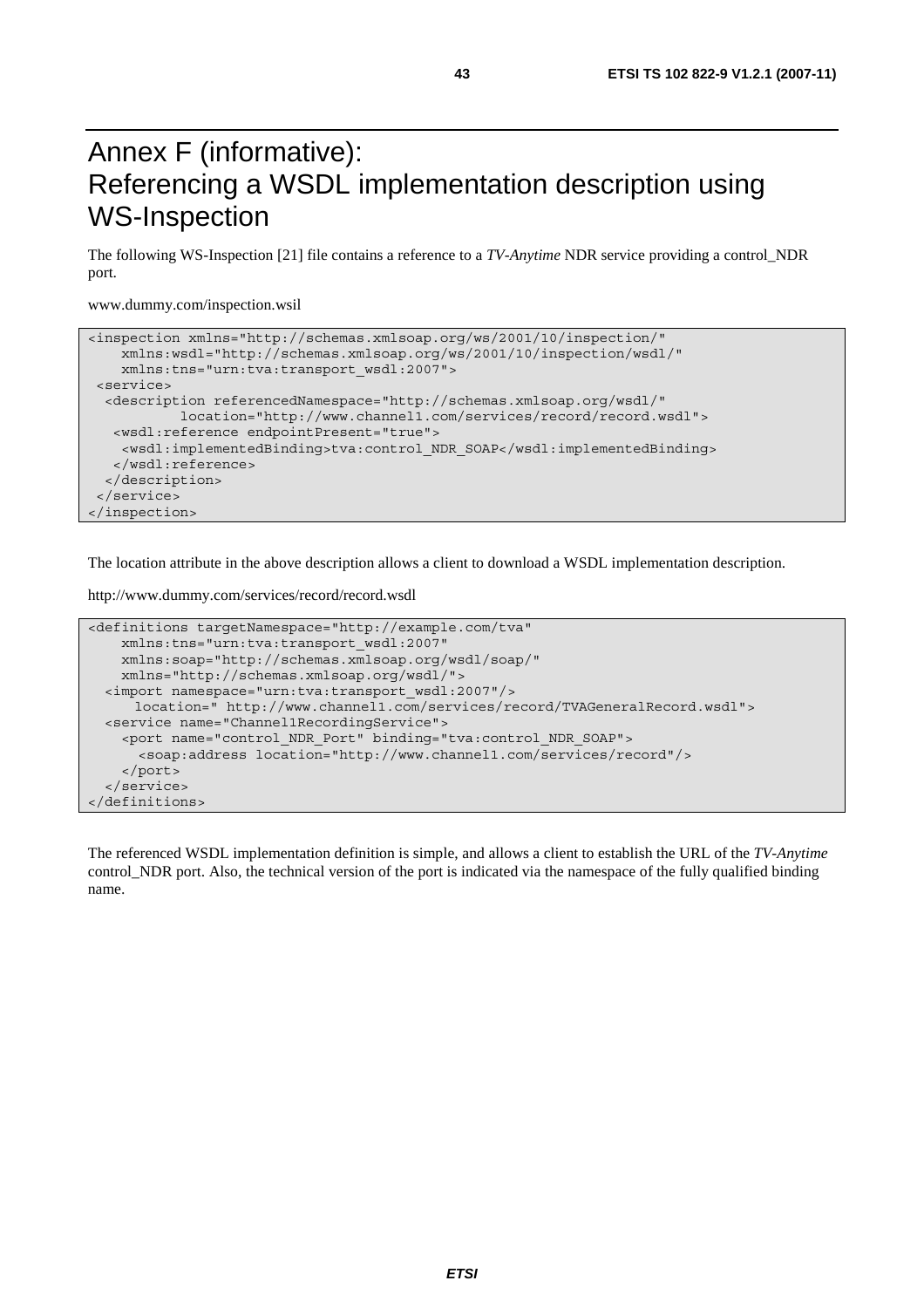# Annex G (normative): *TV-Anytime* description schemes and classification schemes

The *TV-Anytime* DSs listed in the present document have been aggregated into several **xsd files identified by the Description Schemes' names**, forming the reference documentation, contained in archive ts\_10282209v010201p0.zip which accompanies the present document:

- tva\_ndr\_9\_v121.xsd is the NDR subscription and operation schema defined in annex C.1.
- DeliveryProtocolTypeCS.xml is the Delivery Protocol Type Classification Scheme defined in annex C.2.
- ControlProtocolTypeCS.xml is the Control Protocol Type Classification Scheme defined in annex C.3.

In order to validate, tva\_ndr\_9\_v121.xsd imports several description schemes from other parts of the *TV-Anytime*  specification:

- tva\_metadata\_3-1\_v141.xsd and tva\_mpeg7.xsd and can be found in ts\_1028220301v010401p0.zip, which is a file attached to TS\_1028220301v010401.
- tva\_content\_referencing\_4\_v131.xsd can be found in ts\_10282204v010301p0.zip, which is a file attached to TS\_10282204v010301.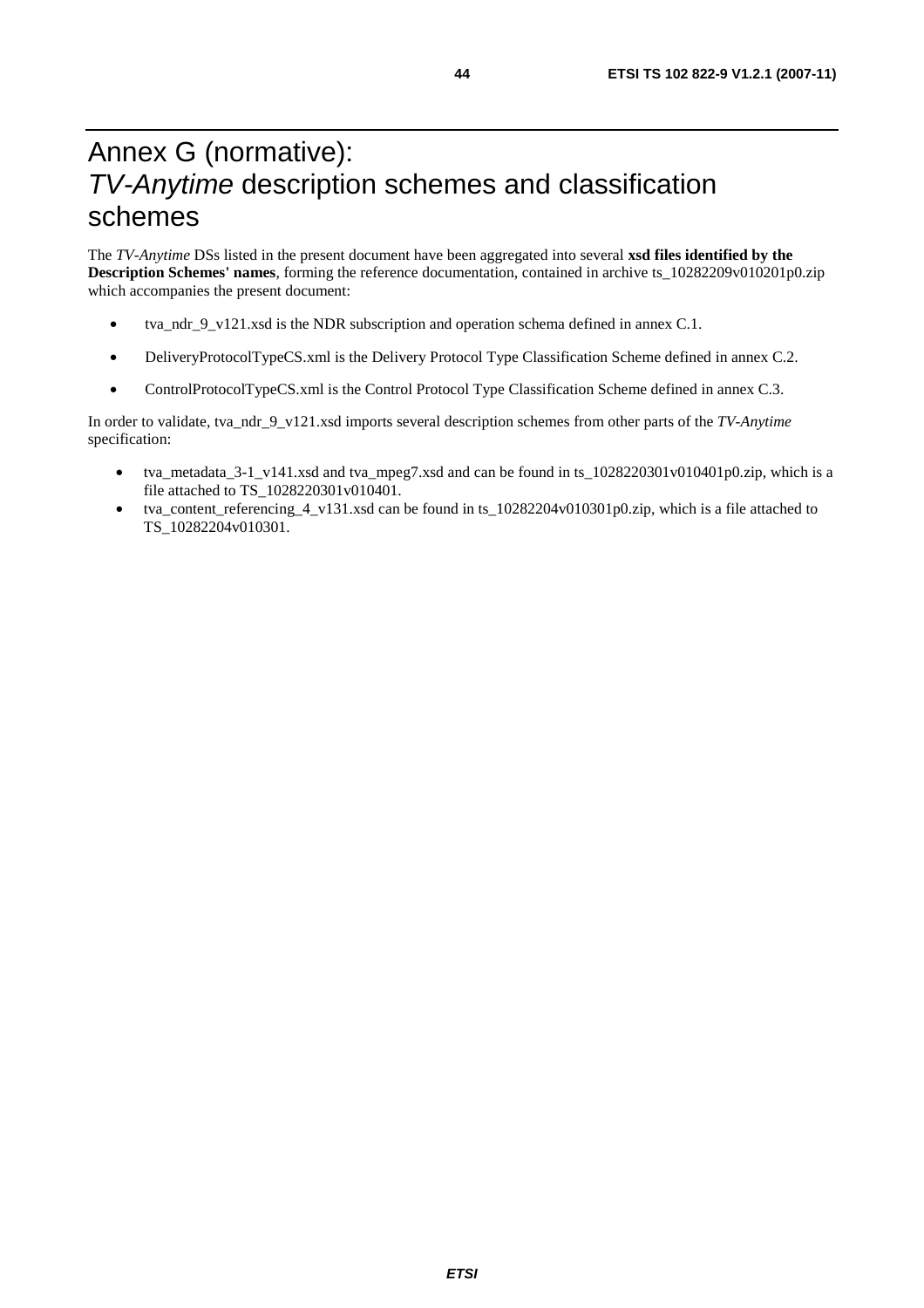- The Platform for Privacy Preferences 1.0 (P3P1.0) Specification, M. Marchiori et. al. <http://www.w3.org/TR/P3P/>
- IETF RFC 2119 Key words for use in RFCs to Indicate Requirement Levels, S. Bradner <http://www.ietf.org/rfc/rfc2119.txt>
- IETF RFC 2396 Uniform Resource Identifiers (URI): Generic Syntax, T. Berners-Lee, R. Fielding, L. Masinter <http://www.ietf.org/rfc/rfc2396.txt>
- Unicode Collation Algorithm, Unicode Technical Report #10, M. Davis, K. Whistler <http://www.unicode.org/unicode/reports/tr10>
- Unicode Normalization Forms, Unicode Standard Annex #15, M. Davis, M. Dürst <http://www.unicode.org/unicode/reports/tr15>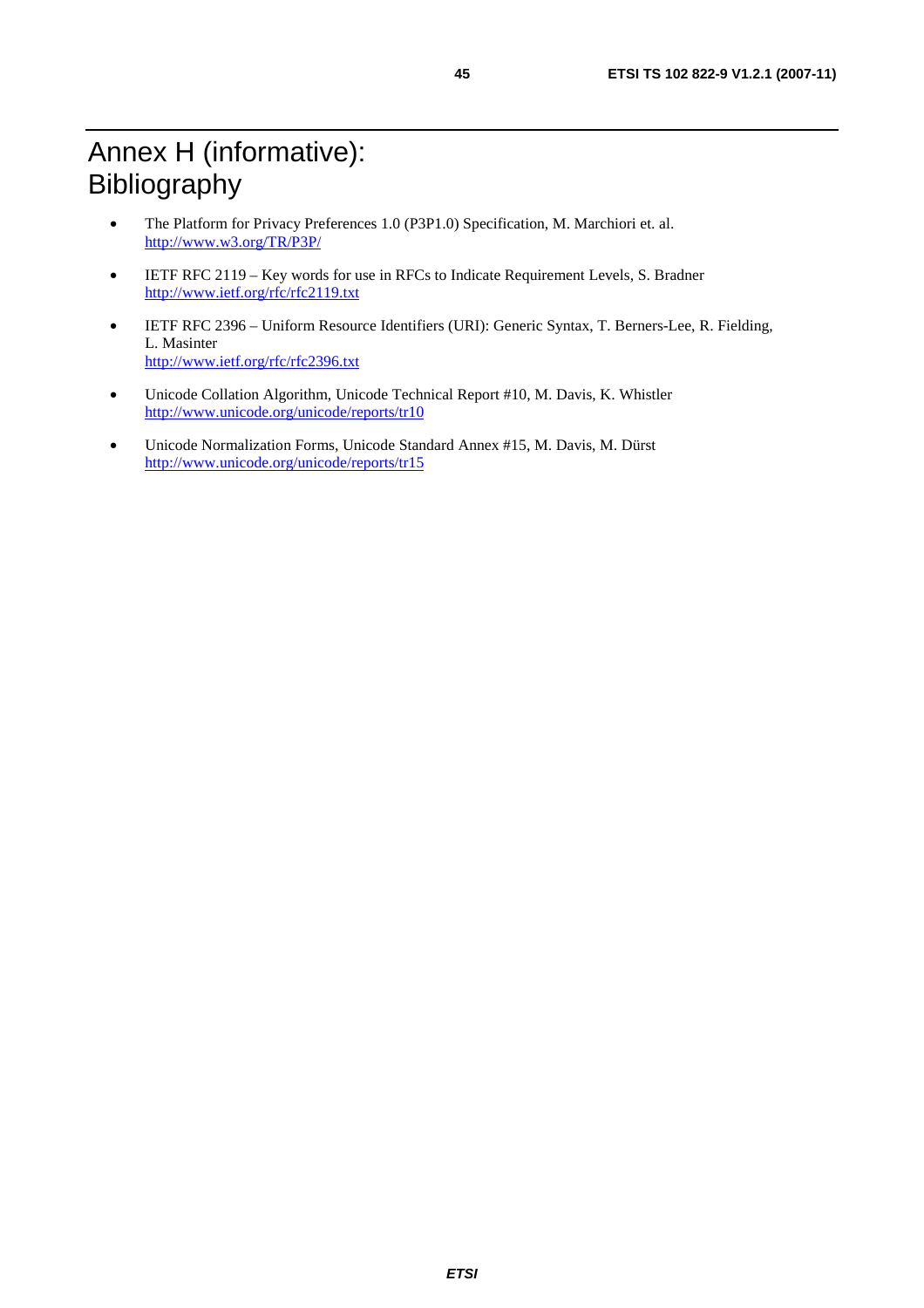# List of figures